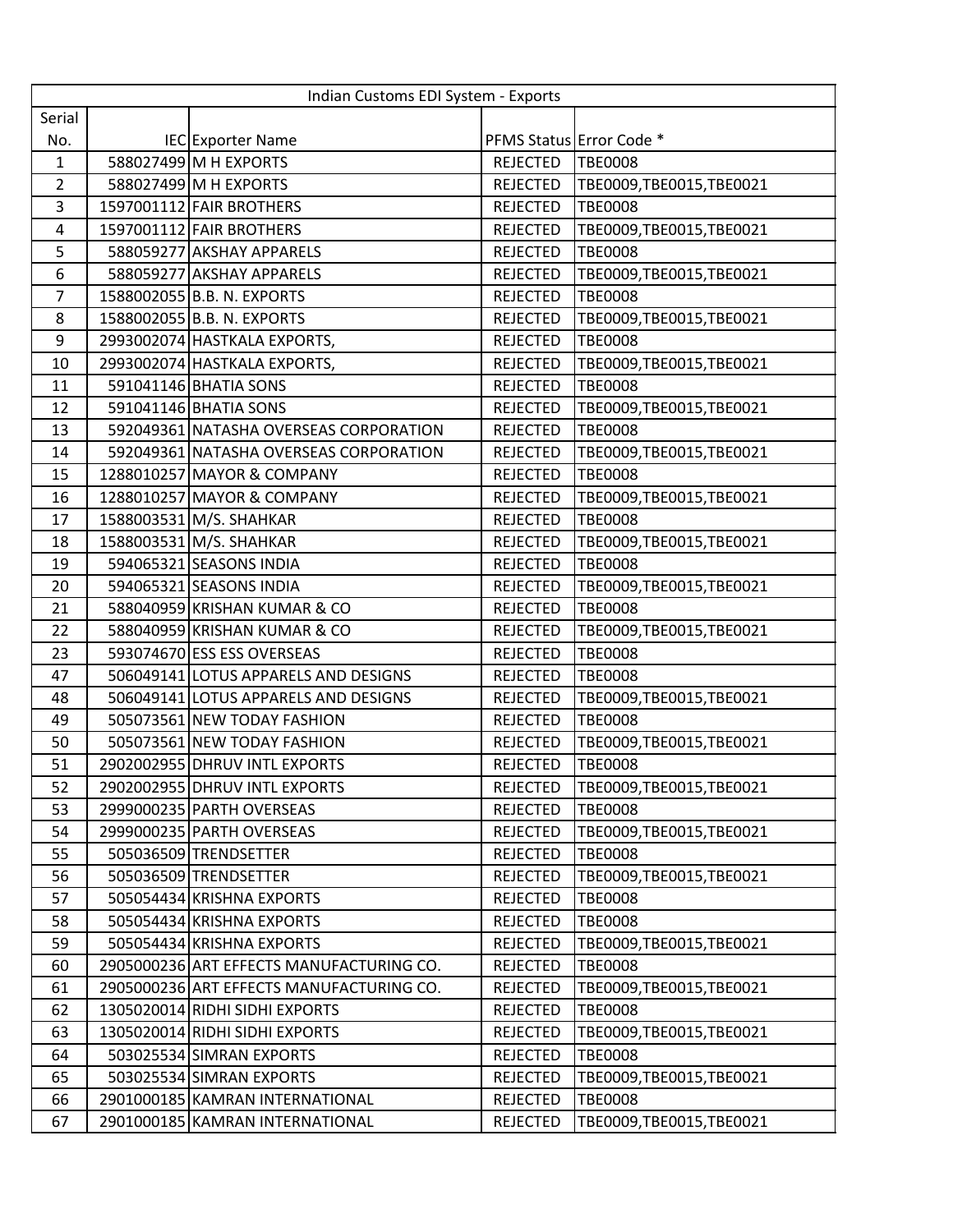| 68  | 1506001696 VARDHAMAN EXPORT                   | REJECTED        | <b>TBE0008</b>            |
|-----|-----------------------------------------------|-----------------|---------------------------|
| 69  | 1506001696 VARDHAMAN EXPORT                   | REJECTED        | TBE0009,TBE0015,TBE0021   |
| 70  | 1307006582 SAPPHIRE FASHIONS                  | REJECTED        | <b>TBE0008</b>            |
| 71  | 1307006582 SAPPHIRE FASHIONS                  | <b>REJECTED</b> | TBE0009, TBE0015, TBE0021 |
| 72  | 505006162 PHILOMENA CREATIONS & EXPORTS PVT I | REJECTED        | <b>TBE0008</b>            |
| 73  | 505006162 PHILOMENA CREATIONS & EXPORTS PVT   | REJECTED        | TBE0009, TBE0015, TBE0021 |
| 74  | 505026376 ARRAY CLOTHING                      | <b>REJECTED</b> | <b>TBE0008</b>            |
| 75  | 505026376 ARRAY CLOTHING                      | <b>REJECTED</b> | TBE0009, TBE0015, TBE0021 |
| 76  | 699000769 AKI INDIA PVT. LTD.                 | <b>REJECTED</b> | <b>TBE0008</b>            |
| 77  | 699000769 AKI INDIA PVT. LTD.                 | <b>REJECTED</b> | TBE0009,TBE0015,TBE0021   |
| 78  | 507048270 KASHMIR CASHMERE                    | REJECTED        | <b>TBE0008</b>            |
| 79  | 507048270 KASHMIR CASHMERE                    | REJECTED        | TBE0009, TBE0015, TBE0021 |
| 80  | 3300002541 TEXTILE WORLD                      | <b>REJECTED</b> | <b>TBE0008</b>            |
| 81  | 3300002541 TEXTILE WORLD                      | <b>REJECTED</b> | TBE0009,TBE0015,TBE0021   |
| 82  | 598060588 AMK EXPORTS                         | <b>REJECTED</b> | <b>TBE0008</b>            |
| 83  | 598060588 AMK EXPORTS                         | <b>REJECTED</b> | TBE0009, TBE0015, TBE0021 |
| 84  | 1500001121 Z. ALAM CARPET COLLECTION,         | <b>REJECTED</b> | <b>TBE0008</b>            |
| 85  | 1500001121 Z. ALAM CARPET COLLECTION,         | <b>REJECTED</b> | TBE0009, TBE0015, TBE0021 |
| 86  | 1588003167 INDIAN EXPORT HOUSE                | <b>REJECTED</b> | <b>TBE0008</b>            |
| 87  | 1588003167 INDIAN EXPORT HOUSE                | <b>REJECTED</b> | TBE0009,TBE0015,TBE0021   |
| 88  | 592046788 AASRA OVERSEAS                      | <b>REJECTED</b> | <b>TBE0008</b>            |
| 89  | 592046788 AASRA OVERSEAS                      | <b>REJECTED</b> | TBE0009, TBE0015, TBE0021 |
| 90  | 502072385 CONIC AUTOMOTIVE PVT LTD            | <b>REJECTED</b> | <b>TBE0008</b>            |
| 91  | 502072385 CONIC AUTOMOTIVE PVT LTD            | <b>REJECTED</b> | TBE0009,TBE0015,TBE0021   |
| 92  | 1302001124 ALACRITY EXPORTS PVT.LTD,          | <b>REJECTED</b> | <b>TBE0008</b>            |
| 139 | 3007003334 T.C.TERRYTEX LTD;                  | <b>REJECTED</b> | <b>TBE0008</b>            |
| 141 | 588104779 AEROLUX INDIA PVT LTD               | <b>REJECTED</b> | <b>TBE0008</b>            |
| 142 | 588104779 AEROLUX INDIA PVT LTD               | <b>REJECTED</b> | TBE0009, TBE0015, TBE0021 |
| 143 | 2993001213 M/S HIND HANDICRAFTS               | <b>REJECTED</b> | <b>TBE0008</b>            |
| 144 | 2993001213 M/S HIND HANDICRAFTS               | <b>REJECTED</b> | TBE0009, TBE0015, TBE0021 |
| 145 | 1800000073 UNIQUE HANDICRAFTS                 | REJECTED        | <b>TBE0008</b>            |
| 146 | 1800000073 UNIQUE HANDICRAFTS                 | REJECTED        | TBE0009, TBE0015, TBE0021 |
| 147 | 590017373 NARULA EXPORTS                      | <b>REJECTED</b> | <b>TBE0008</b>            |
| 148 | 1394006667 H.K. TEXTILES                      | <b>REJECTED</b> | <b>TBE0008</b>            |
| 149 | 1394006667 H.K. TEXTILES                      | <b>REJECTED</b> | TBE0009, TBE0015, TBE0021 |
| 150 | 2906000051 HIGH STANDARD PRODUCTS             | <b>REJECTED</b> | <b>TBE0008</b>            |
| 151 | 2906000051 HIGH STANDARD PRODUCTS             | <b>REJECTED</b> | TBE0009, TBE0015, TBE0021 |
| 152 | 599016639 SACHDEVA FABRIC WORLD PVT. LTD.     | <b>REJECTED</b> | <b>TBE0008</b>            |
| 153 | 599016639 SACHDEVA FABRIC WORLD PVT. LTD.     | <b>REJECTED</b> | TBE0009, TBE0015, TBE0021 |
| 154 | 697005950 UNIQUE EXPORTS                      | <b>REJECTED</b> | <b>TBE0008</b>            |
| 155 | 697005950 UNIQUE EXPORTS                      | <b>REJECTED</b> | TBE0009, TBE0015, TBE0021 |
| 156 | 697000486 MODEL TANNERS(INDIA) PVT.LTD        | <b>REJECTED</b> | <b>TBE0008</b>            |
| 157 | 697000486 MODEL TANNERS(INDIA) PVT.LTD        | <b>REJECTED</b> | TBE0009, TBE0015, TBE0021 |
| 158 | 502062029 STAR INTERNATIONAL                  | <b>REJECTED</b> | <b>TBE0008</b>            |
| 159 | 502062029 STAR INTERNATIONAL                  | <b>REJECTED</b> | TBE0009, TBE0015, TBE0021 |
| 162 | 588071757 RANGARSONS                          | <b>REJECTED</b> | <b>TBE0008</b>            |
| 163 | 588071757 RANGARSONS                          | <b>REJECTED</b> | TBE0009, TBE0015, TBE0021 |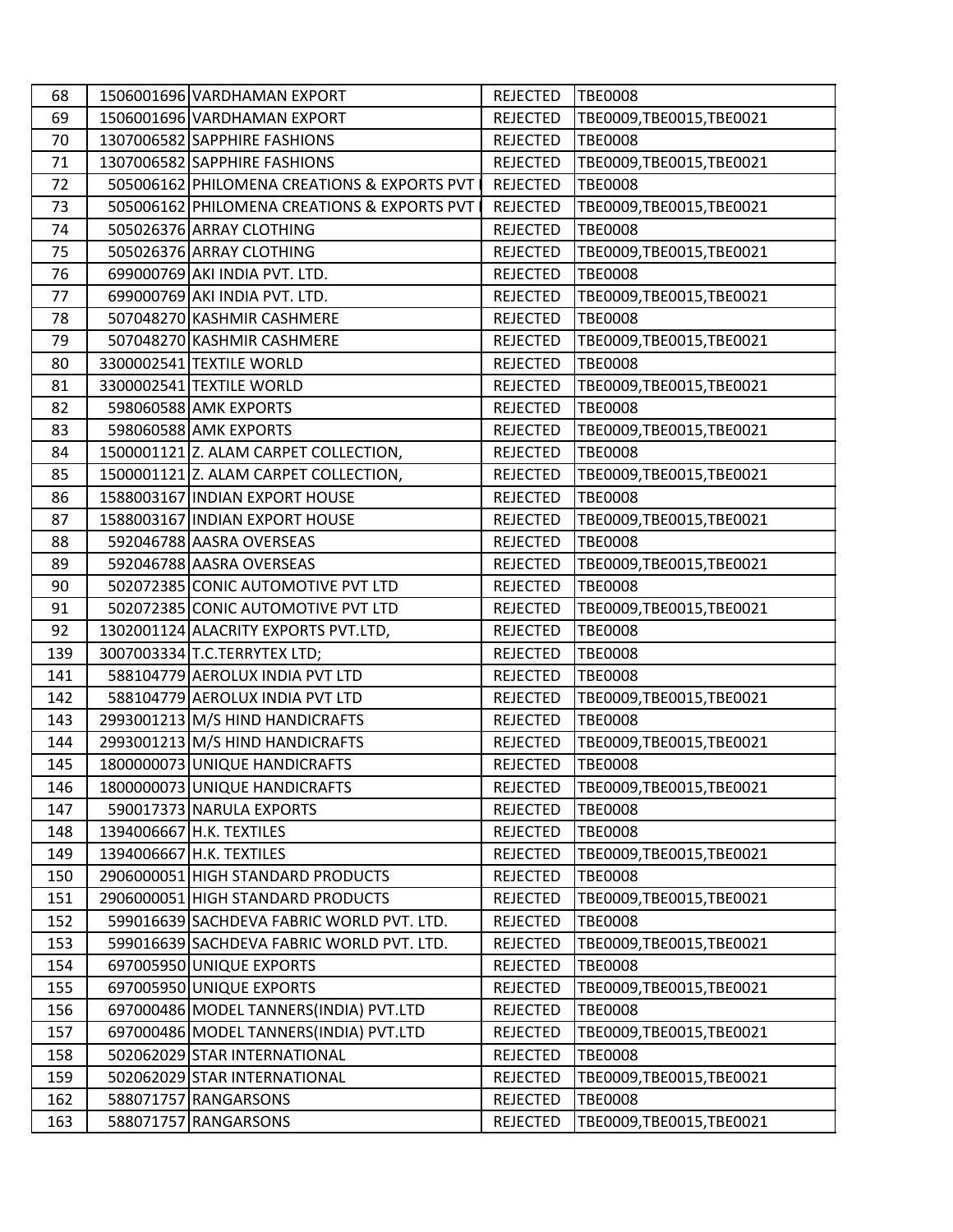| 164 |                       | 588067571 RUKSANA EXPORTS                    | <b>REJECTED</b> | <b>TBE0008</b>            |
|-----|-----------------------|----------------------------------------------|-----------------|---------------------------|
| 165 |                       | 588067571 RUKSANA EXPORTS                    | <b>REJECTED</b> | TBE0009,TBE0015,TBE0021   |
| 166 |                       | 588027448 OVERSEAS HANDICRAFTS               | <b>REJECTED</b> | <b>TBE0008</b>            |
| 167 |                       | 588027448 OVERSEAS HANDICRAFTS               | <b>REJECTED</b> | TBE0009, TBE0015, TBE0021 |
| 168 |                       | 505095769 MAGADH HANDLOOMS INDIA PRIVATE LI  | REJECTED        | <b>TBE0008</b>            |
| 169 |                       | 596066759 SUMITOMO CORPORATION INDIA PVT. LT | <b>REJECTED</b> | <b>TBE0008</b>            |
| 170 |                       | 596066759 SUMITOMO CORPORATION INDIA PVT. LT | REJECTED        | TBE0009,TBE0015,TBE0021   |
| 171 |                       | 591025787 KOHINOOR IMPEX                     | <b>REJECTED</b> | <b>TBE0008</b>            |
| 172 |                       | 591025787 KOHINOOR IMPEX                     | <b>REJECTED</b> | TBE0009, TBE0015, TBE0021 |
| 173 |                       | 503071323 IVY FASHION                        | <b>REJECTED</b> | <b>TBE0008</b>            |
| 174 |                       | 505098997 FALAH EXPORTS                      | <b>REJECTED</b> | <b>TBE0008</b>            |
| 175 |                       | 505098997 FALAH EXPORTS                      | <b>REJECTED</b> | TBE0009, TBE0015, TBE0021 |
| 176 |                       | 506007791 CONCEPT CLOTHING                   | <b>REJECTED</b> | <b>TBE0008</b>            |
| 177 |                       | 506007791 CONCEPT CLOTHING                   | <b>REJECTED</b> | <b>TBE0008</b>            |
| 178 |                       | 506007791 CONCEPT CLOTHING                   | <b>REJECTED</b> | TBE0009,TBE0015,TBE0021   |
| 179 |                       | 508045126 SANATAN AUTOPLAST P.LTD            | REJECTED        | <b>TBE0017</b>            |
| 180 |                       | 1310000018 JAKHAR EXPORTS                    | <b>REJECTED</b> | TBE0009,TBE0021           |
| 181 |                       | 504002651 GLOBAL AUTOTECH LTD.               | <b>REJECTED</b> | <b>TBE0008</b>            |
| 182 |                       | 607005955 ANGEL EXPORTS                      | <b>REJECTED</b> | <b>TBE0008</b>            |
| 183 |                       | 607005955 ANGEL EXPORTS                      | <b>REJECTED</b> | TBE0009,TBE0015,TBE0021   |
| 184 |                       | 506048276 KASHISH INCORPORATION              | <b>REJECTED</b> | <b>TBE0008</b>            |
| 254 |                       | 3313007678 DIVINE CREATION.                  | <b>REJECTED</b> | TBE0009, TBE0021          |
| 256 |                       | 506061060 RASHMI INTERNATIONAL               | <b>REJECTED</b> | TBE0019                   |
| 257 |                       | 3313006655 HANS RAJ SCIENTIFIC METAL WORKS.  | <b>REJECTED</b> | <b>TBE0008</b>            |
| 258 |                       | 1388000377 CAMELON EXPORTS,                  | <b>REJECTED</b> | <b>TBE0006</b>            |
| 259 |                       | 1388000377 CAMELON EXPORTS,                  | <b>REJECTED</b> | <b>TBE0006</b>            |
| 260 |                       | 503071625 FERRETERRO INDIA PVT. LTD.         | <b>REJECTED</b> | TBE0009, TBE0021          |
| 261 |                       | 592035166 DAYA RAJ EXPORTS                   | <b>REJECTED</b> | <b>TBE0008</b>            |
| 262 |                       | 592035166 DAYA RAJ EXPORTS                   | <b>REJECTED</b> | TBE0009, TBE0015, TBE0021 |
| 263 |                       | 500053804 WASAN OVERSEAS PVT LTD             | <b>REJECTED</b> | <b>TBE0008</b>            |
| 264 |                       | 500053804 WASAN OVERSEAS PVT LTD             | <b>REJECTED</b> | TBE0009, TBE0015, TBE0021 |
| 265 |                       | 4194005376 PUSHPSONS INDUSTRIES LIMITED      | REJECTED        | TBE0008                   |
| 266 |                       | 4194005376 PUSHPSONS INDUSTRIES LIMITED      | <b>REJECTED</b> | TBE0009,TBE0015,TBE0021   |
| 267 |                       | 3395003078 SEVENSEAS EXPORTERS               | <b>REJECTED</b> | <b>TBE0008</b>            |
| 268 |                       | 3395003078 SEVENSEAS EXPORTERS               | <b>REJECTED</b> | TBE0009, TBE0015, TBE0021 |
| 269 | 2901000398 BRASS LINE |                                              | <b>REJECTED</b> | TBE0009, TBE0015, TBE0021 |
| 270 | 3005017729 BENZASIA   |                                              | <b>REJECTED</b> | <b>TBE0008</b>            |
| 271 | 3005017729 BENZASIA   |                                              | <b>REJECTED</b> | TBE0009, TBE0015, TBE0021 |
| 272 |                       | 2989000453 SAHAR ARTS VALLEY                 | <b>REJECTED</b> | <b>TBE0008</b>            |
| 273 |                       | 2989000453 SAHAR ARTS VALLEY                 | <b>REJECTED</b> | TBE0009, TBE0015, TBE0021 |
| 274 |                       | 3007011256 LAKSHMI CREATIONS                 | <b>REJECTED</b> | <b>TBE0008</b>            |
| 275 |                       | 3007011256 LAKSHMI CREATIONS                 | <b>REJECTED</b> | TBE0009, TBE0015, TBE0021 |
| 276 |                       | 491023715 SOUTH INDIA SURGICAL CO LTD        | <b>REJECTED</b> | <b>TBE0008</b>            |
| 277 |                       | 511019947 SECURITY WAREHOUSE INDIA PVT. LTD  | <b>REJECTED</b> | <b>TBE0016</b>            |
| 278 |                       | 1500000132 QAMRUN NAS & SONS                 | <b>REJECTED</b> | <b>TBE0008</b>            |
| 279 |                       | 1500000132 QAMRUN NAS & SONS                 | <b>REJECTED</b> | TBE0009, TBE0015, TBE0021 |
| 280 |                       | 697001717 ANAM EXPORTS,                      | <b>REJECTED</b> | <b>TBE0008</b>            |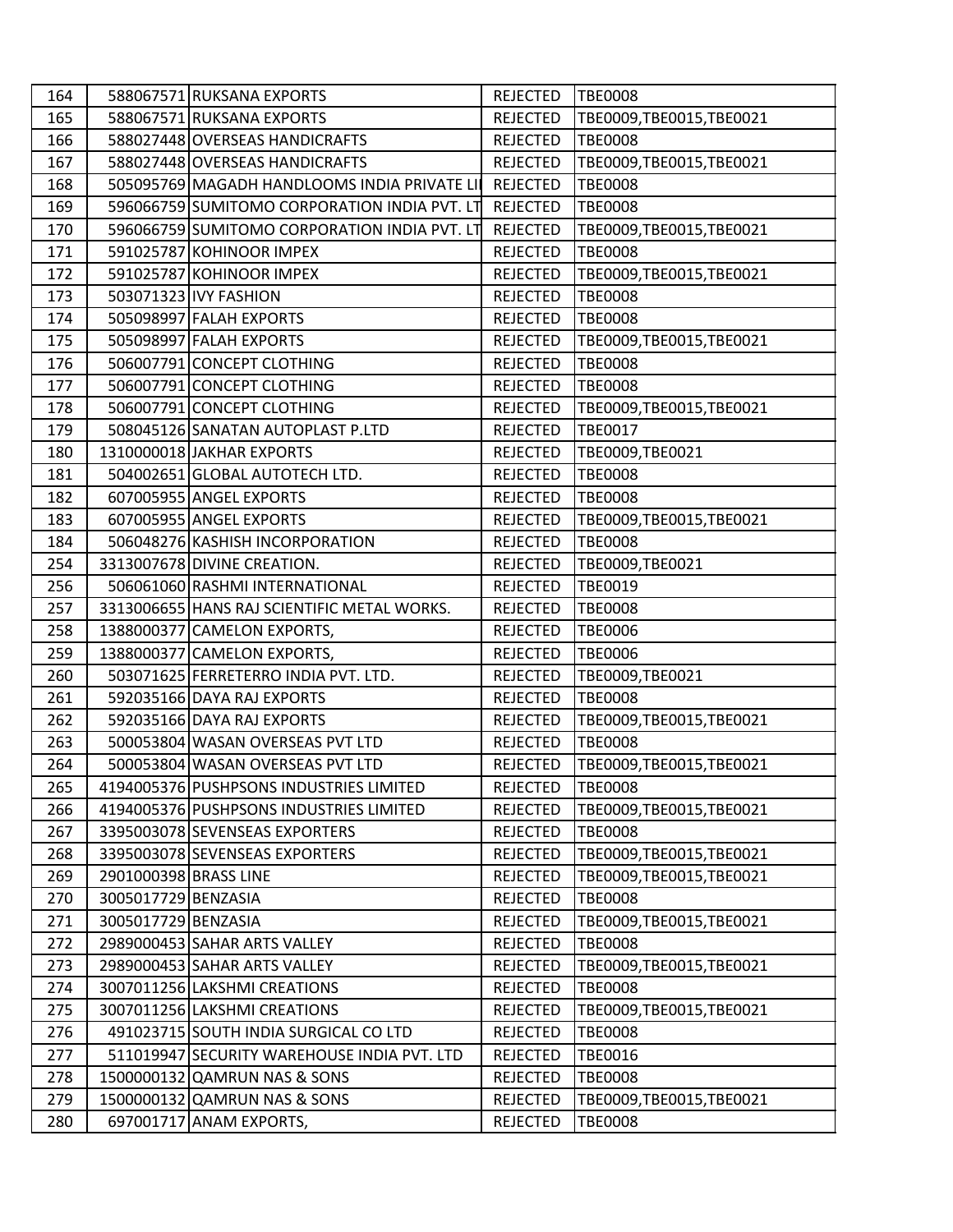| 281 | 697001717 ANAM EXPORTS,                        | <b>REJECTED</b> | TBE0009, TBE0015, TBE0021 |
|-----|------------------------------------------------|-----------------|---------------------------|
| 282 | 606006508 KAPSONS WORLDWIDE                    | <b>REJECTED</b> | <b>TBE0008</b>            |
| 283 | 606006508 KAPSONS WORLDWIDE                    | <b>REJECTED</b> | TBE0009, TBE0015, TBE0021 |
| 284 | 590001027 S.KAPOOR ENTERPRISES                 | <b>REJECTED</b> | <b>TBE0008</b>            |
| 285 | 590001027 S.KAPOOR ENTERPRISES                 | <b>REJECTED</b> | TBE0009,TBE0015,TBE0021   |
| 286 | 591011671 I.D.I.EXPORTERS                      | <b>REJECTED</b> | <b>TBE0008</b>            |
| 287 | 591011671 I.D.I.EXPORTERS                      | <b>REJECTED</b> | TBE0009,TBE0015,TBE0021   |
| 288 | 507000129 P S OVERSEAS                         | <b>REJECTED</b> | <b>TBE0008</b>            |
| 289 | 507000129 P S OVERSEAS                         | <b>REJECTED</b> | TBE0009, TBE0015, TBE0021 |
| 290 | 505065959 GORAYA OVERSEAS                      | <b>REJECTED</b> | <b>TBE0008</b>            |
| 291 | 505065959 GORAYA OVERSEAS                      | <b>REJECTED</b> | TBE0009, TBE0015, TBE0021 |
| 292 | 502050021 INDUSTRIAL PRODUCT MFG. CO.          | <b>REJECTED</b> | <b>TBE0006</b>            |
| 293 | 502050021 INDUSTRIAL PRODUCT MFG. CO.          | <b>REJECTED</b> | <b>TBE0006</b>            |
| 294 | 502050021 INDUSTRIAL PRODUCT MFG. CO.          | <b>REJECTED</b> | <b>TBE0006</b>            |
| 295 | 504077996 REYCOR INDIA SERVICES                | <b>REJECTED</b> | <b>TBE0016</b>            |
| 296 | 510056679 DYNAMIC PHARMACY                     | REJECTED        | <b>TBE0016</b>            |
| 297 | 593041429 ERICSSON INDIA PVT.LTD.              | <b>REJECTED</b> | <b>TBE0008</b>            |
| 298 | 593041429 ERICSSON INDIA PVT.LTD.              | <b>REJECTED</b> | TBE0009,TBE0015,TBE0021   |
| 299 | 588173771 MYRA INTERNATIONAL                   | <b>REJECTED</b> | <b>TBE0008</b>            |
| 346 | 599051329 UPPER CLASS FASHIONS PRIVATE LIMITED | <b>REJECTED</b> | <b>TBE0008</b>            |
| 347 | 599051329 UPPER CLASS FASHIONS PRIVATE LIMITED | REJECTED        | <b>TBE0008</b>            |
| 348 | 599051329 UPPER CLASS FASHIONS PRIVATE LIMITED | <b>REJECTED</b> | TBE0009, TBE0015, TBE0021 |
| 349 | 2205003836 EMCO ELECTRODYNE PVT.LTD.,          | <b>REJECTED</b> | <b>TBE0008</b>            |
| 350 | 2205003836 EMCO ELECTRODYNE PVT.LTD.,          | <b>REJECTED</b> | TBE0009,TBE0015,TBE0021   |
| 351 | 503032212 SAVVY CRAFTS                         | <b>REJECTED</b> | <b>TBE0008</b>            |
| 352 | 503032212 SAVVY CRAFTS                         | <b>REJECTED</b> | TBE0009, TBE0015, TBE0021 |
| 353 | 504077309 FASHION INSTYLE                      | <b>REJECTED</b> | <b>TBE0008</b>            |
| 354 | 504077309 FASHION INSTYLE                      | <b>REJECTED</b> | TBE0009,TBE0015,TBE0021   |
| 355 | 507028929 EON CLOTHING CO.                     | <b>REJECTED</b> | <b>TBE0008</b>            |
| 356 | 507028929 EON CLOTHING CO.                     | <b>REJECTED</b> | TBE0009, TBE0015, TBE0021 |
| 357 | 603001874 RUKSH ENTERPRISES                    | <b>REJECTED</b> | <b>TBE0008</b>            |
| 358 | 603001874 RUKSH ENTERPRISES                    | <b>REJECTED</b> | TBE0009,TBE0015,TBE0021   |
| 359 | 588050164 CHARU APPAREL MFG CO PVT LTD         | <b>REJECTED</b> | <b>TBE0008</b>            |
| 360 | 588050164 CHARU APPAREL MFG CO PVT LTD         | <b>REJECTED</b> | TBE0009, TBE0015, TBE0021 |
| 361 | 601003489 ZAIN INTERNATIONAL                   | <b>REJECTED</b> | <b>TBE0008</b>            |
| 362 | 601003489 ZAIN INTERNATIONAL                   | <b>REJECTED</b> | TBE0009, TBE0015, TBE0021 |
| 363 | 505077167 PROLIJUNE INDUSTRIES                 | <b>REJECTED</b> | <b>TBE0008</b>            |
| 364 | 505077167 PROLIJUNE INDUSTRIES                 | <b>REJECTED</b> | <b>TBE0008</b>            |
| 365 | 505077167 PROLIJUNE INDUSTRIES                 | <b>REJECTED</b> | TBE0009, TBE0015, TBE0021 |
| 366 | 3005004422 KRISHNA SPORTS INDUSTRIES           | <b>REJECTED</b> | <b>TBE0008</b>            |
| 367 | 3005004422 KRISHNA SPORTS INDUSTRIES           | <b>REJECTED</b> | TBE0009, TBE0015, TBE0021 |
| 368 | 304064084 PERMESHWAR CREATIONS PRIVATE LIMIT   | <b>REJECTED</b> | <b>TBE0008</b>            |
| 392 | 507078004 PUNEET GLOBAL                        | <b>REJECTED</b> | <b>TBE0008</b>            |
| 393 | 507078004 PUNEET GLOBAL                        | <b>REJECTED</b> | TBE0009, TBE0015, TBE0021 |
| 395 | 605003289 I.K. INTERNATIONAL                   | <b>REJECTED</b> | TBE0009, TBE0015, TBE0021 |
| 396 | 504074946 VANI HANDICRAFTS                     | <b>REJECTED</b> | <b>TBE0008</b>            |
| 397 | 504074946 VANI HANDICRAFTS                     | <b>REJECTED</b> | TBE0009, TBE0015, TBE0021 |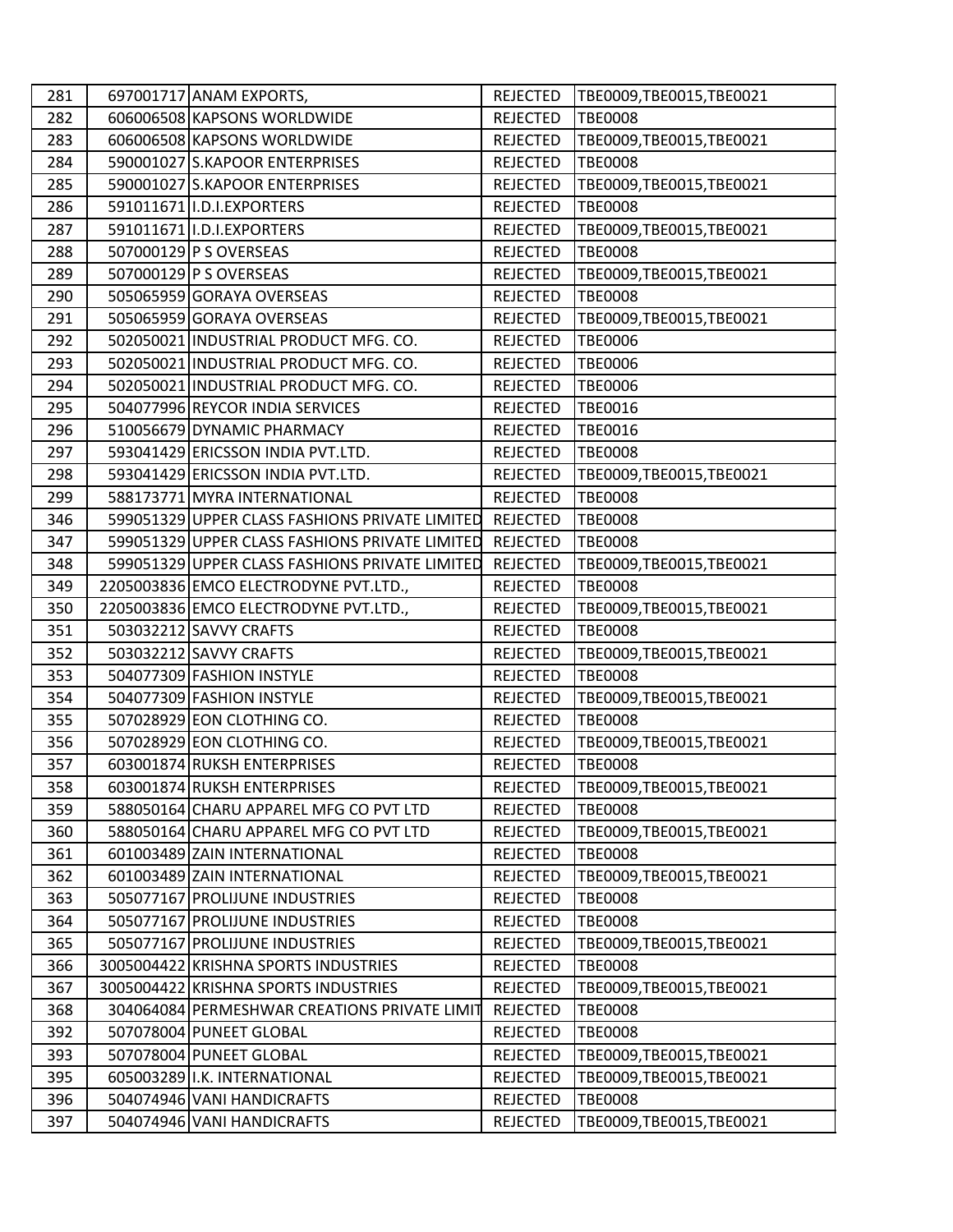| 398 |                     | 606004548 CREATIVE & CROFTS INDUSTRIES INDIA PV | <b>REJECTED</b> | <b>TBE0008</b>            |
|-----|---------------------|-------------------------------------------------|-----------------|---------------------------|
| 399 |                     | 606004548 CREATIVE & CROFTS INDUSTRIES INDIA PV | <b>REJECTED</b> | TBE0009,TBE0015,TBE0021   |
| 400 |                     | 1288006161 CAPITAL TOOL INDUSTRIES              | <b>REJECTED</b> | <b>TBE0008</b>            |
| 401 |                     | 1288006161 CAPITAL TOOL INDUSTRIES              | <b>REJECTED</b> | TBE0009, TBE0015, TBE0021 |
| 402 |                     | 592052150 H.R.ARORA & SONS                      | <b>REJECTED</b> | <b>TBE0008</b>            |
| 403 |                     | 592052150 H.R.ARORA & SONS                      | <b>REJECTED</b> | TBE0009, TBE0015, TBE0021 |
| 404 |                     | 688003443 ZAZSONS EXPORTS PVT.LTD.,             | <b>REJECTED</b> | <b>TBE0008</b>            |
| 405 |                     | 688003443 ZAZSONS EXPORTS PVT.LTD.,             | <b>REJECTED</b> | TBE0009,TBE0015,TBE0021   |
| 406 | 1509003274 SHARMAX  |                                                 | <b>REJECTED</b> | <b>TBE0008</b>            |
| 407 |                     | 502026448 INDSOURCE INTERNATIONAL               | <b>REJECTED</b> | <b>TBE0008</b>            |
| 408 |                     | 502026448 INDSOURCE INTERNATIONAL               | <b>REJECTED</b> | TBE0009, TBE0015, TBE0021 |
| 409 |                     | 505051320 PERFECTION HANDICRAFT                 | <b>REJECTED</b> | <b>TBE0008</b>            |
| 410 |                     | 505051320 PERFECTION HANDICRAFT                 | <b>REJECTED</b> | TBE0009, TBE0015, TBE0021 |
| 411 |                     | 505079771 VIRMANI SONS                          | <b>REJECTED</b> | <b>TBE0008</b>            |
| 412 |                     | 505079771 VIRMANI SONS                          | <b>REJECTED</b> | TBE0009,TBE0015,TBE0021   |
| 413 |                     | 599045612 VISION EXPORT                         | <b>REJECTED</b> | <b>TBE0008</b>            |
| 414 |                     | 599045612 VISION EXPORT                         | <b>REJECTED</b> | TBE0009, TBE0015, TBE0021 |
| 415 |                     | 502068221 QTL CREATIONS                         | <b>REJECTED</b> | <b>TBE0008</b>            |
| 416 |                     | 502068221 QTL CREATIONS                         | <b>REJECTED</b> | TBE0009,TBE0015,TBE0021   |
| 418 |                     | 699002281 GLASSCRAFT EXPORTS                    | <b>REJECTED</b> | <b>TBE0008</b>            |
| 419 |                     | 699002281 GLASSCRAFT EXPORTS                    | <b>REJECTED</b> | TBE0009,TBE0015,TBE0021   |
| 420 |                     | 605006610 SAUMITRA INTERNATIONAL                | <b>REJECTED</b> | <b>TBE0008</b>            |
| 422 |                     | 510017339 AEE OVERSEAS                          | <b>REJECTED</b> | <b>TBE0008</b>            |
| 423 |                     | 510017339 AEE OVERSEAS                          | <b>REJECTED</b> | TBE0009, TBE0015, TBE0021 |
| 425 |                     | 508015278 ARYANVEDA HERBALS                     | <b>REJECTED</b> | <b>TBE0017</b>            |
| 426 |                     | 594021219 S.M.EXPORTS                           | <b>REJECTED</b> | <b>TBE0008</b>            |
| 427 |                     | 594021219 S.M.EXPORTS                           | <b>REJECTED</b> | TBE0009, TBE0015, TBE0021 |
| 428 |                     | 2990000691 KISHORIJI EXPORTS,                   | <b>REJECTED</b> | <b>TBE0008</b>            |
| 429 |                     | 2990000691 KISHORIJI EXPORTS,                   | <b>REJECTED</b> | TBE0009,TBE0015,TBE0021   |
| 430 |                     | 500061637 INDIGO COLLECTIONS PVT. LTD.          | <b>REJECTED</b> | TBE0009,TBE0015,TBE0021   |
| 431 |                     | 594066956 AAY KAY INTERNATIONAL                 | <b>REJECTED</b> | <b>TBE0008</b>            |
| 432 |                     | 594066956 AAY KAY INTERNATIONAL                 | <b>REJECTED</b> | TBE0009,TBE0015,TBE0021   |
| 433 |                     | 506013812 J.J.INTERNATIONAL                     | <b>REJECTED</b> | <b>TBE0008</b>            |
| 434 |                     | 506013812 J.J.INTERNATIONAL                     | <b>REJECTED</b> | TBE0009, TBE0015, TBE0021 |
| 435 |                     | 503034304 VAISHNO EXIM                          | <b>REJECTED</b> | <b>TBE0008</b>            |
| 436 |                     | 503034304 VAISHNO EXIM                          | <b>REJECTED</b> | TBE0009, TBE0015, TBE0021 |
| 437 |                     | 597049572 INTERNATIONAL TRACTORS LTD.           | <b>REJECTED</b> | TBE0009,TBE0021           |
| 438 |                     | 1396006443 DEVGIRI EXPORTS,                     | <b>REJECTED</b> | <b>TBE0008</b>            |
| 439 |                     | 1396006443 DEVGIRI EXPORTS,                     | <b>REJECTED</b> | <b>TBE0018</b>            |
| 440 |                     | 607007303 INDIAN KARIGARI                       | <b>REJECTED</b> | <b>TBE0008</b>            |
| 441 |                     | 607007303 INDIAN KARIGARI                       | <b>REJECTED</b> | TBE0009, TBE0015, TBE0021 |
| 442 |                     | 598001794 BHALLA INTERNATIONAL                  | <b>REJECTED</b> | <b>TBE0008</b>            |
| 443 |                     | 598001794 BHALLA INTERNATIONAL                  | <b>REJECTED</b> | TBE0009, TBE0015, TBE0021 |
| 444 |                     | 595030271 P & P. INTERNATIONAL                  | <b>REJECTED</b> | <b>TBE0008</b>            |
| 445 |                     | 595030271 P & P. INTERNATIONAL                  | <b>REJECTED</b> | TBE0009, TBE0015, TBE0021 |
| 446 | 1889000639 GANEARTS |                                                 | <b>REJECTED</b> | <b>TBE0008</b>            |
| 447 | 1889000639 GANEARTS |                                                 | <b>REJECTED</b> | TBE0009, TBE0015, TBE0021 |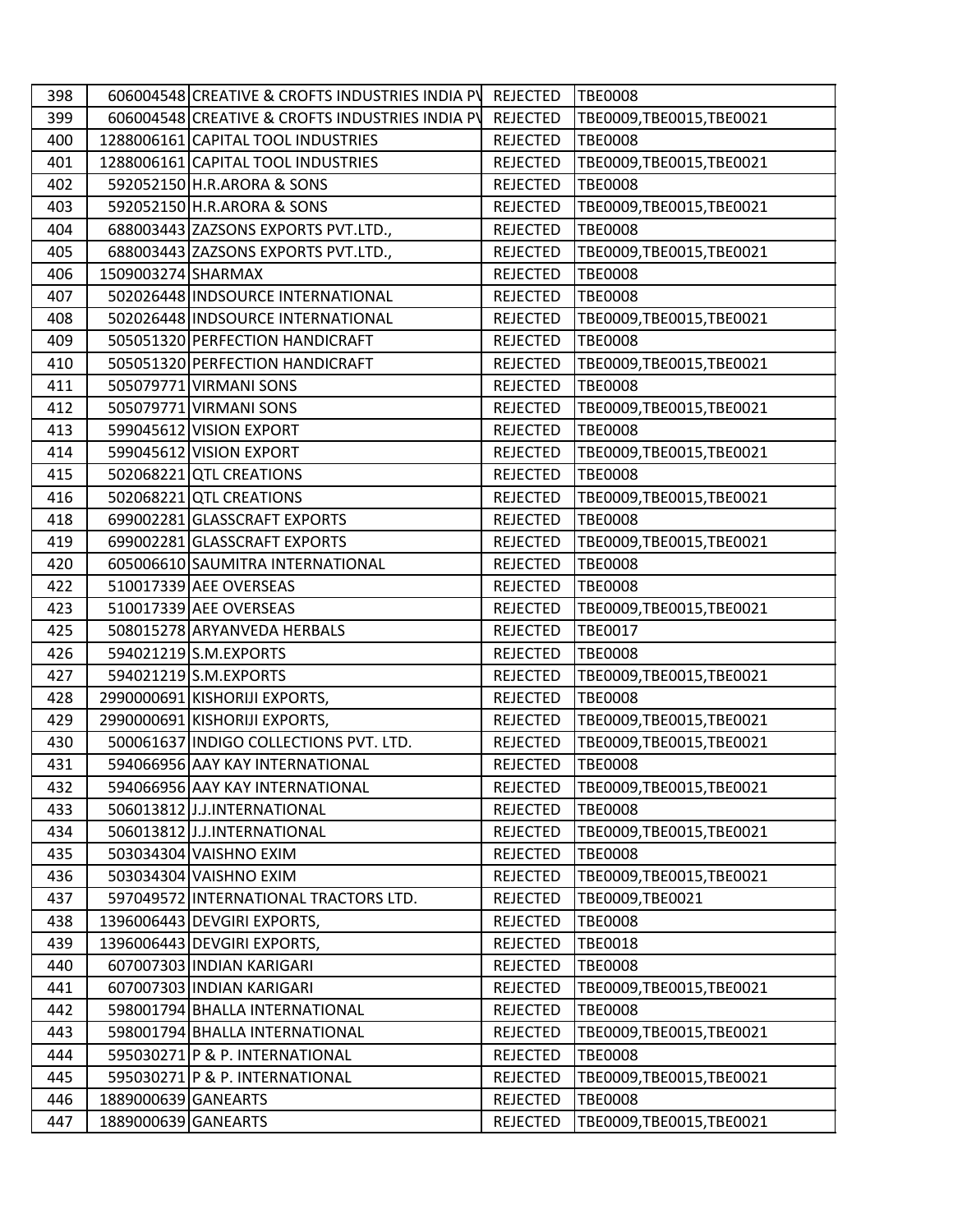| 448 | 593072481 FILADIL EXPORTS                     | REJECTED        | <b>TBE0008</b>            |
|-----|-----------------------------------------------|-----------------|---------------------------|
| 449 | 593072481 FILADIL EXPORTS                     | REJECTED        | TBE0009,TBE0015,TBE0021   |
| 450 | 3305002476 SAMYAK INTERNATIONAL               | REJECTED        | <b>TBE0008</b>            |
| 451 | 3305002476 SAMYAK INTERNATIONAL               | <b>REJECTED</b> | TBE0009, TBE0015, TBE0021 |
| 452 | 3000002031 R.P OVERSEAS                       | <b>REJECTED</b> | <b>TBE0008</b>            |
| 453 | 3000002031 R.P OVERSEAS                       | <b>REJECTED</b> | TBE0009, TBE0015, TBE0021 |
| 454 | 509006485 LYNX TOOLS & COMPONENTS PVT.LTD.,   | REJECTED        | <b>TBE0008</b>            |
| 455 | 601001974 NAAZ EXPORT PRIVATE LIMITED         | <b>REJECTED</b> | <b>TBE0008</b>            |
| 456 | 601001974 NAAZ EXPORT PRIVATE LIMITED         | <b>REJECTED</b> | TBE0009,TBE0015,TBE0021   |
| 457 | 508022070 SHUBH EXPO INC                      | <b>REJECTED</b> | <b>TBE0008</b>            |
| 458 | 1305036751 AYUSH KASLIWAL DESIGN PVT. LTD.,   | REJECTED        | <b>TBE0008</b>            |
| 459 | 1305036751 AYUSH KASLIWAL DESIGN PVT. LTD.,   | <b>REJECTED</b> | TBE0009, TBE0015, TBE0021 |
| 460 | 506013162 INDISHOE COMPANY                    | <b>REJECTED</b> | <b>TBE0008</b>            |
| 507 | 501000356 ROCKWATER OVERSEAS                  | <b>REJECTED</b> | <b>TBE0008</b>            |
| 508 | 501000356 ROCKWATER OVERSEAS                  | <b>REJECTED</b> | TBE0009,TBE0015,TBE0021   |
| 509 | 505075679 A V A HANDFAB PVT LTD               | <b>REJECTED</b> | <b>TBE0008</b>            |
| 510 | 505075679 A V A HANDFAB PVT LTD               | <b>REJECTED</b> | TBE0009, TBE0015, TBE0021 |
| 511 | 690001118 RAKESH SANDAL INDUSTRIES            | REJECTED        | <b>TBE0008</b>            |
| 512 | 690001118 RAKESH SANDAL INDUSTRIES            | <b>REJECTED</b> | TBE0009,TBE0015,TBE0021   |
| 513 | 3003007742 ACE EXPORTS                        | <b>REJECTED</b> | <b>TBE0008</b>            |
| 514 | 1306015201 JAIPUR HANDICRAFTS                 | REJECTED        | <b>TBE0008</b>            |
| 515 | 1306015201 JAIPUR HANDICRAFTS                 | <b>REJECTED</b> | TBE0009, TBE0015, TBE0021 |
| 516 | 594070813 SUNBEAM ENTERPRISES                 | <b>REJECTED</b> | <b>TBE0008</b>            |
| 517 | 505055970 FASHION MOVERS                      | <b>REJECTED</b> | <b>TBE0008</b>            |
| 518 | 505055970 FASHION MOVERS                      | REJECTED        | TBE0009,TBE0015,TBE0021   |
| 519 | 596047045 STREET TALK DESINGNERS APPARELS     | <b>REJECTED</b> | <b>TBE0008</b>            |
| 520 | 596047045 STREET TALK DESINGNERS APPARELS     | <b>REJECTED</b> | TBE0009, TBE0015, TBE0021 |
| 521 | 506081028 K.V. AROMATICS PVT.LTD,             | <b>REJECTED</b> | <b>TBE0008</b>            |
| 522 | 510013945 RUPA PUBLICATIONS INDIA PVT. LTD    | <b>REJECTED</b> | TBE0009, TBE0015, TBE0021 |
| 524 | 510058159 M.R. ACCESSORIES                    | <b>REJECTED</b> | <b>TBE0016</b>            |
| 525 | 2908001217 METALS FAMILY INTERNATIONAL        | <b>REJECTED</b> | <b>TBE0008</b>            |
| 527 | 501028536 CLASSIC BOTTLE CAPS PVT LTD.        | <b>REJECTED</b> | <b>TBE0016</b>            |
| 528 | 507085426 AMBE PHYTOEXTRACTS PVT.LTD.         | <b>REJECTED</b> | TBE0019                   |
| 529 | 1504000722 AISHAH INTERNATIONAL               | <b>REJECTED</b> | <b>TBE0008</b>            |
| 530 | 3307005367 THINK FASHION                      | <b>REJECTED</b> | <b>TBE0008</b>            |
| 531 | 3307005367 THINK FASHION                      | <b>REJECTED</b> | TBE0009, TBE0015, TBE0021 |
| 532 | 500000565 YARNZ EXPORTS PVT LTD               | <b>REJECTED</b> | <b>TBE0008</b>            |
| 533 | 500000565 YARNZ EXPORTS PVT LTD               | <b>REJECTED</b> | TBE0009,TBE0015,TBE0021   |
| 534 | 588085120 PASUPATI SPINNING & WEAVING MILLS L | <b>REJECTED</b> | <b>TBE0008</b>            |
| 535 | 588085120 PASUPATI SPINNING & WEAVING MILLS L | <b>REJECTED</b> | TBE0009, TBE0015, TBE0021 |
| 536 | 2910001652 ART INDIA COLLECTIONS              | <b>REJECTED</b> | <b>TBE0008</b>            |
| 537 | 3399003196 LUTHRA ENGINEERING WORKS           | <b>REJECTED</b> | TBE0009, TBE0015, TBE0021 |
| 538 | 3009001894 G.S. ENGITECH PVT. LTD.            | <b>REJECTED</b> | <b>TBE0017</b>            |
| 539 | 598017488 SHARP-N INDIA                       | <b>REJECTED</b> | TBE0009, TBE0021          |
| 540 | 598017488 SHARP-N INDIA                       | <b>REJECTED</b> | TBE0009, TBE0015, TBE0021 |
| 541 | 1308015348 SANTOSH HANDICRAFTS                | <b>REJECTED</b> | <b>TBE0008</b>            |
| 542 | 3002000230 KAY JAY FORGINGS P.LTD.            | <b>REJECTED</b> | <b>TBE0006</b>            |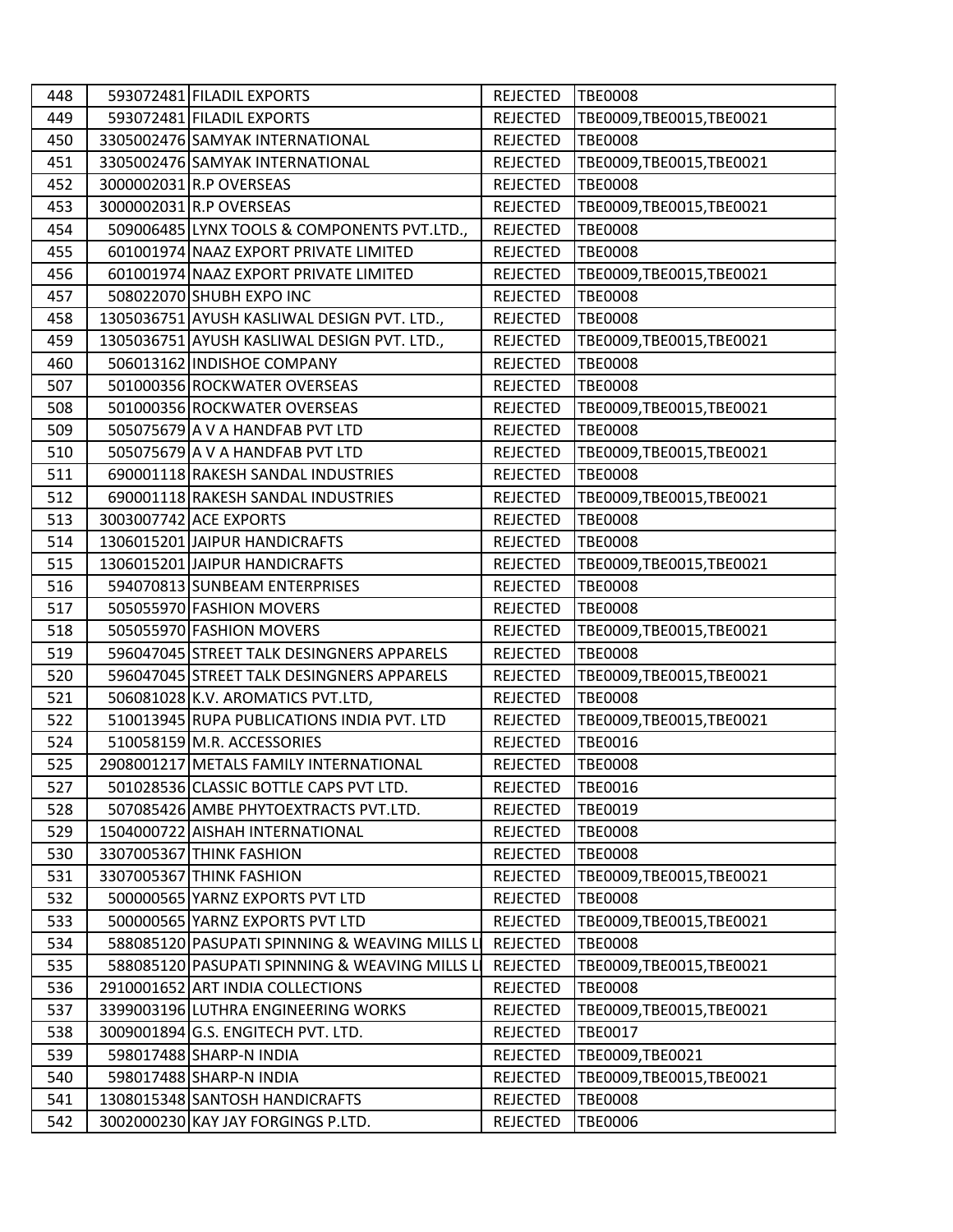| 546 | 3313002528 RAS AUTO |                                             | <b>REJECTED</b> | <b>TBE0024</b>                     |
|-----|---------------------|---------------------------------------------|-----------------|------------------------------------|
| 547 |                     | 3313005811 GENUINE SCIENCE AND SURGICAL,    | <b>REJECTED</b> | <b>TBE0008</b>                     |
| 548 |                     | 3010004222 SHERIFF INTERNATIONAL            | <b>REJECTED</b> | TBE0009,TBE0021                    |
| 549 |                     | 1309016950 RIDDHI SIDDHI ARTS & CRAFTS      | <b>REJECTED</b> | <b>TBE0017</b>                     |
| 550 |                     | 513046941 S. S. GLOBAL VENTURES             | <b>REJECTED</b> | <b>TBE0017</b>                     |
| 551 |                     | 511014295 SPIKTEL TECHNOLOGIES PVT.LTD      | <b>REJECTED</b> | <b>TBE0016</b>                     |
| 552 |                     | 511014295 SPIKTEL TECHNOLOGIES PVT.LTD      | <b>REJECTED</b> | <b>TBE0016</b>                     |
| 553 |                     | 589012509 SIGMA ENTERPRISES                 | <b>REJECTED</b> | <b>TBE0008</b>                     |
| 554 |                     | 589012509 SIGMA ENTERPRISES                 | <b>REJECTED</b> | TBE0009, TBE0015, TBE0021          |
| 555 | 596026706 MINNIE S  |                                             | <b>REJECTED</b> | <b>TBE0008</b>                     |
| 556 | 596026706 MINNIES   |                                             | <b>REJECTED</b> | TBE0009, TBE0015, TBE0021          |
| 557 |                     | 3013013681 GOINDI FASHION IMPEX             | <b>REJECTED</b> | <b>TBE0008</b>                     |
| 558 |                     | 3006010493 ACCORD INDUSTRIES,               | <b>REJECTED</b> | TBE0009, TBE0015, TBE0020, TBE0021 |
| 559 |                     | 616909811 MEHRA APPARELS                    | <b>REJECTED</b> | TBE0009,TBE0015,TBE0021            |
| 560 |                     | 1300009802 MICROMATIC ENGINEERING INDUSTRY, | <b>REJECTED</b> | TBE0009,TBE0021                    |
| 561 | 592027074 FALCON    |                                             | <b>REJECTED</b> | <b>TBE0008</b>                     |
| 562 | 592027074 FALCON    |                                             | <b>REJECTED</b> | TBE0009,TBE0015,TBE0021            |
| 563 |                     | 507011686 HARI SONS OVERSEAS                | <b>REJECTED</b> | <b>TBE0008</b>                     |
| 564 |                     | 2993000969 J.O. EXPORTS INTERNATIONAL,      | <b>REJECTED</b> | <b>TBE0008</b>                     |
| 565 |                     | 2993000969 J.O. EXPORTS INTERNATIONAL,      | <b>REJECTED</b> | TBE0009, TBE0015, TBE0021          |
| 566 |                     | 516976087 VINAYAK CORPORATION               | <b>REJECTED</b> | TBE0009,TBE0021                    |
| 567 |                     | 1312013851 AGARWAL EXPORTS                  | <b>REJECTED</b> | TBE0009, TBE0015, TBE0020, TBE0021 |
| 568 |                     | 597034869 TAURUS INDIA LTD.                 | <b>REJECTED</b> | <b>TBE0008</b>                     |
| 569 |                     | 597034869 TAURUS INDIA LTD.                 | <b>REJECTED</b> | TBE0009, TBE0015, TBE0021          |
| 571 |                     | 591002604 SARU SMELTING PVT.LTD.,           | <b>REJECTED</b> | <b>TBE0008</b>                     |
| 572 |                     | 591002604 SARU SMELTING PVT.LTD.,           | <b>REJECTED</b> | TBE0009, TBE0015, TBE0021          |
| 573 |                     | 592018121 PARAMOUNT IMPEX INDIA,            | <b>REJECTED</b> | <b>TBE0008</b>                     |
| 574 |                     | 592018121 PARAMOUNT IMPEX INDIA,            | <b>REJECTED</b> | TBE0009, TBE0015, TBE0021          |
| 575 |                     | 388056941 R D TRADERS PRIVATE LIMITED       | <b>REJECTED</b> | <b>TBE0008</b>                     |
| 622 |                     | 598001123 EAST INDIA COMPANY                | <b>REJECTED</b> | <b>TBE0008</b>                     |
| 623 |                     | 598001123 EAST INDIA COMPANY                | <b>REJECTED</b> | TBE0009, TBE0015, TBE0021          |
| 624 |                     | 593006747 SUNDRAM HASTKALA                  | <b>REJECTED</b> | <b>TBE0008</b>                     |
| 625 |                     | 593006747 SUNDRAM HASTKALA                  | <b>REJECTED</b> | TBE0009, TBE0015, TBE0021          |
| 626 |                     | 598007521 BURLINGTON CONNECTION             | <b>REJECTED</b> | <b>TBE0008</b>                     |
| 627 |                     | 598007521 BURLINGTON CONNECTION             | <b>REJECTED</b> | TBE0009, TBE0015, TBE0021          |
| 628 |                     | 3092006593 HERO EXPORTS                     | <b>REJECTED</b> | <b>TBE0008</b>                     |
| 629 |                     | 3092006593 HERO EXPORTS                     | <b>REJECTED</b> | TBE0009,TBE0015,TBE0021            |
| 630 |                     | 2988001138 M/S OVERSEAS TRADING CORPORATION | <b>REJECTED</b> | <b>TBE0008</b>                     |
| 631 |                     | 2988001138 M/S OVERSEAS TRADING CORPORATION | <b>REJECTED</b> | TBE0009, TBE0015, TBE0021          |
| 632 |                     | 590017250 CONTINENTAL HOME FURNISHINGS      | <b>REJECTED</b> | <b>TBE0008</b>                     |
| 633 |                     | 590017250 CONTINENTAL HOME FURNISHINGS      | <b>REJECTED</b> | TBE0009, TBE0015, TBE0021          |
| 634 |                     | 591043319 ANKUR EXPORTS                     | <b>REJECTED</b> | <b>TBE0008</b>                     |
| 635 |                     | 591043319 ANKUR EXPORTS                     | <b>REJECTED</b> | TBE0009, TBE0015, TBE0021          |
| 636 |                     | 3095006021 CEELA INTERNATIONAL              | <b>REJECTED</b> | <b>TBE0008</b>                     |
| 637 |                     | 3095006021 CEELA INTERNATIONAL              | <b>REJECTED</b> | TBE0009, TBE0015, TBE0021          |
| 638 |                     | 588052213 W H DEETH BALLABGARH & CO         | <b>REJECTED</b> | <b>TBE0008</b>                     |
| 639 |                     | 588052213 W H DEETH BALLABGARH & CO         | <b>REJECTED</b> | TBE0009, TBE0015, TBE0021          |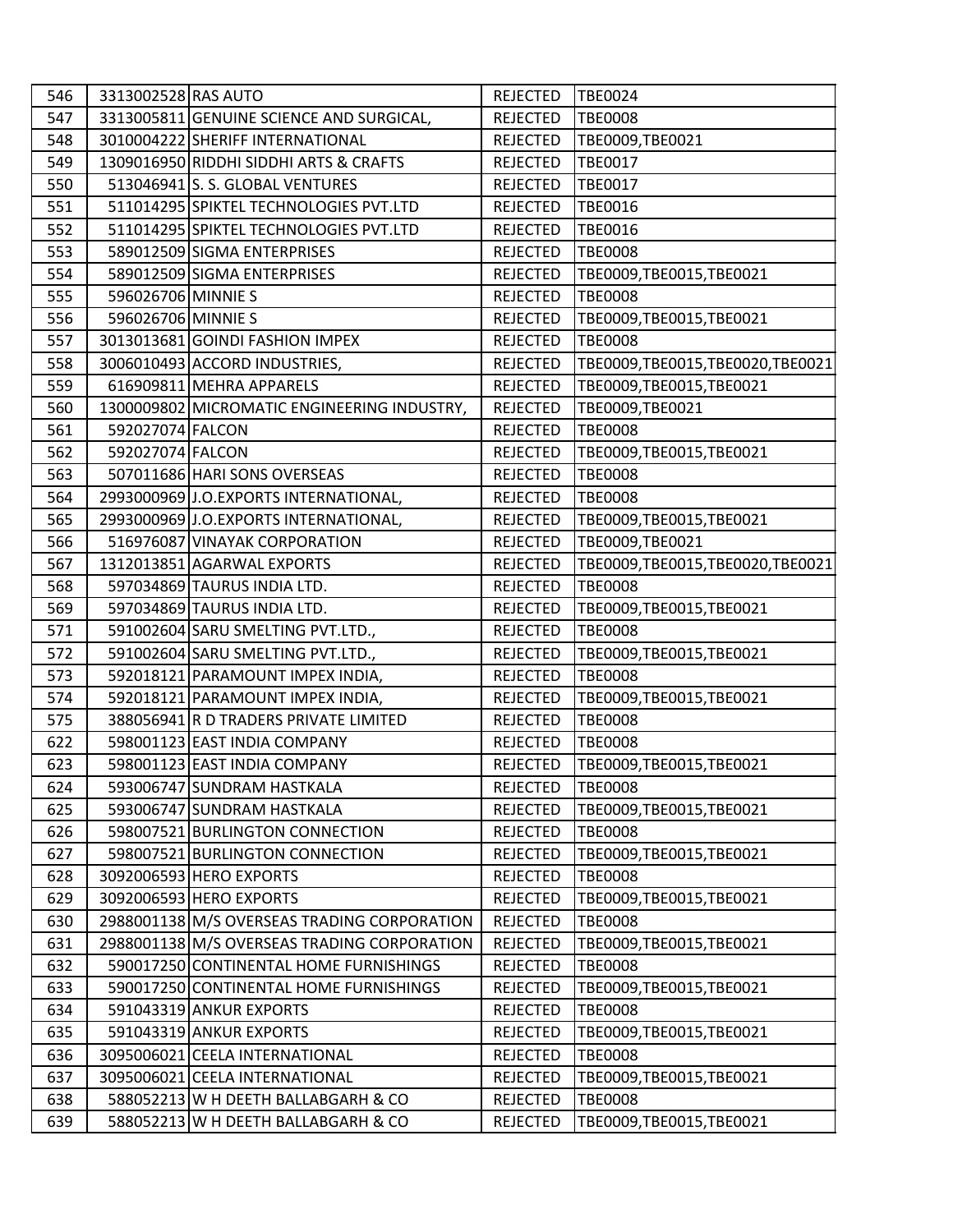| 640 | 2988000433 WINDLASS STEEL CRAFTS LLP    | REJECTED        | <b>TBE0008</b>            |
|-----|-----------------------------------------|-----------------|---------------------------|
| 641 | 2988000433 WINDLASS STEEL CRAFTS LLP    | REJECTED        | TBE0009, TBE0015, TBE0021 |
| 642 | 593053931 NARESH INTERNATIONAL          | REJECTED        | <b>TBE0008</b>            |
| 643 | 593053931 NARESH INTERNATIONAL          | <b>REJECTED</b> | TBE0009,TBE0015,TBE0021   |
| 644 | 2996000307 MARQUE IMPEX                 | <b>REJECTED</b> | <b>TBE0008</b>            |
| 668 | 1304001776 MALOO EXPORTS                | <b>REJECTED</b> | <b>TBE0008</b>            |
| 669 | 1304001776 MALOO EXPORTS                | <b>REJECTED</b> | TBE0009, TBE0015, TBE0021 |
| 670 | 507041283 ANKHUA EXPORTS (P)LTD.        | <b>REJECTED</b> | <b>TBE0008</b>            |
| 671 | 507041283 ANKHUA EXPORTS (P)LTD.        | <b>REJECTED</b> | <b>TBE0008</b>            |
| 672 | 507041283 ANKHUA EXPORTS (P)LTD.        | <b>REJECTED</b> | TBE0009, TBE0015, TBE0021 |
| 673 | 605003203 DELTA HARDWARE                | <b>REJECTED</b> | <b>TBE0008</b>            |
| 674 | 605003203 DELTA HARDWARE                | <b>REJECTED</b> | TBE0009, TBE0015, TBE0021 |
| 675 | 599033061 METALTECH DESIGN PVT LTD      | <b>REJECTED</b> | <b>TBE0008</b>            |
| 676 | 599033061 METALTECH DESIGN PVT LTD      | <b>REJECTED</b> | TBE0009,TBE0015,TBE0021   |
| 677 | 500065888 WILSON EXPORTS                | <b>REJECTED</b> | <b>TBE0008</b>            |
| 678 | 500065888 WILSON EXPORTS                | <b>REJECTED</b> | TBE0009, TBE0015, TBE0021 |
| 679 | 1503000991 DEEN DAYAL CARPETS           | <b>REJECTED</b> | <b>TBE0008</b>            |
| 680 | 1503000991 DEEN DAYAL CARPETS           | <b>REJECTED</b> | TBE0009, TBE0015, TBE0021 |
| 681 | 1388008050 GUPTA CARPETS,               | <b>REJECTED</b> | <b>TBE0008</b>            |
| 682 | 1388008050 GUPTA CARPETS,               | <b>REJECTED</b> | TBE0009,TBE0015,TBE0021   |
| 683 | 607002697 SMART TRADERS                 | <b>REJECTED</b> | <b>TBE0008</b>            |
| 684 | 607002697 SMART TRADERS                 | <b>REJECTED</b> | TBE0009, TBE0015, TBE0021 |
| 685 | 504068016 JUGAL TRADERS                 | <b>REJECTED</b> | <b>TBE0008</b>            |
| 686 | 504068016 JUGAL TRADERS                 | <b>REJECTED</b> | TBE0009, TBE0015, TBE0021 |
| 687 | 502030526 SENOR EXPORTS                 | <b>REJECTED</b> | <b>TBE0008</b>            |
| 688 | 502030526 SENOR EXPORTS                 | REJECTED        | TBE0009, TBE0015, TBE0021 |
| 689 | 3001010771 S.G.P & COMPANY              | <b>REJECTED</b> | <b>TBE0008</b>            |
| 690 | 3001010771 S.G.P & COMPANY              | REJECTED        | TBE0009,TBE0015,TBE0021   |
| 691 | 602001641 NEW ERA TANNING CENTRE        | <b>REJECTED</b> | <b>TBE0008</b>            |
| 692 | 602001641 NEW ERA TANNING CENTRE        | <b>REJECTED</b> | TBE0009,TBE0015,TBE0021   |
| 693 | 602001846 MAP CREATIONS                 | <b>REJECTED</b> | <b>TBE0008</b>            |
| 694 | 602001846 MAP CREATIONS                 | REJECTED        | TBE0009,TBE0015,TBE0021   |
| 695 | 2901002471 RAJKAMAL OVERSEAS            | <b>REJECTED</b> | <b>TBE0008</b>            |
| 696 | 2901002471 RAJKAMAL OVERSEAS            | <b>REJECTED</b> | TBE0009,TBE0015,TBE0021   |
| 697 | 2904000411 SAI CREATION                 | <b>REJECTED</b> | <b>TBE0008</b>            |
| 698 | 2904000411 SAI CREATION                 | <b>REJECTED</b> | TBE0009, TBE0015, TBE0021 |
| 699 | 1591000793 ALANKRIT EXPORT              | <b>REJECTED</b> | <b>TBE0008</b>            |
| 700 | 1591000793 ALANKRIT EXPORT              | <b>REJECTED</b> | TBE0009, TBE0015, TBE0021 |
| 701 | 599036761 D.M. OVERSEAS                 | <b>REJECTED</b> | <b>TBE0008</b>            |
| 702 | 599036761 D.M. OVERSEAS                 | <b>REJECTED</b> | TBE0009, TBE0015, TBE0021 |
| 703 | 1288038861 HIMACHAL WOOLLEN MILLS       | <b>REJECTED</b> | <b>TBE0008</b>            |
| 704 | 1288038861 HIMACHAL WOOLLEN MILLS       | <b>REJECTED</b> | TBE0009, TBE0015, TBE0021 |
| 705 | 503070661 PANKAJ OVERSEAS               | <b>REJECTED</b> | TBE0009, TBE0015, TBE0021 |
| 706 | 3092006496 JAIN AMAR CLOTHING PVT.LTD., | <b>REJECTED</b> | <b>TBE0008</b>            |
| 707 | 3092006496 JAIN AMAR CLOTHING PVT.LTD., | <b>REJECTED</b> | TBE0009, TBE0015, TBE0021 |
| 708 | 596036523 ALP OVERSEAS PVT.LTD.         | REJECTED        | <b>TBE0008</b>            |
| 709 | 596036523 ALP OVERSEAS PVT.LTD.         | <b>REJECTED</b> | TBE0009, TBE0015, TBE0021 |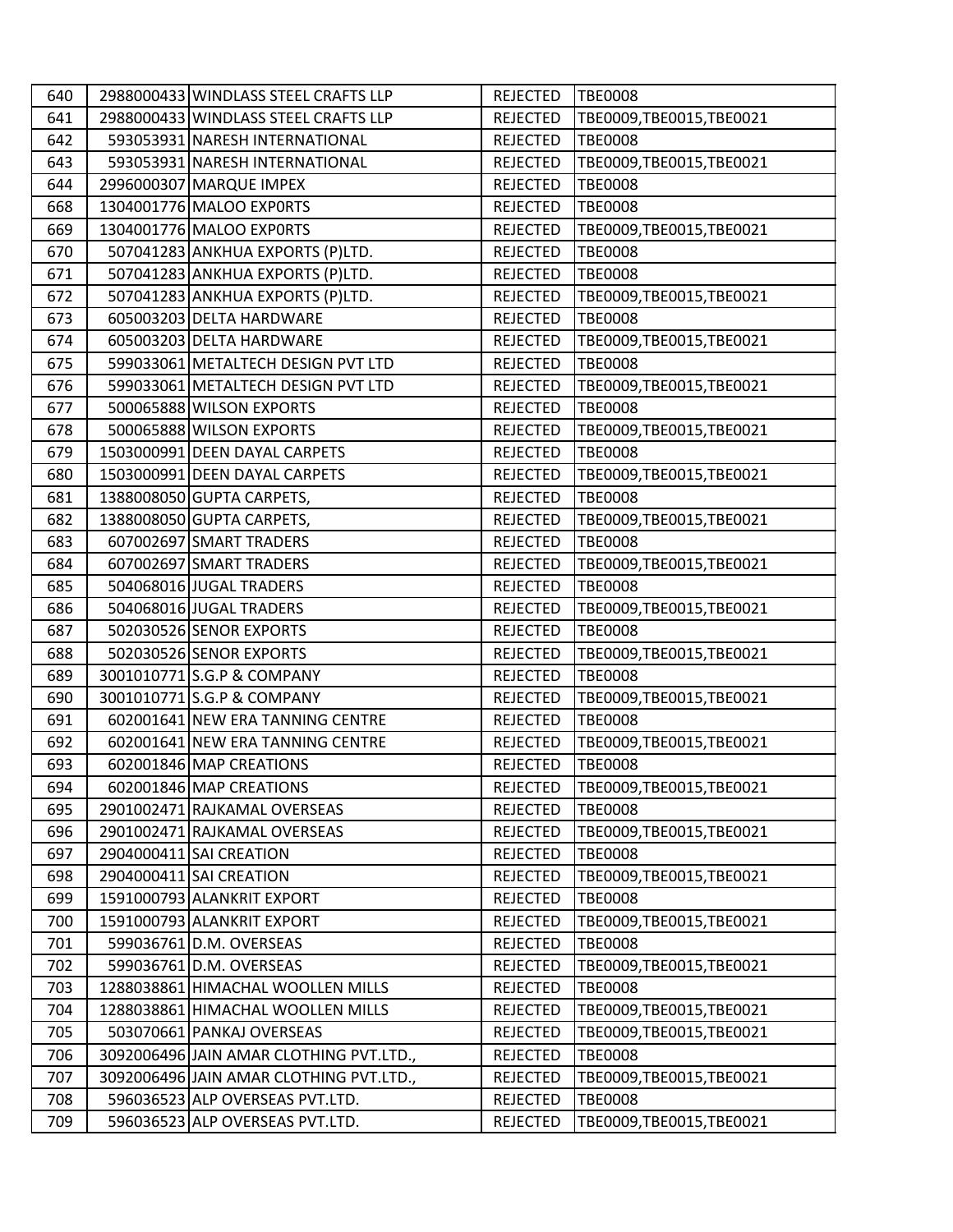| 710 | 507086121 APPAREL INDIA                    | <b>REJECTED</b> | <b>TBE0008</b>            |
|-----|--------------------------------------------|-----------------|---------------------------|
| 711 | 507086121 APPAREL INDIA                    | <b>REJECTED</b> | <b>TBE0008</b>            |
| 712 | 507086121 APPAREL INDIA                    | <b>REJECTED</b> | TBE0009,TBE0015,TBE0021   |
| 713 | 596008431 SHRI RAMAKRISHNA PERFUMERY       | <b>REJECTED</b> | <b>TBE0008</b>            |
| 737 | 509090885 RAHULLS IMPEX                    | <b>REJECTED</b> | TBE0009,TBE0021           |
| 738 | 689008031 ANCHIT EXPORTS PVT.LTD           | <b>REJECTED</b> | <b>TBE0008</b>            |
| 739 | 605007802 APEX LEATHER EXIM (I) PVT. LTD.  | <b>REJECTED</b> | <b>TBE0008</b>            |
| 740 | 605007802 APEX LEATHER EXIM (I) PVT. LTD.  | <b>REJECTED</b> | TBE0009,TBE0015,TBE0021   |
| 741 | 505086794 MODA UGYAA S                     | <b>REJECTED</b> | <b>TBE0008</b>            |
| 742 | 505086794 MODA UGYAA S                     | <b>REJECTED</b> | TBE0009,TBE0015,TBE0021   |
| 743 | 1388017466 FROZEN MUSIC                    | <b>REJECTED</b> | <b>TBE0008</b>            |
| 744 | 1388017466 FROZEN MUSIC                    | <b>REJECTED</b> | TBE0009,TBE0015,TBE0021   |
| 745 | 594040884 LIFELONG INDIA PRIVATE LIMITED   | <b>REJECTED</b> | <b>TBE0008</b>            |
| 746 | 594040884 LIFELONG INDIA PRIVATE LIMITED   | <b>REJECTED</b> | TBE0009, TBE0015, TBE0021 |
| 747 | 596056869 BIBA MUSIC EMPORIUM              | <b>REJECTED</b> | <b>TBE0008</b>            |
| 748 | 596056869 BIBA MUSIC EMPORIUM              | <b>REJECTED</b> | TBE0009, TBE0015, TBE0021 |
| 749 | 505064448 GULMOHAR OVERSEAS                | <b>REJECTED</b> | TBE0009,TBE0015,TBE0021   |
| 750 | 591003295 ANOTHER EXPORT COMPANY           | <b>REJECTED</b> | <b>TBE0008</b>            |
| 751 | 591003295 ANOTHER EXPORT COMPANY           | <b>REJECTED</b> | TBE0009, TBE0015, TBE0021 |
| 752 | 1288012357 HIGHWAY INDUSTRIES LIMITED      | <b>REJECTED</b> | TBE0009,TBE0015,TBE0021   |
| 753 | 596067291 HERITAGE PAPER                   | <b>REJECTED</b> | <b>TBE0008</b>            |
| 754 | 596067291 HERITAGE PAPER                   | <b>REJECTED</b> | TBE0009,TBE0015,TBE0021   |
| 755 | 591035251 SIGNET GARMENTS PVT. LTD.        | <b>REJECTED</b> | <b>TBE0008</b>            |
| 756 | 591035251 SIGNET GARMENTS PVT. LTD.        | <b>REJECTED</b> | TBE0009,TBE0015,TBE0021   |
| 757 | 606004637 RESHAM ROOSEN INDIA PVT.LTD.     | <b>REJECTED</b> | <b>TBE0008</b>            |
| 758 | 606004637 RESHAM ROOSEN INDIA PVT.LTD.     | <b>REJECTED</b> | TBE0009, TBE0015, TBE0021 |
| 759 | 602002559 VISHAL ENGINEERING CORPORATION   | <b>REJECTED</b> | <b>TBE0008</b>            |
| 829 | 506001504 SHIVA INTERNATIONAL              | <b>REJECTED</b> | <b>TBE0008</b>            |
| 830 | 506001504 SHIVA INTERNATIONAL              | <b>REJECTED</b> | TBE0009, TBE0015, TBE0021 |
| 831 | 593033396 MARSHAL EXPORTS LIMITED          | <b>REJECTED</b> | <b>TBE0008</b>            |
| 832 | 511096089 SIVAANA HOME PRIVATE LIMITED     | <b>REJECTED</b> | <b>TBE0008</b>            |
| 833 | 2905002875 ROYAL CRAFTS INC.               | <b>REJECTED</b> | TBE0008                   |
| 834 | 2905002875 ROYAL CRAFTS INC.               | <b>REJECTED</b> | TBE0009, TBE0015, TBE0021 |
| 835 | 588000868 DENSO INDIA PRIVATE LTD          | <b>REJECTED</b> | TBE0009,TBE0021           |
| 836 | 500016011 UNI-AUTO INTERNATIONAL           | <b>REJECTED</b> | TBE0009, TBE0015, TBE0021 |
| 837 | 3399000197 JINDAL STEEL & POWER LIMITED    | <b>REJECTED</b> | <b>TBE0008</b>            |
| 838 | 2911000587 ADMIRE EXPORTS INTERNATIONAL    | <b>REJECTED</b> | TBE0009,TBE0015,TBE0021   |
| 839 | 3012005145 PHOENIX TOOLS                   | <b>REJECTED</b> | <b>TBE0008</b>            |
| 840 | 512094349 PRINTS PUBLICATIONS PVT. LTD.    | <b>REJECTED</b> | TBE0009,TBE0021           |
| 841 | 506003086 MOTHER HERBS PVT LTD             | <b>REJECTED</b> | <b>TBE0008</b>            |
| 843 | 2911003128 BOUNTY FASHION EXPORTS          | <b>REJECTED</b> | <b>TBE0008</b>            |
| 846 | 593065000 JAI GOPAL ENGG. WORKS PVT.LTD.   | <b>REJECTED</b> | <b>TBE0016</b>            |
| 847 | 593065000 JAI GOPAL ENGG. WORKS PVT.LTD.   | <b>REJECTED</b> | <b>TBE0016</b>            |
| 848 | 516914201 CELESTIAL PEHNAWA                | <b>REJECTED</b> | <b>TBE0019</b>            |
| 849 | 505080630 SHREE NAVNAGAR IMPEX             | <b>REJECTED</b> | <b>TBE0017</b>            |
| 850 | 509015841 JAGDAMBA INTERNATIONAL HOUSEWARI | <b>REJECTED</b> | TBE0009, TBE0015, TBE0021 |
| 851 | 1288000138 AVON CYCLES LTD                 | <b>REJECTED</b> | <b>TBE0008</b>            |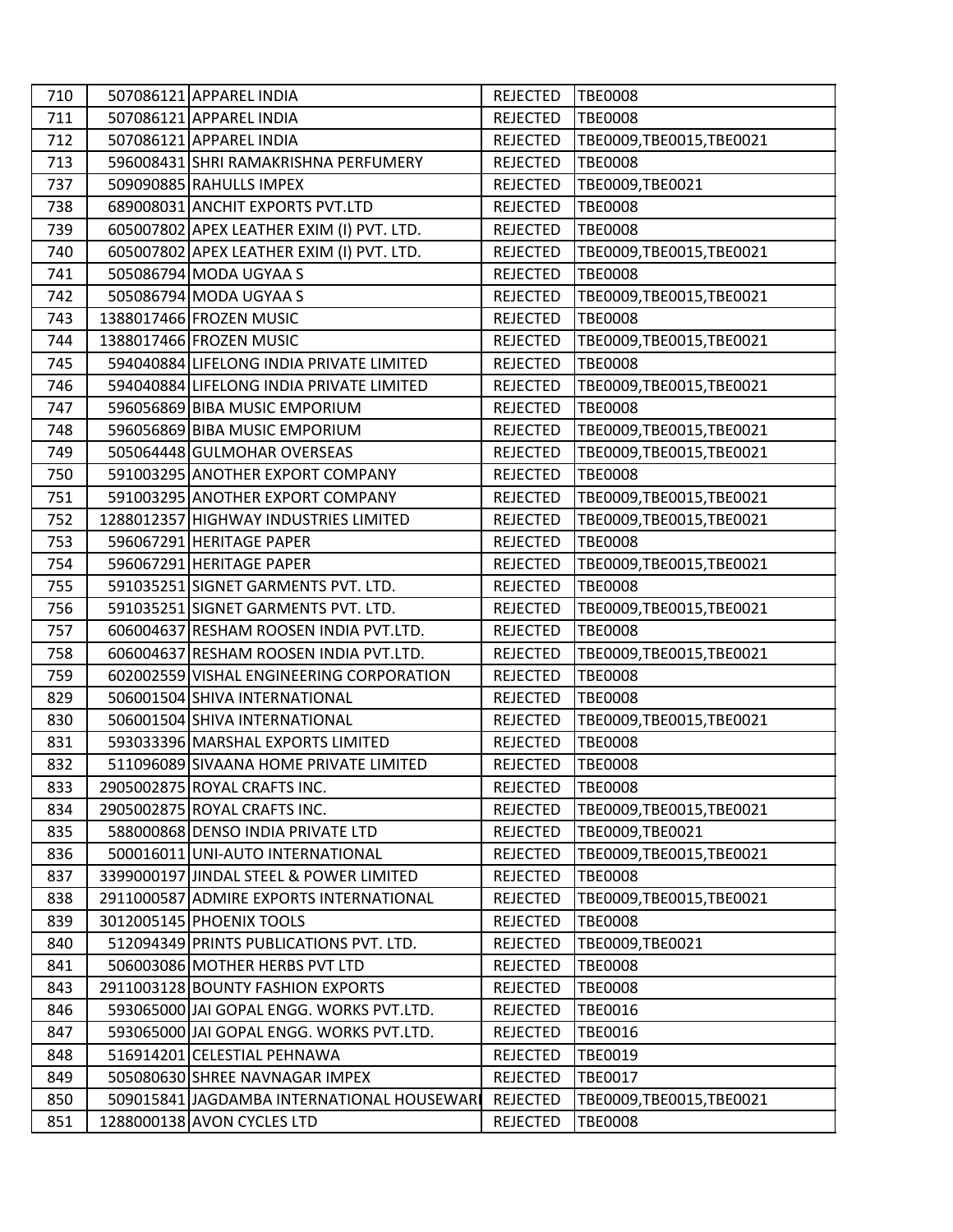| 898 | 2998002684 M/S ATOZ EXPORTS,                  | <b>REJECTED</b> | <b>TBE0008</b>            |
|-----|-----------------------------------------------|-----------------|---------------------------|
| 899 | 2998002684 M/S ATOZ EXPORTS,                  | <b>REJECTED</b> | TBE0009,TBE0015,TBE0021   |
| 900 | 503067211 VAMDEV TECHNOLOGIES                 | <b>REJECTED</b> | <b>TBE0008</b>            |
| 901 | 503067211 VAMDEV TECHNOLOGIES                 | <b>REJECTED</b> | TBE0009, TBE0015, TBE0021 |
| 902 | 505063735 CHETNA FASHION ACCESSORIES PVT. LTD | <b>REJECTED</b> | <b>TBE0008</b>            |
| 903 | 505063735 CHETNA FASHION ACCESSORIES PVT. LTD | <b>REJECTED</b> | TBE0009, TBE0015, TBE0021 |
| 904 | 500013420 SOCOMEC INDIA PVT.LTD.              | <b>REJECTED</b> | <b>TBE0008</b>            |
| 905 | 500013420 SOCOMEC INDIA PVT.LTD.              | <b>REJECTED</b> | TBE0009, TBE0015, TBE0021 |
| 906 | 2999000367 BRASS CITY CREATIONS               | <b>REJECTED</b> | <b>TBE0008</b>            |
| 907 | 2999000367 BRASS CITY CREATIONS               | <b>REJECTED</b> | TBE0009,TBE0015,TBE0021   |
| 908 | 3091001385 J.JAGAN ARMY STORE (REGD)          | <b>REJECTED</b> | <b>TBE0008</b>            |
| 909 | 3091001385 JAGAN ARMY STORE (REGD)            | <b>REJECTED</b> | TBE0009,TBE0015,TBE0021   |
| 910 | 3095002335 ALPHA CORPORATION                  | REJECTED        | <b>TBE0008</b>            |
| 911 | 3095002335 ALPHA CORPORATION                  | <b>REJECTED</b> | TBE0009, TBE0015, TBE0021 |
| 912 | 3317502223 DARLING DEALS                      | <b>REJECTED</b> | TBE0009,TBE0021           |
| 913 | 505072068 ANKITA OVERSEAS                     | <b>REJECTED</b> | <b>TBE0008</b>            |
| 914 | 505072068 ANKITA OVERSEAS                     | <b>REJECTED</b> | TBE0009,TBE0015,TBE0021   |
| 915 | 2900000921 M/S ALIA IMPEX INTERNATIONAL       | <b>REJECTED</b> | <b>TBE0008</b>            |
| 916 | 2900000921 M/S ALIA IMPEX INTERNATIONAL       | <b>REJECTED</b> | TBE0009, TBE0015, TBE0021 |
| 917 | 590001957 FARKON CORPORATION                  | <b>REJECTED</b> | <b>TBE0008</b>            |
| 918 | 590001957 FARKON CORPORATION                  | <b>REJECTED</b> | TBE0009, TBE0015, TBE0021 |
| 919 | 588041297 K KAPOOR EXPORTS                    | <b>REJECTED</b> | <b>TBE0008</b>            |
| 920 | 588041297 K KAPOOR EXPORTS                    | <b>REJECTED</b> | TBE0009, TBE0015, TBE0021 |
| 921 | 688000380 PANKAJ INTERNATIONAL                | <b>REJECTED</b> | <b>TBE0008</b>            |
| 922 | 688000380 PANKAJ INTERNATIONAL                | <b>REJECTED</b> | TBE0009,TBE0015,TBE0021   |
| 923 | 502051825 HARSORIA HEALTHCARE PRIVATE LIMITED | <b>REJECTED</b> | <b>TBE0006</b>            |
| 924 | 502051825 HARSORIA HEALTHCARE PRIVATE LIMITED | <b>REJECTED</b> | <b>TBE0006</b>            |
| 925 | 501001107 MAG FILTERS & EQUIPMENTS PVT. LTD.  | <b>REJECTED</b> | <b>TBE0006</b>            |
| 926 | 501001107 MAG FILTERS & EQUIPMENTS PVT. LTD.  | <b>REJECTED</b> | <b>TBE0006</b>            |
| 927 | 502048034 ACTIA INDIA PVT. LTD                | <b>REJECTED</b> | <b>TBE0016</b>            |
| 928 | 596017871 AVERY DENNISON INDIA PVT LTD        | <b>REJECTED</b> | <b>TBE0008</b>            |
| 929 | 596017871 AVERY DENNISON INDIA PVT LTD        | <b>REJECTED</b> | TBE0009,TBE0015,TBE0021   |
| 930 | 588097900 SAGE PUBLICATIONS INDIA PVT LTD     | <b>REJECTED</b> | <b>TBE0008</b>            |
| 931 | 588097900 SAGE PUBLICATIONS INDIA PVT LTD     | <b>REJECTED</b> | TBE0009,TBE0015,TBE0021   |
| 932 | 588029700 ENKAY (INDIA) RUBBER CO. PVT. LTD.  | <b>REJECTED</b> | <b>TBE0008</b>            |
| 933 | 588029700 ENKAY (INDIA) RUBBER CO. PVT. LTD.  | <b>REJECTED</b> | TBE0009, TBE0015, TBE0021 |
| 934 | 1591001161 TASVIRA CARPETS                    | <b>REJECTED</b> | <b>TBE0008</b>            |
| 935 | 1591001161 TASVIRA CARPETS                    | <b>REJECTED</b> | TBE0009,TBE0015,TBE0021   |
| 936 | 2992001805 M/S PRASADSONS                     | <b>REJECTED</b> | <b>TBE0008</b>            |
| 937 | 2992001805 M/S PRASADSONS                     | <b>REJECTED</b> | TBE0009, TBE0015, TBE0021 |
| 938 | 588025259 UNIVERSAL IMPEX                     | <b>REJECTED</b> | <b>TBE0008</b>            |
| 939 | 588025259 UNIVERSAL IMPEX                     | <b>REJECTED</b> | TBE0009,TBE0015,TBE0021   |
| 940 | 588103667 MALIK INTERNATIONAL                 | <b>REJECTED</b> | <b>TBE0008</b>            |
| 941 | 588103667 MALIK INTERNATIONAL                 | <b>REJECTED</b> | TBE0009,TBE0015,TBE0021   |
| 942 | 588018775 KANCHAN INTERNATIONAL               | <b>REJECTED</b> | <b>TBE0008</b>            |
| 943 | 588018775 KANCHAN INTERNATIONAL               | <b>REJECTED</b> | TBE0009,TBE0015,TBE0021   |
| 944 | 2992001350 J.S.INTERNATIONAL,                 | <b>REJECTED</b> | <b>TBE0008</b>            |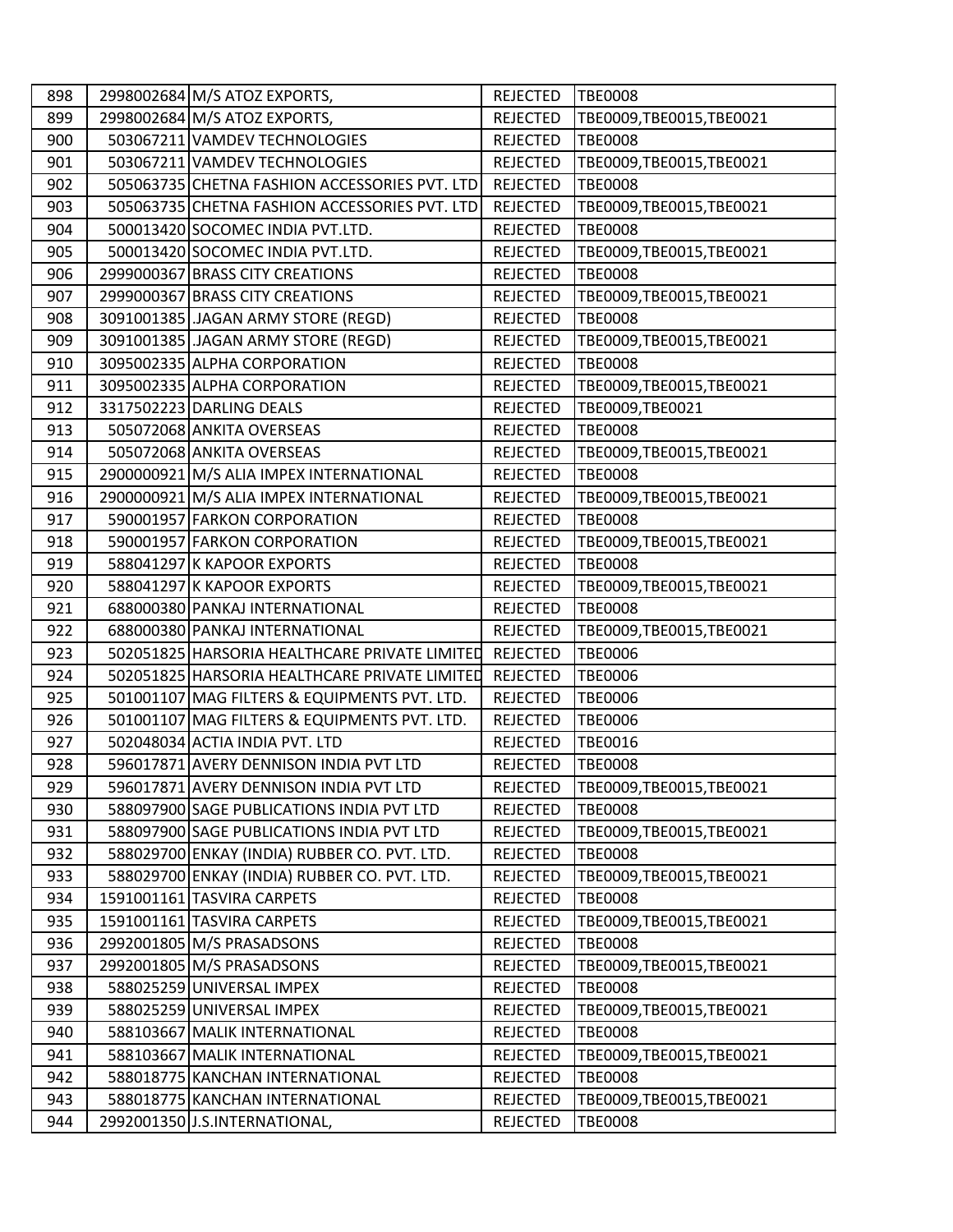| 945  |                 | 2992001350 J.S.INTERNATIONAL,              | <b>REJECTED</b> | TBE0009,TBE0015,TBE0021            |
|------|-----------------|--------------------------------------------|-----------------|------------------------------------|
| 946  |                 | 595036554 AUTOMAT INDUSTRIES PVT.LTD.      | <b>REJECTED</b> | <b>TBE0008</b>                     |
| 947  |                 | 595036554 AUTOMAT INDUSTRIES PVT.LTD.      | <b>REJECTED</b> | TBE0009,TBE0015,TBE0021            |
| 948  |                 | 3391001186 GROVER INTERNATIONAL            | <b>REJECTED</b> | <b>TBE0008</b>                     |
| 949  |                 | 3391001186 GROVER INTERNATIONAL            | <b>REJECTED</b> | TBE0009, TBE0015, TBE0021          |
| 950  |                 | 588101371 PREMIER ENTERPRISES              | <b>REJECTED</b> | <b>TBE0008</b>                     |
| 951  |                 | 588101371 PREMIER ENTERPRISES              | <b>REJECTED</b> | TBE0009,TBE0015,TBE0021            |
| 952  |                 | 595008577 KASHYAP EXPORTS                  | <b>REJECTED</b> | <b>TBE0008</b>                     |
| 953  |                 | 595008577 KASHYAP EXPORTS                  | <b>REJECTED</b> | TBE0009, TBE0015, TBE0021          |
| 954  |                 | 590020978 GREINER ENGINEERING PRODUCTS     | <b>REJECTED</b> | TBE0009, TBE0015, TBE0020, TBE0021 |
| 955  |                 | 594053765 SIMRAN EXPORT INC                | <b>REJECTED</b> | <b>TBE0008</b>                     |
| 956  |                 | 594053765 SIMRAN EXPORT INC                | <b>REJECTED</b> | TBE0009,TBE0015,TBE0021            |
| 957  |                 | 590022695 SURI INTERNATIONAL               | <b>REJECTED</b> | <b>TBE0008</b>                     |
| 958  |                 | 590022695 SURI INTERNATIONAL               | <b>REJECTED</b> | TBE0009,TBE0015,TBE0021            |
| 959  |                 | 588013129 MEGHA HANDICRAFTS                | <b>REJECTED</b> | <b>TBE0008</b>                     |
| 960  |                 | 588013129 MEGHA HANDICRAFTS                | <b>REJECTED</b> | TBE0009, TBE0015, TBE0021          |
| 961  |                 | 588057797 UNITED POLY ENGINEERING PVT LTD  | <b>REJECTED</b> | <b>TBE0008</b>                     |
| 962  |                 | 588057797 UNITED POLY ENGINEERING PVT LTD  | <b>REJECTED</b> | TBE0009,TBE0015,TBE0021            |
| 963  |                 | 591027232 PRECISION ELECTRONICS LTD.       | <b>REJECTED</b> | <b>TBE0008</b>                     |
| 964  |                 | 591027232 PRECISION ELECTRONICS LTD.       | <b>REJECTED</b> | TBE0009,TBE0015,TBE0021            |
| 965  |                 | 2992000990 NAWAB REGENCY                   | <b>REJECTED</b> | <b>TBE0008</b>                     |
| 966  |                 | 2992000990 NAWAB REGENCY                   | <b>REJECTED</b> | TBE0009, TBE0015, TBE0021          |
| 967  |                 | 588059129 GULABSINGH JOHRIMAL              | <b>REJECTED</b> | <b>TBE0008</b>                     |
| 968  |                 | 588059129 GULABSINGH JOHRIMAL              | <b>REJECTED</b> | TBE0009, TBE0015, TBE0021          |
| 969  | 504056727 A C C |                                            | <b>REJECTED</b> | <b>TBE0008</b>                     |
| 970  | 504056727 A C C |                                            | <b>REJECTED</b> | TBE0009,TBE0015,TBE0021            |
| 971  |                 | 1588000443 TITICO EXPORTS P.LTD            | <b>REJECTED</b> | <b>TBE0008</b>                     |
| 972  |                 | 1588000443 TITICO EXPORTS P.LTD            | <b>REJECTED</b> | TBE0009,TBE0015,TBE0021            |
| 973  |                 | 607000431 NV'S INTERNATIONAL               | <b>REJECTED</b> | <b>TBE0008</b>                     |
| 974  |                 | 607000431 NV'S INTERNATIONAL               | <b>REJECTED</b> | TBE0009,TBE0015,TBE0021            |
| 975  |                 | 505056241 EXCELSIOR CRAFTS                 | <b>REJECTED</b> | <b>TBE0008</b>                     |
| 976  |                 | 505056241 EXCELSIOR CRAFTS                 | <b>REJECTED</b> | TBE0009, TBE0015, TBE0021          |
| 977  |                 | 603003362 SUNSHINE TANNERY                 | <b>REJECTED</b> | <b>TBE0008</b>                     |
| 978  |                 | 603003362 SUNSHINE TANNERY                 | <b>REJECTED</b> | TBE0009, TBE0015, TBE0021          |
| 979  |                 | 2200002599 TECHNICAL PRODUCTS CORPORATION, | <b>REJECTED</b> | <b>TBE0008</b>                     |
| 980  |                 | 2200002599 TECHNICAL PRODUCTS CORPORATION, | <b>REJECTED</b> | TBE0009, TBE0015, TBE0021          |
| 981  |                 | 504021362 APOGEE ENTERPRISES               | <b>REJECTED</b> | <b>TBE0008</b>                     |
| 982  |                 | 504021362 APOGEE ENTERPRISES               | <b>REJECTED</b> | TBE0009, TBE0015, TBE0021          |
| 983  |                 | 1500001279 STAR CARPET TRADERS,            | <b>REJECTED</b> | <b>TBE0008</b>                     |
| 984  |                 | 1500001279 STAR CARPET TRADERS,            | <b>REJECTED</b> | TBE0009, TBE0015, TBE0021          |
| 985  |                 | 505030608 SHIVEN IMPEX PRIVATE LIMITED     | <b>REJECTED</b> | <b>TBE0008</b>                     |
| 986  |                 | 505030608 SHIVEN IMPEX PRIVATE LIMITED     | <b>REJECTED</b> | TBE0009, TBE0015, TBE0021          |
| 987  |                 | 506037673 SHIVA INTERNATIONAL APPARELS     | <b>REJECTED</b> | <b>TBE0008</b>                     |
| 988  |                 | 506037673 SHIVA INTERNATIONAL APPARELS     | <b>REJECTED</b> | TBE0009, TBE0015, TBE0021          |
| 989  |                 | 596066732 RADHA KRISHNA EXPORTS            | <b>REJECTED</b> | <b>TBE0008</b>                     |
| 1036 |                 | 508006643 G.D. ENGINEERS                   | <b>REJECTED</b> | <b>TBE0008</b>                     |
| 1037 |                 | 508006643 G.D. ENGINEERS                   | <b>REJECTED</b> | TBE0009, TBE0015, TBE0021          |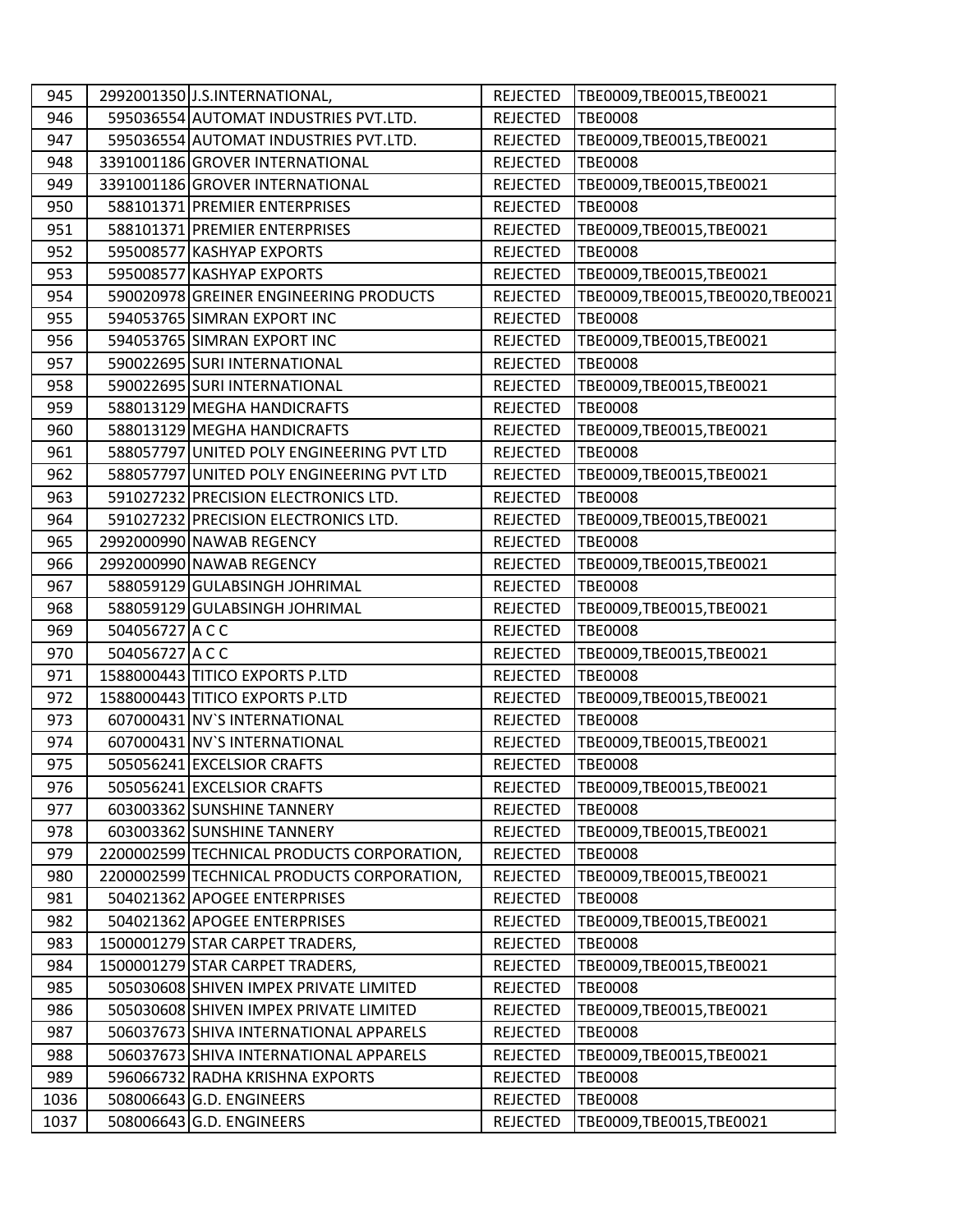| 1038 |                  | 599009861 SILVER MINDS INDIA PVT LTD       | <b>REJECTED</b> | <b>TBE0008</b>                  |
|------|------------------|--------------------------------------------|-----------------|---------------------------------|
| 1039 |                  | 599009861 SILVER MINDS INDIA PVT LTD       | <b>REJECTED</b> | TBE0009,TBE0015,TBE0021         |
| 1040 |                  | 593014570 MOVIF INDIA INTERNATIONAL        | <b>REJECTED</b> | <b>TBE0008</b>                  |
| 1041 |                  | 593014570 MOVIF INDIA INTERNATIONAL        | <b>REJECTED</b> | TBE0009, TBE0015, TBE0021       |
| 1042 |                  | 599050381 B.K. INTERNATIONAL PVT.LTD.      | <b>REJECTED</b> | <b>TBE0008</b>                  |
| 1043 |                  | 599050381 B.K. INTERNATIONAL PVT.LTD.      | <b>REJECTED</b> | TBE0009, TBE0015, TBE0021       |
| 1044 |                  | 1500001368 HIMALAY COLLECTION,             | <b>REJECTED</b> | <b>TBE0008</b>                  |
| 1045 |                  | 1500001368 HIMALAY COLLECTION,             | <b>REJECTED</b> | TBE0009, TBE0015, TBE0021       |
| 1046 |                  | 502076470R N R INTERNATIONAL               | <b>REJECTED</b> | <b>TBE0008</b>                  |
| 1047 |                  | 502076470 R N R INTERNATIONAL              | <b>REJECTED</b> | TBE0009,TBE0015,TBE0021         |
| 1048 |                  | 505084210 ALPINE OVERSEAS                  | <b>REJECTED</b> | <b>TBE0008</b>                  |
| 1049 |                  | 505084210 ALPINE OVERSEAS                  | <b>REJECTED</b> | TBE0009,TBE0015,TBE0021         |
| 1050 |                  | 603007759 KALPANA INTERNATIONAL            | <b>REJECTED</b> | <b>TBE0008</b>                  |
| 1051 |                  | 603007759 KALPANA INTERNATIONAL            | <b>REJECTED</b> | TBE0009, TBE0015, TBE0021       |
| 1052 |                  | 598063480 BOBBY CREATION PVT LTD,          | <b>REJECTED</b> | <b>TBE0008</b>                  |
| 1053 |                  | 598063480 BOBBY CREATION PVT LTD,          | <b>REJECTED</b> | TBE0009,TBE0015,TBE0021         |
| 1054 |                  | 1305001834 SHIVANI NAGRA PALACE            | <b>REJECTED</b> | <b>TBE0008</b>                  |
| 1055 |                  | 1305001834 SHIVANI NAGRA PALACE            | <b>REJECTED</b> | TBE0009, TBE0015, TBE0021       |
| 1058 |                  | 504054864 CAPARO ENGINEERING INDIA LIMITED | <b>REJECTED</b> | <b>TBE0016</b>                  |
| 1059 |                  | 599048387 CORAL DRUGS PVT. LTD.,           | <b>REJECTED</b> | <b>TBE0008</b>                  |
| 1060 |                  | 599048387 CORAL DRUGS PVT. LTD.,           | <b>REJECTED</b> | TBE0009, TBE0015, TBE0021       |
| 1061 |                  | 1507002050 RAHMAN EXPORTS                  | <b>REJECTED</b> | <b>TBE0008</b>                  |
| 1062 |                  | 1507002050 RAHMAN EXPORTS                  | <b>REJECTED</b> | TBE0009,TBE0015,TBE0021         |
| 1063 |                  | 597064164 AMITAS APPARELS                  | <b>REJECTED</b> | <b>TBE0008</b>                  |
| 1064 |                  | 597064164 AMITAS APPARELS                  | <b>REJECTED</b> | TBE0009,TBE0015,TBE0021         |
| 1065 |                  | 601002245 TAHUMO EXPORTS PRIVATE LIMITED   | <b>REJECTED</b> | TBE0009,TBE0015,TBE0020,TBE0021 |
| 1066 |                  | 503002861 ATLAS SURGICAL                   | <b>REJECTED</b> | <b>TBE0008</b>                  |
| 1067 |                  | 503002861 ATLAS SURGICAL                   | <b>REJECTED</b> | TBE0009,TBE0015,TBE0021         |
| 1068 |                  | 694006211 ASLAM TANNERS                    | <b>REJECTED</b> | <b>TBE0008</b>                  |
| 1069 |                  | 694006211 ASLAM TANNERS                    | <b>REJECTED</b> | TBE0009, TBE0015, TBE0021       |
| 1070 | 506020045 AMISAL |                                            | <b>REJECTED</b> | <b>TBE0008</b>                  |
| 1071 | 506020045 AMISAL |                                            | <b>REJECTED</b> | TBE0009,TBE0015,TBE0021         |
| 1072 |                  | 500063401 J.S.INTERNATIONAL                | <b>REJECTED</b> | <b>TBE0008</b>                  |
| 1073 |                  | 500063401 J.S.INTERNATIONAL                | <b>REJECTED</b> | TBE0009, TBE0015, TBE0021       |
| 1074 |                  | 696005387 PE PE ESS INTERNATIONAL          | <b>REJECTED</b> | <b>TBE0008</b>                  |
| 1075 |                  | 696005387 PE PE ESS INTERNATIONAL          | REJECTED        | TBE0009, TBE0015, TBE0021       |
| 1076 |                  | 3394000547 UNIROYAL INDUSTRIES LTD.,       | <b>REJECTED</b> | <b>TBE0008</b>                  |
| 1077 |                  | 3394000547 UNIROYAL INDUSTRIES LTD.,       | <b>REJECTED</b> | TBE0009,TBE0015,TBE0021         |
| 1078 |                  | 1302009133 MARWAR EXPORTS                  | <b>REJECTED</b> | <b>TBE0016</b>                  |
| 1079 |                  | 1302009133 MARWAR EXPORTS                  | <b>REJECTED</b> | <b>TBE0016</b>                  |
| 1081 |                  | 1200001753 SUNDERI EXPORTS                 | <b>REJECTED</b> | TBE0009, TBE0015, TBE0021       |
| 1082 |                  | 689009461 ROMSONS JUNIORS INDIA            | <b>REJECTED</b> | <b>TBE0008</b>                  |
| 1083 |                  | 689009461 ROMSONS JUNIORS INDIA            | <b>REJECTED</b> | TBE0009, TBE0015, TBE0021       |
| 1084 |                  | 1506001815 ZOHA TRADING PRIVATE LIMITED    | <b>REJECTED</b> | <b>TBE0008</b>                  |
| 1085 |                  | 1506001815 ZOHA TRADING PRIVATE LIMITED    | <b>REJECTED</b> | TBE0009, TBE0015, TBE0021       |
| 1087 |                  | 307078876 SOL MOBILES PVT.LTD.             | <b>REJECTED</b> | <b>TBE0016</b>                  |
| 1088 |                  | 501067558 NMCEE INTERNATIONAL              | <b>REJECTED</b> | <b>TBE0008</b>                  |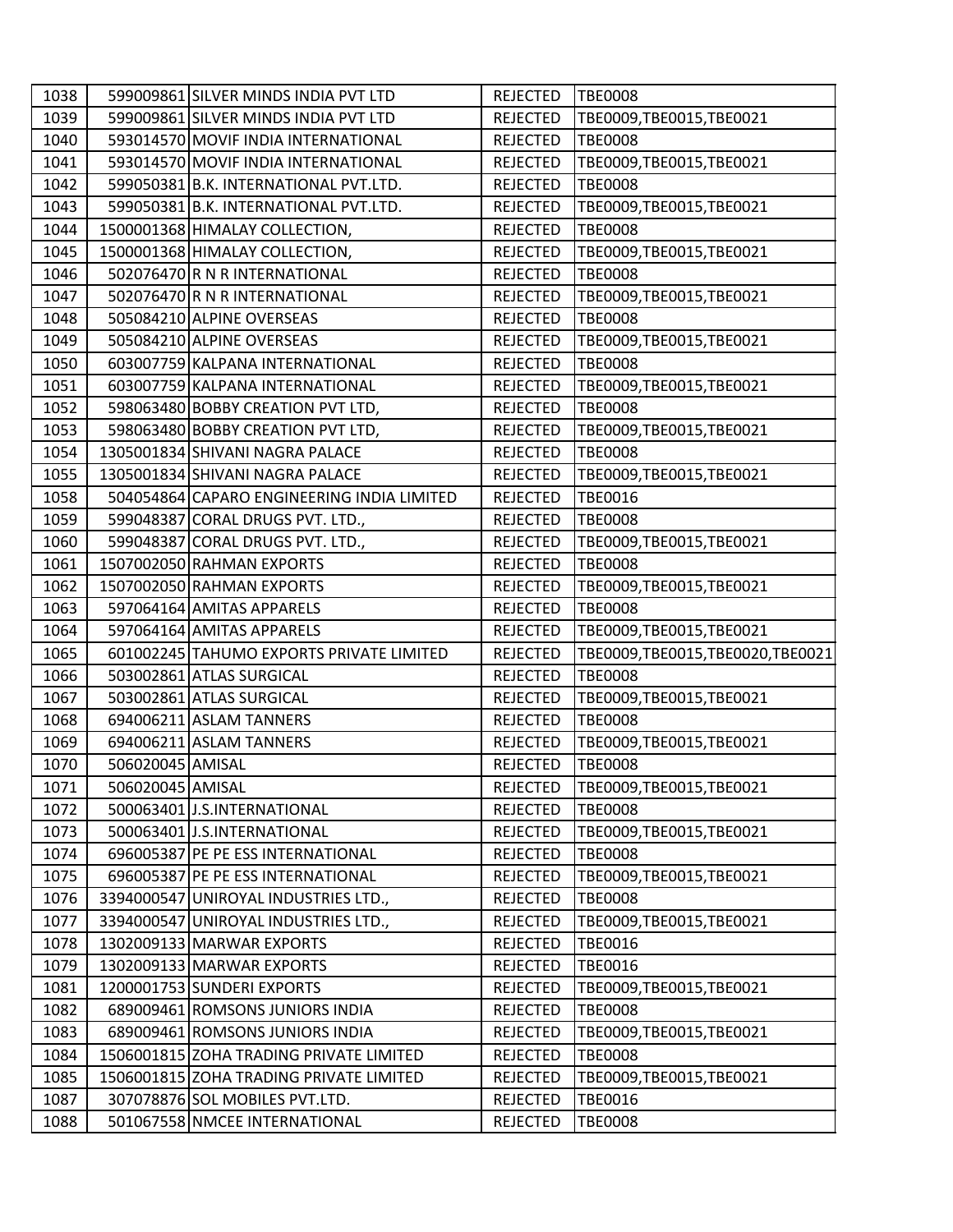| 1089 |               | 501067558 NMCEE INTERNATIONAL               | <b>REJECTED</b> | TBE0009, TBE0015, TBE0021 |
|------|---------------|---------------------------------------------|-----------------|---------------------------|
| 1090 |               | 501001891 INLINES CORPORATION               | <b>REJECTED</b> | <b>TBE0008</b>            |
| 1091 |               | 501001891 INLINES CORPORATION               | <b>REJECTED</b> | TBE0009,TBE0015,TBE0021   |
| 1092 |               | 1596000970 SIMNANI CARPETS                  | <b>REJECTED</b> | <b>TBE0008</b>            |
| 1093 |               | 1596000970 SIMNANI CARPETS                  | <b>REJECTED</b> | TBE0009,TBE0015,TBE0021   |
| 1095 |               | 507088051 ALPHA ENTERPRISES                 | <b>REJECTED</b> | <b>TBE0016</b>            |
| 1097 |               | 505072939 SHREE DURGA TRADING COMPANY       | <b>REJECTED</b> | <b>TBE0008</b>            |
| 1098 |               | 502021373 NEELANSH EXPORTS                  | <b>REJECTED</b> | TBE0009,TBE0021           |
| 1099 |               | 502021373 NEELANSH EXPORTS                  | <b>REJECTED</b> | TBE0009, TBE0015, TBE0021 |
| 1100 |               | 599001631 EAGLE INFORMATION SYSTEMS(P) LTD  | <b>REJECTED</b> | <b>TBE0017</b>            |
| 1101 |               | 592068731 SIDDHARTH EXPORTS                 | <b>REJECTED</b> | <b>TBE0008</b>            |
| 1102 |               | 592068731 SIDDHARTH EXPORTS                 | <b>REJECTED</b> | TBE0009, TBE0015, TBE0021 |
| 1105 |               | 1304001890 NATURAL FIBRES EXPORT            | <b>REJECTED</b> | <b>TBE0008</b>            |
| 1107 |               | 512085447 RANA ENTERPRISES                  | <b>REJECTED</b> | <b>TBE0024</b>            |
| 1108 |               | 1302010000 INDWELL EXPORTS PVT. LTD.,       | <b>REJECTED</b> | <b>TBE0008</b>            |
| 1109 |               | 1302010000 INDWELL EXPORTS PVT. LTD.,       | <b>REJECTED</b> | TBE0009, TBE0015, TBE0021 |
| 1111 |               | 509057781 R AND A SILK INTERNATIONAL        | <b>REJECTED</b> | <b>TBE0006</b>            |
| 1113 | 506007031 PHI |                                             | <b>REJECTED</b> | TBE0009,TBE0015,TBE0021   |
| 1114 |               | 2909000656 TRADE INDIA                      | <b>REJECTED</b> | TBE0017                   |
| 1115 |               | 596008384 SOMAIK HENNA EXPORTS CORPORATION  | <b>REJECTED</b> | TBE0006, TBE0018          |
| 1117 |               | 596008384 SOMAIK HENNA EXPORTS CORPORATION  | <b>REJECTED</b> | <b>TBE0018</b>            |
| 1119 |               | 511013973 DEVESH MEDITECH                   | <b>REJECTED</b> | <b>TBE0017</b>            |
| 1120 |               | 506085686 FLOVEL ENERGY PRIVATE LIMITED     | <b>REJECTED</b> | TBE0009,TBE0021           |
| 1121 |               | 504004620 CROWN LAB SUPPLIES                | <b>REJECTED</b> | <b>TBE0016</b>            |
| 1122 |               | 510078044 PRINT SOLUTIONS                   | <b>REJECTED</b> | TBE0009, TBE0015, TBE0021 |
| 1123 |               | 3005009696 SOMIK ENTERPRISES PVT.LTD,       | <b>REJECTED</b> | <b>TBE0006</b>            |
| 1126 |               | 512037418 MANISH AUTO INDUSTRIES            | <b>REJECTED</b> | <b>TBE0008</b>            |
| 1127 |               | 596002190 INTERNATIONAL TRADE ORGANIZATION  | <b>REJECTED</b> | <b>TBE0008</b>            |
| 1128 |               | 507004078 KRISHNA TRADING CO.               | <b>REJECTED</b> | <b>TBE0008</b>            |
| 1129 |               | 1304005160 RANA SILVER & ARTS               | <b>REJECTED</b> | <b>TBE0017</b>            |
| 1132 |               | 1311013717 BAGAYAT ENTERPRISES              | <b>REJECTED</b> | TBE0009,TBE0021           |
| 1134 |               | 510095534 KREST PUBLICATIONS                | REJECTED        | <b>TBE0016</b>            |
| 1137 |               | 1312015331 VINAYAK LEATHER PRODUCT          | <b>REJECTED</b> | <b>TBE0008</b>            |
| 1139 |               | 509039944 ADHAR HEALTHCARE AND DEVICES      | REJECTED        | <b>TBE0017</b>            |
| 1140 |               | 1588004741 VIKRAM CARPET CO.                | <b>REJECTED</b> | <b>TBE0008</b>            |
| 1141 |               | 1588004741 VIKRAM CARPET CO.                | <b>REJECTED</b> | TBE0009, TBE0015, TBE0021 |
| 1144 |               | 606010271 HERBOCHEM INDUSTRIES              | <b>REJECTED</b> | <b>TBE0006</b>            |
| 1147 |               | 513004629 FALKEN TYRE INDIA PRIVATE LIMITED | <b>REJECTED</b> | TBE0009, TBE0021          |
| 1148 |               | 504057006 MX RADY LAB SOLUTIONS PVT.LTD.,   | <b>REJECTED</b> | <b>TBE0016</b>            |
| 1150 |               | 3395000885 HARISONS & HARLAJ LTD.,          | <b>REJECTED</b> | TBE0006, TBE0008          |
| 1197 |               | 1399000021 JHALANI APPARELS                 | <b>REJECTED</b> | <b>TBE0008</b>            |
| 1198 |               | 1399000021 JHALANI APPARELS                 | <b>REJECTED</b> | TBE0009, TBE0015, TBE0021 |
| 1199 |               | 699004331 HERITAGE EXPORTS                  | <b>REJECTED</b> | <b>TBE0008</b>            |
| 1200 |               | 699004331 HERITAGE EXPORTS                  | <b>REJECTED</b> | TBE0009, TBE0015, TBE0021 |
| 1201 |               | 594003903 UNIVERSAL ENGINEERING CORPORATION | <b>REJECTED</b> | <b>TBE0008</b>            |
| 1202 |               | 594003903 UNIVERSAL ENGINEERING CORPORATION | <b>REJECTED</b> | TBE0009, TBE0015, TBE0021 |
| 1203 |               | 505023164 STERLING ENTERPRISES              | <b>REJECTED</b> | <b>TBE0008</b>            |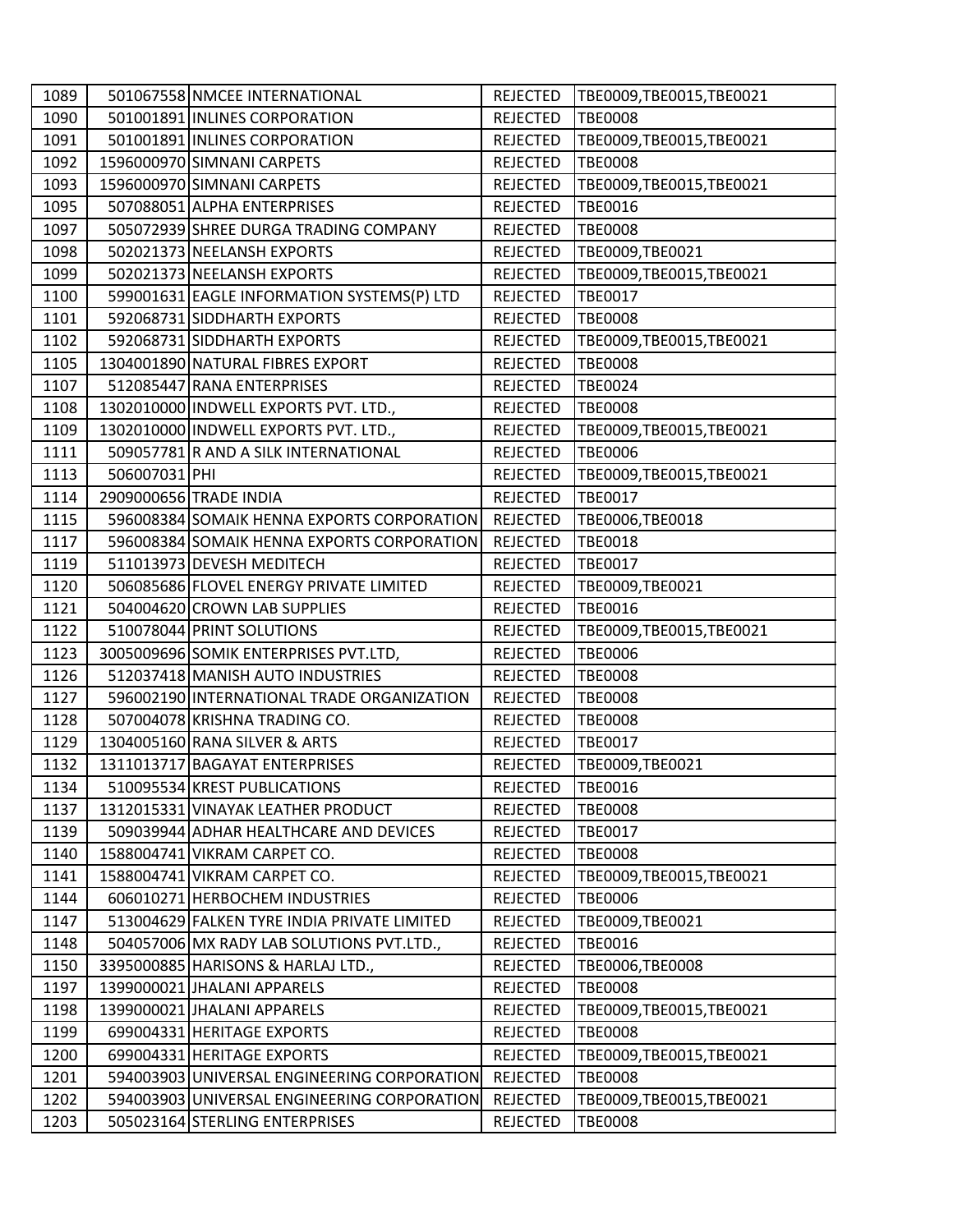| 1204 | 505023164 STERLING ENTERPRISES                 | <b>REJECTED</b> | TBE0009,TBE0015,TBE0021   |
|------|------------------------------------------------|-----------------|---------------------------|
| 1205 | 513066217 HK TEAMGEAR INDIA                    | <b>REJECTED</b> | TBE0009,TBE0015,TBE0021   |
| 1206 | 506062597 MNS DESIGNS PRIVATE LIMITED          | <b>REJECTED</b> | <b>TBE0008</b>            |
| 1207 | 600001971 BEADED TEMPTATIONS                   | <b>REJECTED</b> | <b>TBE0008</b>            |
| 1210 | 500005982 KOHINOOR ENTERPRISES                 | <b>REJECTED</b> | <b>TBE0008</b>            |
| 1211 | 500005982 KOHINOOR ENTERPRISES                 | REJECTED        | <b>TBE0008</b>            |
| 1212 | 588109746 ASIATIC ELECTRICAL AND SWITCHGEAR PV | <b>REJECTED</b> | <b>TBE0008</b>            |
| 1213 | 588109746 ASIATIC ELECTRICAL AND SWITCHGEAR PV | <b>REJECTED</b> | TBE0009, TBE0015, TBE0021 |
| 1214 | 305055003 LOTUS SURGICALS PRIVATE LIMITED      | <b>REJECTED</b> | <b>TBE0016</b>            |
| 1215 | 593005767 AMP IMPEX PVT. LTD.                  | <b>REJECTED</b> | <b>TBE0006</b>            |
| 1216 | 593005767 AMP IMPEX PVT. LTD.                  | <b>REJECTED</b> | <b>TBE0006</b>            |
| 1217 | 1594001472 KUMAR ENTERPRISES                   | <b>REJECTED</b> | <b>TBE0008</b>            |
| 1218 | 1594001472 KUMAR ENTERPRISES                   | <b>REJECTED</b> | TBE0009,TBE0015,TBE0021   |
| 1219 | 594028167 MEDICAMEN BIOTECH LIMITED            | <b>REJECTED</b> | <b>TBE0008</b>            |
| 1243 | 593024231 GLOBAL AUTOMOTIVE COMPONENTS (P)     | <b>REJECTED</b> | <b>TBE0017</b>            |
| 1244 | 593024231 GLOBAL AUTOMOTIVE COMPONENTS (P)     | <b>REJECTED</b> | TBE0009,TBE0015,TBE0021   |
| 1245 | 500059152 ART IMPEX (INDIA) P.LTD.             | <b>REJECTED</b> | <b>TBE0008</b>            |
| 1246 | 500059152 ART IMPEX (INDIA) P.LTD.             | <b>REJECTED</b> | TBE0009,TBE0015,TBE0021   |
| 1247 | 602007704 YAMUNA EXPORTS                       | <b>REJECTED</b> | <b>TBE0008</b>            |
| 1248 | 602007704 YAMUNA EXPORTS                       | <b>REJECTED</b> | TBE0009,TBE0015,TBE0021   |
| 1249 | 507010973 SATKARTAR FASHION CREATIONS          | <b>REJECTED</b> | <b>TBE0008</b>            |
| 1250 | 507010973 SATKARTAR FASHION CREATIONS          | <b>REJECTED</b> | TBE0009,TBE0015,TBE0021   |
| 1251 | 1303000580 PRIVA INTERNATIONAL,                | <b>REJECTED</b> | <b>TBE0008</b>            |
| 1252 | 1303000580 PRIVA INTERNATIONAL,                | <b>REJECTED</b> | TBE0009, TBE0015, TBE0021 |
| 1253 | 594039142 MEN-TSEE-KHANG EXPORTS               | <b>REJECTED</b> | <b>TBE0008</b>            |
| 1254 | 594039142 MEN-TSEE-KHANG EXPORTS               | <b>REJECTED</b> | TBE0009, TBE0015, TBE0021 |
| 1255 | 3395003469 CHITRANSH INDUSTRIES                | <b>REJECTED</b> | <b>TBE0008</b>            |
| 1256 | 3395003469 CHITRANSH INDUSTRIES                | <b>REJECTED</b> | TBE0009,TBE0015,TBE0021   |
| 1257 | 1398009261 CREDENCE INTERNATIONAL              | <b>REJECTED</b> | <b>TBE0008</b>            |
| 1258 | 1398009261 CREDENCE INTERNATIONAL              | <b>REJECTED</b> | TBE0009,TBE0015,TBE0021   |
| 1259 | 3398000711 PIYUSH INTERNATIONAL                | <b>REJECTED</b> | <b>TBE0008</b>            |
| 1260 | 3398000711 PIYUSH INTERNATIONAL                | REJECTED        | TBE0009, TBE0015, TBE0021 |
| 1261 | 504067613 DIVAL FASHION                        | <b>REJECTED</b> | <b>TBE0008</b>            |
| 1262 | 504067613 DIVAL FASHION                        | REJECTED        | TBE0009,TBE0015,TBE0021   |
| 1263 | 1505003911 KESHARI EXPORTS                     | <b>REJECTED</b> | <b>TBE0008</b>            |
| 1264 | 1505003911 KESHARI EXPORTS                     | <b>REJECTED</b> | TBE0009,TBE0015,TBE0021   |
| 1265 | 2207001814 GOURI INDIA,                        | <b>REJECTED</b> | <b>TBE0008</b>            |
| 1289 | 500036641 PASHUPATI EFFECTS PVT. LTD.          | <b>REJECTED</b> | <b>TBE0008</b>            |
| 1290 | 500036641 PASHUPATI EFFECTS PVT. LTD.          | <b>REJECTED</b> | TBE0009,TBE0015,TBE0021   |
| 1291 | 1396004513 J.J. FORMART                        | <b>REJECTED</b> | <b>TBE0008</b>            |
| 1292 | 1396004513 J.J. FORMART                        | <b>REJECTED</b> | TBE0009, TBE0015, TBE0021 |
| 1293 | 504004425 SHWET ANAND EXPORTS                  | <b>REJECTED</b> | <b>TBE0008</b>            |
| 1294 | 504004425 SHWET ANAND EXPORTS                  | <b>REJECTED</b> | TBE0009,TBE0015,TBE0021   |
| 1295 | 691002487 RAJSHI INDUSTRIES                    | <b>REJECTED</b> | <b>TBE0008</b>            |
| 1296 | 691002487 RAJSHI INDUSTRIES                    | <b>REJECTED</b> | TBE0009, TBE0015, TBE0021 |
| 1297 | 506007901 S.A.M. APPARELS PVT. LTD.            | <b>REJECTED</b> | <b>TBE0008</b>            |
| 1298 | 506007901 S.A.M. APPARELS PVT. LTD.            | <b>REJECTED</b> | TBE0009,TBE0015,TBE0021   |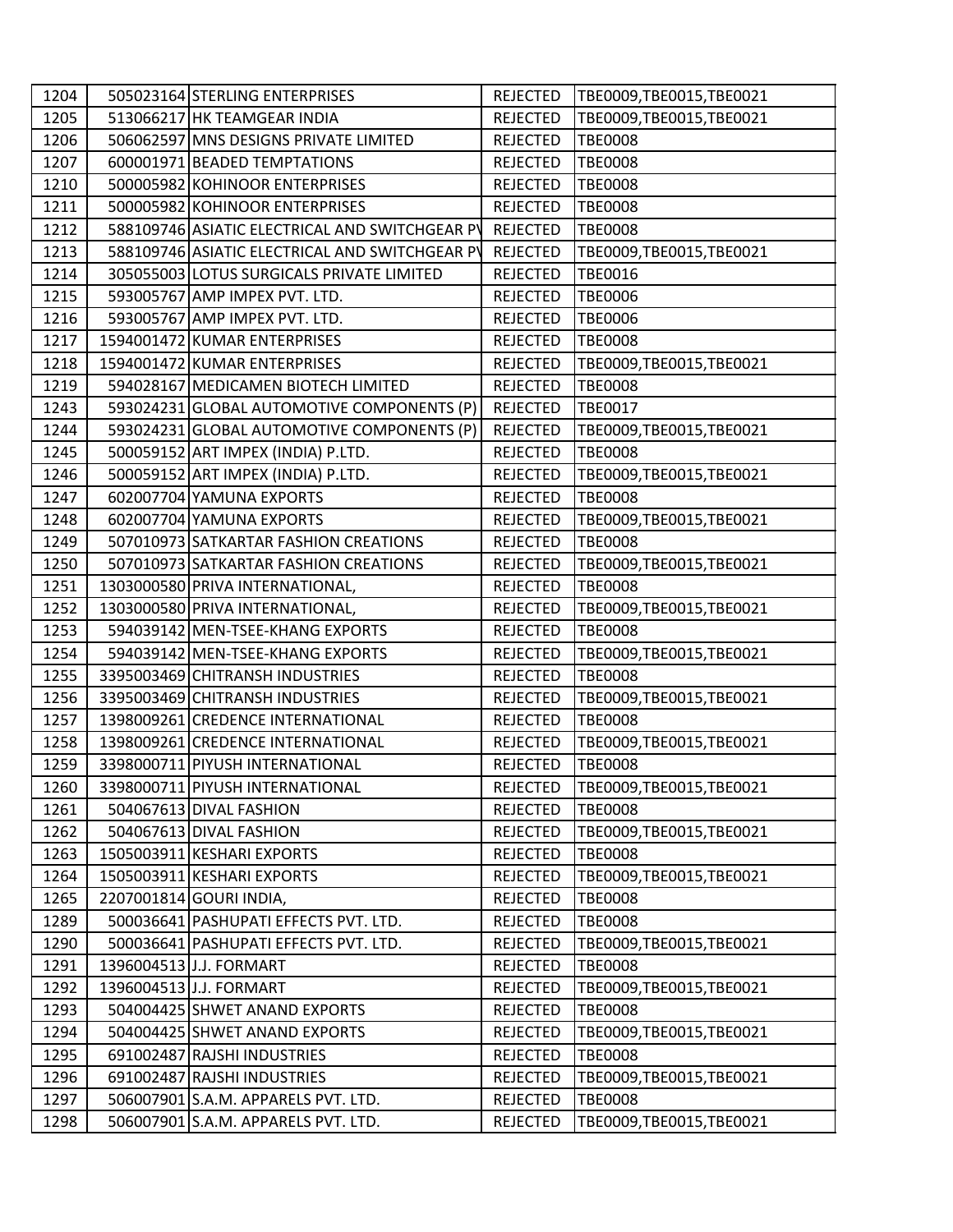| 1299 |                     | 1305034597 ROHIT INTERNATIONAL,                | REJECTED        | <b>TBE0008</b>            |
|------|---------------------|------------------------------------------------|-----------------|---------------------------|
| 1300 |                     | 1305034597 ROHIT INTERNATIONAL,                | REJECTED        | TBE0009,TBE0015,TBE0021   |
| 1301 |                     | 288024621 BCH ELECTRIC LIMITED                 | <b>REJECTED</b> | <b>TBE0008</b>            |
| 1302 |                     | 288024621 BCH ELECTRIC LIMITED                 | <b>REJECTED</b> | TBE0009, TBE0015, TBE0021 |
| 1303 |                     | 3005012492 PALAE KNIT EXPORT                   | <b>REJECTED</b> | <b>TBE0008</b>            |
| 1304 |                     | 3005012492 PALAE KNIT EXPORT                   | <b>REJECTED</b> | TBE0009, TBE0015, TBE0021 |
| 1305 |                     | 506011976 SARASH IMPEX PVT LTD                 | <b>REJECTED</b> | <b>TBE0008</b>            |
| 1306 |                     | 506011976 SARASH IMPEX PVT LTD                 | <b>REJECTED</b> | <b>TBE0008</b>            |
| 1307 |                     | 506011976 SARASH IMPEX PVT LTD                 | <b>REJECTED</b> | TBE0009, TBE0015, TBE0021 |
| 1308 |                     | 697001521 MUNIB OVERSEAS CORPORATION,          | <b>REJECTED</b> | <b>TBE0008</b>            |
| 1309 |                     | 697001521 MUNIB OVERSEAS CORPORATION,          | <b>REJECTED</b> | TBE0009, TBE0015, TBE0021 |
| 1310 |                     | 599044721 ACADEMIC (INDIA) PUBLISHERS          | <b>REJECTED</b> | <b>TBE0008</b>            |
| 1311 |                     | 603003966 BRADING INDIA                        | <b>REJECTED</b> | <b>TBE0008</b>            |
| 1358 |                     | 600000079 MAHAVIR SPINFAB PRIVATE LIMITED      | <b>REJECTED</b> | <b>TBE0008</b>            |
| 1359 |                     | 600000079 MAHAVIR SPINFAB PRIVATE LIMITED      | <b>REJECTED</b> | TBE0009, TBE0015, TBE0021 |
| 1360 |                     | 597048088 SEEMA INTERNATIONAL                  | <b>REJECTED</b> | <b>TBE0008</b>            |
| 1361 |                     | 597048088 SEEMA INTERNATIONAL                  | <b>REJECTED</b> | TBE0009, TBE0015, TBE0021 |
| 1362 | 588080632 HSIL LTD  |                                                | <b>REJECTED</b> | <b>TBE0008</b>            |
| 1363 | 588080632 HSIL LTD  |                                                | <b>REJECTED</b> | TBE0009, TBE0015, TBE0021 |
| 1364 |                     | 1588006913 TRILOKI CARPETS                     | <b>REJECTED</b> | <b>TBE0008</b>            |
| 1365 |                     | 1588006913 TRILOKI CARPETS                     | <b>REJECTED</b> | TBE0009, TBE0015, TBE0021 |
| 1366 |                     | 693003740 NANDAN INTERNATIONAL                 | <b>REJECTED</b> | <b>TBE0008</b>            |
| 1367 |                     | 693003740 NANDAN INTERNATIONAL                 | <b>REJECTED</b> | TBE0009, TBE0015, TBE0021 |
| 1368 |                     | 603004679 SARALA IMPEX                         | <b>REJECTED</b> | <b>TBE0008</b>            |
| 1369 |                     | 603004679 SARALA IMPEX                         | <b>REJECTED</b> | TBE0009, TBE0015, TBE0021 |
| 1370 |                     | 606004777 CENTURY EQUESTRIANS                  | <b>REJECTED</b> | <b>TBE0008</b>            |
| 1371 |                     | 606004777 CENTURY EQUESTRIANS                  | <b>REJECTED</b> | TBE0009, TBE0015, TBE0021 |
| 1372 |                     | 3307002651 ROSLANE MEDITECH                    | <b>REJECTED</b> | <b>TBE0008</b>            |
| 1373 |                     | 3307002651 ROSLANE MEDITECH                    | <b>REJECTED</b> | TBE0009, TBE0015, TBE0021 |
| 1374 |                     | 590012037 INDIAN HANDICRAFTS & TEXTILES SYNDIC | <b>REJECTED</b> | <b>TBE0008</b>            |
| 1375 |                     | 590012037 INDIAN HANDICRAFTS & TEXTILES SYNDIC | REJECTED        | TBE0009,TBE0015,TBE0021   |
| 1376 |                     | 505024870 EASTONE EXPORTS PRIVATE LIMITED      | <b>REJECTED</b> | <b>TBE0008</b>            |
| 1377 |                     | 505024870 EASTONE EXPORTS PRIVATE LIMITED      | <b>REJECTED</b> | TBE0009,TBE0015,TBE0021   |
| 1378 |                     | 506065855 SLEDGE HAMMER OIL TOOLS PRIVATE LIM  | REJECTED        | <b>TBE0008</b>            |
| 1380 |                     | 1288012918 SAKAY TRADERS                       | <b>REJECTED</b> | <b>TBE0008</b>            |
| 1405 |                     | 506044319 CAN DESIGNS                          | <b>REJECTED</b> | <b>TBE0008</b>            |
| 1406 |                     | 605015902 SALEHA INTERNATIONAL                 | <b>REJECTED</b> | <b>TBE0008</b>            |
| 1407 |                     | 605015902 SALEHA INTERNATIONAL                 | <b>REJECTED</b> | TBE0009,TBE0015,TBE0021   |
| 1408 |                     | 508067219 INDIAN TEXTURE                       | <b>REJECTED</b> | <b>TBE0008</b>            |
| 1409 |                     | 510090800 AKRITI GLOBAL                        | <b>REJECTED</b> | <b>TBE0008</b>            |
| 1410 |                     | 593010485 M/S.PLATA ARTS                       | <b>REJECTED</b> | <b>TBE0008</b>            |
| 1411 |                     | 593010485 M/S.PLATA ARTS                       | <b>REJECTED</b> | TBE0009, TBE0015, TBE0021 |
| 1413 | 505037301 SN D INC. |                                                | <b>REJECTED</b> | <b>TBE0008</b>            |
| 1414 | 505037301 SN D INC. |                                                | <b>REJECTED</b> | TBE0009, TBE0015, TBE0021 |
| 1415 |                     | 511069413 ALISHA TORRENT CLOSURES(INDIA) PVT L | <b>REJECTED</b> | <b>TBE0008</b>            |
| 1416 |                     | 506015858 MYRA ENTERPRISES PRIVATE LIMITED     | <b>REJECTED</b> | <b>TBE0008</b>            |
| 1417 |                     | 506015858 MYRA ENTERPRISES PRIVATE LIMITED     | <b>REJECTED</b> | TBE0009, TBE0015, TBE0021 |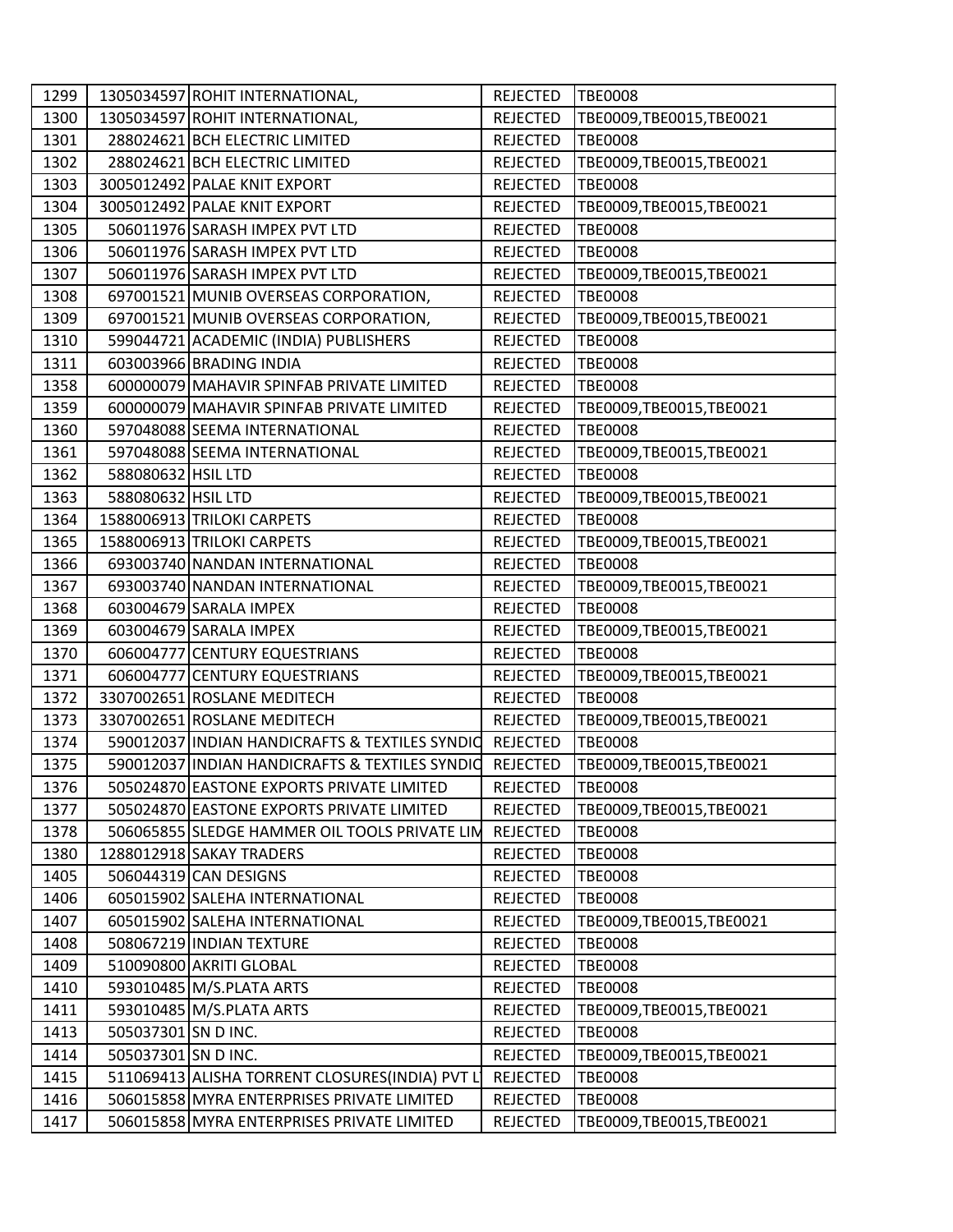| 1418 |                     | 588073571 UNITED DECORATIVES PVT LTD        | REJECTED        | <b>TBE0008</b>            |
|------|---------------------|---------------------------------------------|-----------------|---------------------------|
| 1419 |                     | 588073571 UNITED DECORATIVES PVT LTD        | REJECTED        | TBE0009,TBE0015,TBE0021   |
| 1420 |                     | 510016227 IMPULSION FASHION                 | REJECTED        | <b>TBE0008</b>            |
| 1421 | 698005961 ASIATECH  |                                             | <b>REJECTED</b> | <b>TBE0017</b>            |
| 1422 | 698005961 ASIATECH  |                                             | <b>REJECTED</b> | <b>TBE0017</b>            |
| 1423 |                     | 2911002717 COPPER BATH COLLECTION           | REJECTED        | <b>TBE0017</b>            |
| 1425 |                     | 511082762 PRANYA GLOBAL                     | <b>REJECTED</b> | <b>TBE0008</b>            |
| 1426 |                     | 505065541 SONA SUNEHRI EXPORTS              | REJECTED        | <b>TBE0008</b>            |
| 1450 |                     | 507002695 R INTERNATIONAL                   | <b>REJECTED</b> | <b>TBE0016</b>            |
| 1451 |                     | 507002695 R INTERNATIONAL                   | <b>REJECTED</b> | <b>TBE0016</b>            |
| 1452 |                     | 694005151 G.G.FOOTWEAR                      | REJECTED        | <b>TBE0008</b>            |
| 1453 |                     | 694005151 G.G.FOOTWEAR                      | <b>REJECTED</b> | TBE0009, TBE0015, TBE0021 |
| 1454 |                     | 698001672 SADDLERY HOUSE                    | <b>REJECTED</b> | <b>TBE0008</b>            |
| 1455 |                     | 698001672 SADDLERY HOUSE                    | <b>REJECTED</b> | TBE0009,TBE0015,TBE0021   |
| 1456 |                     | 2995002870 G.M.B.TRADE LINKERS,             | <b>REJECTED</b> | <b>TBE0008</b>            |
| 1457 |                     | 2995002870 G.M.B.TRADE LINKERS,             | REJECTED        | TBE0009, TBE0015, TBE0021 |
| 1458 |                     | 505072491 CAMPARI EXPORTS PVT.LTD.          | <b>REJECTED</b> | <b>TBE0008</b>            |
| 1459 |                     | 505072491 CAMPARI EXPORTS PVT.LTD.          | <b>REJECTED</b> | TBE0009,TBE0015,TBE0021   |
| 1460 |                     | 2999002823 UNICORN EXPORTS,                 | <b>REJECTED</b> | <b>TBE0008</b>            |
| 1461 |                     | 2999002823 UNICORN EXPORTS,                 | <b>REJECTED</b> | TBE0009,TBE0015,TBE0021   |
| 1462 | 590020803 SAI IMPEX |                                             | REJECTED        | <b>TBE0018</b>            |
| 1463 | 590020803 SAI IMPEX |                                             | <b>REJECTED</b> | TBE0008, TBE0018          |
| 1464 |                     | 1501001256 RAHEEM INTERNATIONAL             | <b>REJECTED</b> | <b>TBE0008</b>            |
| 1465 |                     | 1501001256 RAHEEM INTERNATIONAL             | <b>REJECTED</b> | TBE0009, TBE0015, TBE0021 |
| 1466 |                     | 588000272 ROCKWELL AUTOMATION INDIA PRIVATE | <b>REJECTED</b> | <b>TBE0008</b>            |
| 1467 |                     | 588000272 ROCKWELL AUTOMATION INDIA PRIVATE | <b>REJECTED</b> | TBE0009, TBE0015, TBE0021 |
| 1468 |                     | 598060278 ANANKE INDIA PRIVATE LTD          | <b>REJECTED</b> | <b>TBE0008</b>            |
| 1469 |                     | 598060278 ANANKE INDIA PRIVATE LTD          | <b>REJECTED</b> | TBE0009,TBE0015,TBE0021   |
| 1470 |                     | 593015045 B JAIN EXPORTS (I) PVT LTD        | REJECTED        | <b>TBE0008</b>            |
| 1471 |                     | 593015045 B JAIN EXPORTS (I) PVT LTD        | <b>REJECTED</b> | TBE0009,TBE0015,TBE0021   |
| 1472 |                     | 597073759 BABA GLOBAL LTD.                  | <b>REJECTED</b> | <b>TBE0008</b>            |
| 1542 |                     | 595062776 UNIFAB INDUSTRIES                 | <b>REJECTED</b> | <b>TBE0008</b>            |
| 1543 |                     | 595062776 UNIFAB INDUSTRIES                 | <b>REJECTED</b> | TBE0009,TBE0015,TBE0021   |
| 1544 |                     | 2904003614 SN EXPORTS                       | REJECTED        | <b>TBE0008</b>            |
| 1545 |                     | 2904003614 SN EXPORTS                       | <b>REJECTED</b> | TBE0009, TBE0015, TBE0021 |
| 1546 |                     | 504010182 NARAYAN OVERSEAS                  | <b>REJECTED</b> | <b>TBE0008</b>            |
| 1547 |                     | 504010182 NARAYAN OVERSEAS                  | <b>REJECTED</b> | TBE0009, TBE0015, TBE0021 |
| 1548 |                     | 599050462 XEME TRADING COMPANY P.LTD        | <b>REJECTED</b> | <b>TBE0008</b>            |
| 1549 |                     | 599050462 XEME TRADING COMPANY P.LTD        | <b>REJECTED</b> | TBE0009,TBE0015,TBE0021   |
| 1550 |                     | 588107671 SARASWATI DYNAMICS PVT. LTD.      | <b>REJECTED</b> | <b>TBE0008</b>            |
| 1551 |                     | 588107671 SARASWATI DYNAMICS PVT. LTD.      | <b>REJECTED</b> | TBE0009, TBE0015, TBE0021 |
| 1552 |                     | 503035301 ESS GEE FABRIC                    | <b>REJECTED</b> | <b>TBE0008</b>            |
| 1553 |                     | 503035301 ESS GEE FABRIC                    | <b>REJECTED</b> | TBE0009, TBE0015, TBE0021 |
| 1554 |                     | 1306004489 SARC ORIGINAL                    | <b>REJECTED</b> | <b>TBE0008</b>            |
| 1555 |                     | 1306004489 SARC ORIGINAL                    | <b>REJECTED</b> | TBE0009, TBE0015, TBE0021 |
| 1556 |                     | 1504000595 ANSARI RUG BAZAR                 | <b>REJECTED</b> | <b>TBE0008</b>            |
| 1557 |                     | 1504000595 ANSARI RUG BAZAR                 | <b>REJECTED</b> | TBE0009,TBE0015,TBE0021   |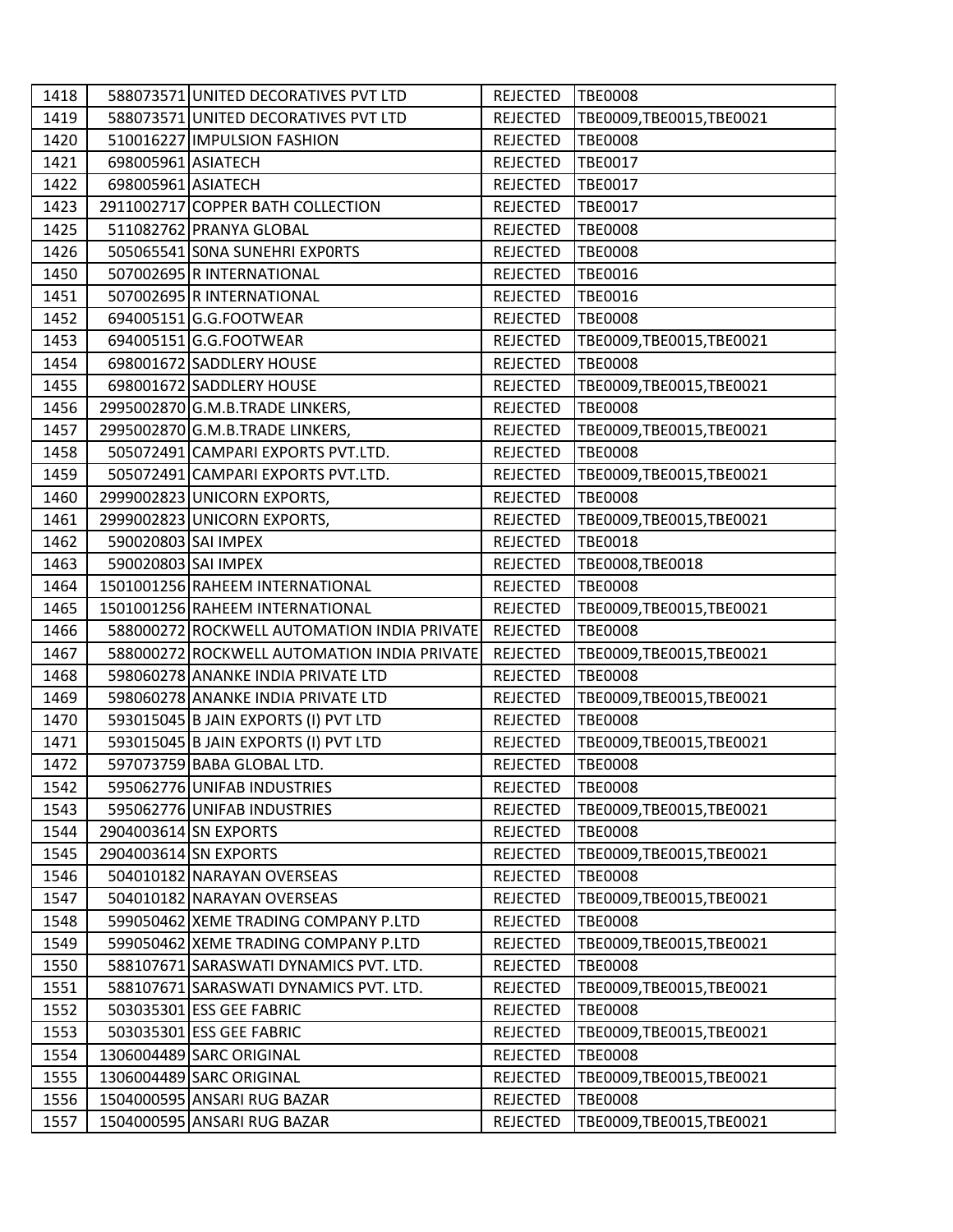| 1558 |                    | 599007443 SAXON FLUID SEALING DEVICES       | <b>REJECTED</b> | <b>TBE0008</b>                  |
|------|--------------------|---------------------------------------------|-----------------|---------------------------------|
| 1559 |                    | 599007443 SAXON FLUID SEALING DEVICES       | <b>REJECTED</b> | TBE0009, TBE0015, TBE0021       |
| 1560 |                    | 1501001671 CLASSIC CARPET INDUSTRIES        | <b>REJECTED</b> | <b>TBE0008</b>                  |
| 1561 |                    | 1501001671 CLASSIC CARPET INDUSTRIES        | <b>REJECTED</b> | TBE0009,TBE0015,TBE0021         |
| 1562 |                    | 694002097 ZAID INTERNATIONAL                | <b>REJECTED</b> | <b>TBE0008</b>                  |
| 1563 |                    | 694002097 ZAID INTERNATIONAL                | <b>REJECTED</b> | TBE0009,TBE0015,TBE0021         |
| 1564 |                    | 596006080 LINK OVERSEAS                     | <b>REJECTED</b> | <b>TBE0008</b>                  |
| 1611 | 502003073 AMIGO    |                                             | <b>REJECTED</b> | <b>TBE0008</b>                  |
| 1612 | 502003073 AMIGO    |                                             | <b>REJECTED</b> | TBE0009, TBE0015, TBE0021       |
| 1614 |                    | 1304018130 BHAVYA INTERNATIONAL,            | <b>REJECTED</b> | TBE0009,TBE0015,TBE0021         |
| 1615 |                    | 1588002292 MAURYA CARPET INDUSTRIES         | <b>REJECTED</b> | <b>TBE0008</b>                  |
| 1616 |                    | 1588002292 MAURYA CARPET INDUSTRIES         | <b>REJECTED</b> | TBE0009,TBE0015,TBE0021         |
| 1617 |                    | 1304011445 SHREE NEELKANTH EXPORTS          | <b>REJECTED</b> | <b>TBE0008</b>                  |
| 1618 |                    | 500039101 RIGHT CHOICE EXPORTS              | <b>REJECTED</b> | <b>TBE0008</b>                  |
| 1619 |                    | 500039101 RIGHT CHOICE EXPORTS              | <b>REJECTED</b> | TBE0009,TBE0015,TBE0021         |
| 1620 |                    | 597012245 RUS EXIM PVT.LTD.                 | <b>REJECTED</b> | <b>TBE0008</b>                  |
| 1621 |                    | 597012245 RUS EXIM PVT.LTD.                 | <b>REJECTED</b> | TBE0009,TBE0015,TBE0021         |
| 1622 |                    | 597002371 GOUSIA-AKBER-HANDICRAFTS          | <b>REJECTED</b> | <b>TBE0008</b>                  |
| 1623 |                    | 597002371 GOUSIA-AKBER-HANDICRAFTS          | <b>REJECTED</b> | TBE0009, TBE0015, TBE0021       |
| 1624 |                    | 588063771 INDO CRAFT                        | <b>REJECTED</b> | <b>TBE0008</b>                  |
| 1625 |                    | 588063771 INDO CRAFT                        | <b>REJECTED</b> | TBE0009, TBE0015, TBE0021       |
| 1626 |                    | 508013241 P.R.LEATHER                       | <b>REJECTED</b> | <b>TBE0008</b>                  |
| 1627 |                    | 607000511 A.S.INTERNATIONAL                 | <b>REJECTED</b> | <b>TBE0008</b>                  |
| 1628 |                    | 607000511 A.S.INTERNATIONAL                 | <b>REJECTED</b> | TBE0009,TBE0015,TBE0021         |
| 1629 | 589015028 KSP INC. |                                             | <b>REJECTED</b> | <b>TBE0008</b>                  |
| 1630 | 589015028 KSP INC. |                                             | <b>REJECTED</b> | TBE0009,TBE0015,TBE0021         |
| 1631 |                    | 594065313 DEE GEES CREATIONS                | <b>REJECTED</b> | TBE0009,TBE0015,TBE0020,TBE0021 |
| 1633 |                    | 1288029535 WINTER WOOLLIES                  | <b>REJECTED</b> | <b>TBE0016</b>                  |
| 1634 |                    | 502020679 QUADRUPLE                         | <b>REJECTED</b> | <b>TBE0008</b>                  |
| 1635 |                    | 502020679 QUADRUPLE                         | <b>REJECTED</b> | TBE0009, TBE0015, TBE0021       |
| 1636 |                    | 592027058 R.R. INDUSTRIES                   | <b>REJECTED</b> | <b>TBE0008</b>                  |
| 1637 |                    | 592027058 R.R. INDUSTRIES                   | <b>REJECTED</b> | TBE0009,TBE0015,TBE0021         |
| 1638 |                    | 606006621 M.F.LEATHER GOODS MFG.CO.         | <b>REJECTED</b> | <b>TBE0008</b>                  |
| 1639 |                    | 606006621 M.F.LEATHER GOODS MFG.CO.         | <b>REJECTED</b> | TBE0009,TBE0015,TBE0021         |
| 1640 |                    | 588111031 INDOPOL FOOD PROCESSING MACHINERY | <b>REJECTED</b> | <b>TBE0008</b>                  |
| 1641 |                    | 588111031 INDOPOL FOOD PROCESSING MACHINERY | <b>REJECTED</b> | TBE0009,TBE0015,TBE0021         |
| 1642 |                    | 691001707 RENUKA ENTERPRISES                | <b>REJECTED</b> | <b>TBE0008</b>                  |
| 1643 |                    | 691001707 RENUKA ENTERPRISES                | <b>REJECTED</b> | TBE0009,TBE0015,TBE0021         |
| 1644 |                    | 588153176 PAN OVERSEAS                      | <b>REJECTED</b> | <b>TBE0008</b>                  |
| 1645 |                    | 588153176 PAN OVERSEAS                      | <b>REJECTED</b> | TBE0009, TBE0015, TBE0021       |
| 1646 |                    | 588046132 WELSPRING UNIVERSAL               | <b>REJECTED</b> | <b>TBE0008</b>                  |
| 1647 |                    | 588046132 WELSPRING UNIVERSAL               | <b>REJECTED</b> | TBE0009, TBE0015, TBE0021       |
| 1648 |                    | 506042448 N.G. EXPORTS                      | <b>REJECTED</b> | <b>TBE0008</b>                  |
| 1649 |                    | 506042448 N.G. EXPORTS                      | <b>REJECTED</b> | TBE0009, TBE0015, TBE0021       |
| 1650 |                    | 505003511 NET PARADIGM INDIA PVT LTD        | <b>REJECTED</b> | <b>TBE0008</b>                  |
| 1651 |                    | 505003511 NET PARADIGM INDIA PVT LTD        | <b>REJECTED</b> | TBE0009, TBE0015, TBE0021       |
| 1652 |                    | 2905001712 CURIO CRAFT                      | <b>REJECTED</b> | <b>TBE0008</b>                  |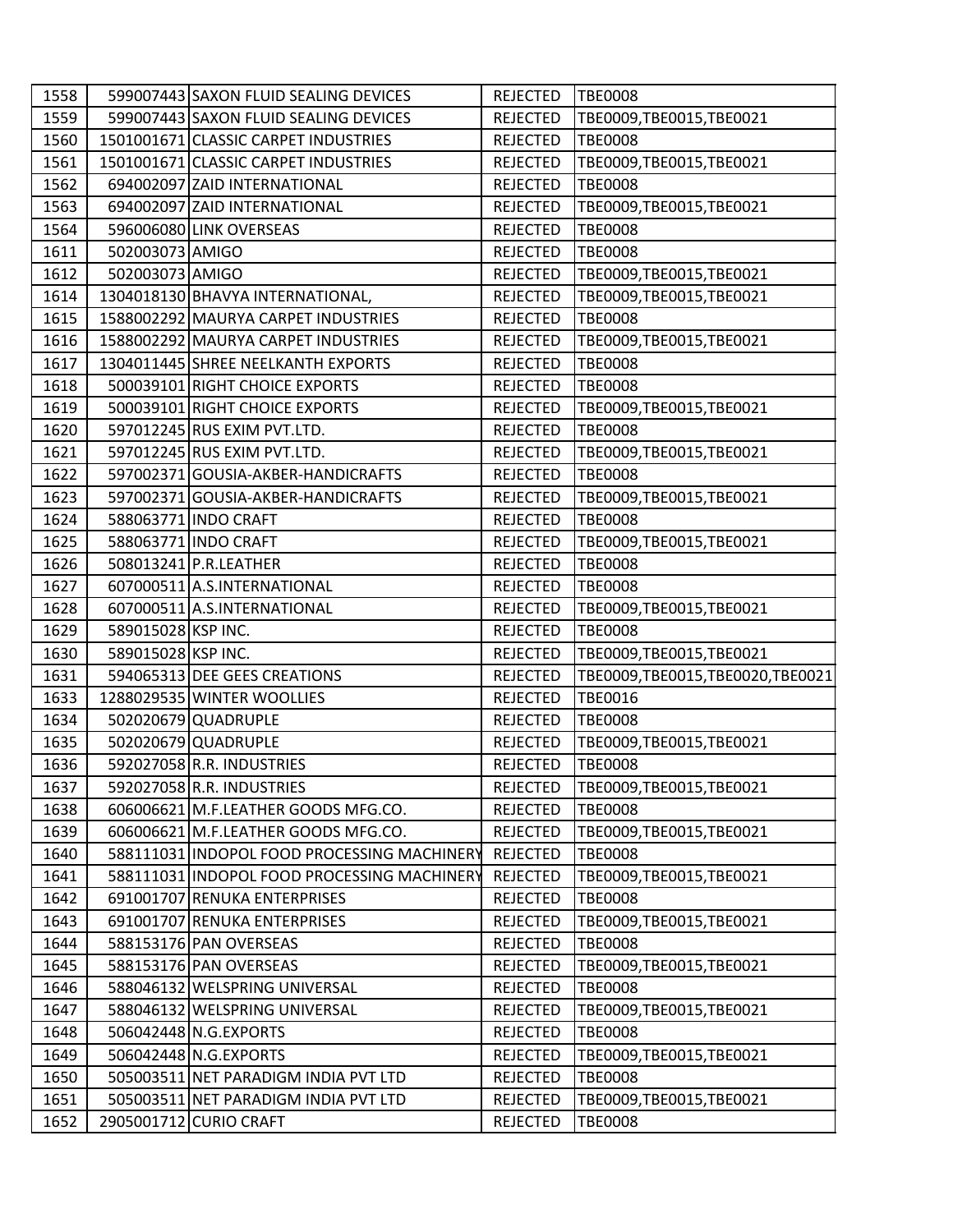| 1653 |                 | 596004729 BECTON DICKINSON INDIA PRIVATE LIMIT | <b>REJECTED</b> | <b>TBE0008</b>            |
|------|-----------------|------------------------------------------------|-----------------|---------------------------|
| 1654 |                 | 596004729 BECTON DICKINSON INDIA PRIVATE LIMIT | REJECTED        | TBE0009,TBE0015,TBE0021   |
| 1655 |                 | 505021561 PRECISE SEAMLESS APPARELS PVT LTD    | <b>REJECTED</b> | <b>TBE0008</b>            |
| 1656 |                 | 505021561 PRECISE SEAMLESS APPARELS PVT LTD    | <b>REJECTED</b> | TBE0009, TBE0015, TBE0021 |
| 1657 |                 | 507063007 MIR EXPORT                           | <b>REJECTED</b> | <b>TBE0008</b>            |
| 1658 |                 | 507063007 MIR EXPORT                           | <b>REJECTED</b> | TBE0009, TBE0015, TBE0021 |
| 1659 |                 | 597038261 N.P.INTERNATIONAL                    | <b>REJECTED</b> | <b>TBE0008</b>            |
| 1660 |                 | 597038261 N.P.INTERNATIONAL                    | <b>REJECTED</b> | TBE0009, TBE0015, TBE0021 |
| 1661 |                 | 3002013498 JPS OVERSEAS                        | <b>REJECTED</b> | <b>TBE0008</b>            |
| 1662 |                 | 3002013498 JPS OVERSEAS                        | <b>REJECTED</b> | TBE0009,TBE0015,TBE0021   |
| 1663 |                 | 1599003406 AZIMULLAH CARPETS                   | <b>REJECTED</b> | TBE0009, TBE0021          |
| 1665 |                 | 1500001058 HASEEN CARPET CENTRE,               | <b>REJECTED</b> | <b>TBE0008</b>            |
| 1666 |                 | 1500001058 HASEEN CARPET CENTRE,               | <b>REJECTED</b> | TBE0009, TBE0015, TBE0021 |
| 1667 | 505019281 IRIS. |                                                | <b>REJECTED</b> | <b>TBE0008</b>            |
| 1668 | 505019281 IRIS. |                                                | <b>REJECTED</b> | TBE0009,TBE0015,TBE0021   |
| 1669 |                 | 501022350 KATARI ENGINEERS & CONSULTANTS PVT   | REJECTED        | <b>TBE0008</b>            |
| 1670 |                 | 501022350 KATARI ENGINEERS & CONSULTANTS PVT   | <b>REJECTED</b> | TBE0009, TBE0015, TBE0021 |
| 1671 |                 | 505018462 ATLANTIS INC.                        | <b>REJECTED</b> | <b>TBE0008</b>            |
| 1672 |                 | 505018462 ATLANTIS INC.                        | <b>REJECTED</b> | TBE0009,TBE0015,TBE0021   |
| 1673 |                 | 595034853 FIRST CONCEPT                        | <b>REJECTED</b> | <b>TBE0008</b>            |
| 1674 |                 | 595034853 FIRST CONCEPT                        | <b>REJECTED</b> | TBE0009, TBE0015, TBE0021 |
| 1675 |                 | 605019029 S.T.EXPORTS                          | <b>REJECTED</b> | <b>TBE0008</b>            |
| 1676 |                 | 605019029 S.T. EXPORTS                         | <b>REJECTED</b> | TBE0009, TBE0015, TBE0021 |
| 1677 |                 | 600000214 K.S. ARTWARE                         | <b>REJECTED</b> | <b>TBE0008</b>            |
| 1678 |                 | 600000214 K.S. ARTWARE                         | <b>REJECTED</b> | TBE0009,TBE0015,TBE0021   |
| 1679 |                 | 3089007142 KAMAL BROTHERS                      | <b>REJECTED</b> | <b>TBE0008</b>            |
| 1703 |                 | 589011961 SARNA OVERSEAS                       | <b>REJECTED</b> | <b>TBE0008</b>            |
| 1704 |                 | 589011961 SARNA OVERSEAS                       | <b>REJECTED</b> | TBE0009, TBE0015, TBE0021 |
| 1705 |                 | 1394000324 GENUS POWER INFRASTRUCTURES LTD.    | <b>REJECTED</b> | <b>TBE0008</b>            |
| 1706 |                 | 1394000324 GENUS POWER INFRASTRUCTURES LTD.    | <b>REJECTED</b> | TBE0009,TBE0015,TBE0021   |
| 1707 |                 | 3007002621 LAKRA INDUSTRIES LIMITED            | <b>REJECTED</b> | <b>TBE0008</b>            |
| 1708 |                 | 3007002621 LAKRA INDUSTRIES LIMITED            | <b>REJECTED</b> | TBE0009,TBE0015,TBE0021   |
| 1709 |                 | 511052171 MUDRA INTERNATIONAL                  | <b>REJECTED</b> | <b>TBE0006</b>            |
| 1712 |                 | 888038241 TORRENT PHARMACEUTICALS LTD.         | <b>REJECTED</b> | <b>TBE0008</b>            |
| 1713 |                 | 2993000322 M/S LEADERS EXPORT                  | <b>REJECTED</b> | <b>TBE0008</b>            |
| 1714 |                 | 2993000322 M/S LEADERS EXPORT                  | <b>REJECTED</b> | TBE0009, TBE0015, TBE0021 |
| 1715 |                 | 505023628 ADORN INTERNATIONAL                  | <b>REJECTED</b> | <b>TBE0008</b>            |
| 1716 |                 | 505023628 ADORN INTERNATIONAL                  | <b>REJECTED</b> | TBE0009,TBE0015,TBE0021   |
| 1717 |                 | 507057457 FOSSIL INDIA PRIVATE LIMITED         | <b>REJECTED</b> | <b>TBE0006</b>            |
| 1721 |                 | 302057188 JOHNSON MATTHEY CHEMICALS INDIA PV   | <b>REJECTED</b> | <b>TBE0006</b>            |
| 1723 |                 | 502036745 SAI DESIGN INT,L                     | <b>REJECTED</b> | <b>TBE0008</b>            |
| 1724 |                 | 502036745 SAI DESIGN INT,L                     | <b>REJECTED</b> | TBE0009, TBE0015, TBE0021 |
| 1725 |                 | 509024891 SKILROCK TECHNOLOGIES PRIVATE LIMITE | <b>REJECTED</b> | TBE0019                   |
| 1726 |                 | 388021713 GODREJ & BOYCE MFG. CO. LTD.         | <b>REJECTED</b> | <b>TBE0008</b>            |
| 1727 |                 | 588069370 ANAND MOTOR PRODUCTS PVT. LTD.       | <b>REJECTED</b> | TBE0009, TBE0015, TBE0021 |
| 1728 |                 | 606000836 TAK EQUESTRIAN                       | <b>REJECTED</b> | <b>TBE0008</b>            |
| 1729 |                 | 606000836 TAK EQUESTRIAN                       | <b>REJECTED</b> | TBE0009, TBE0015, TBE0021 |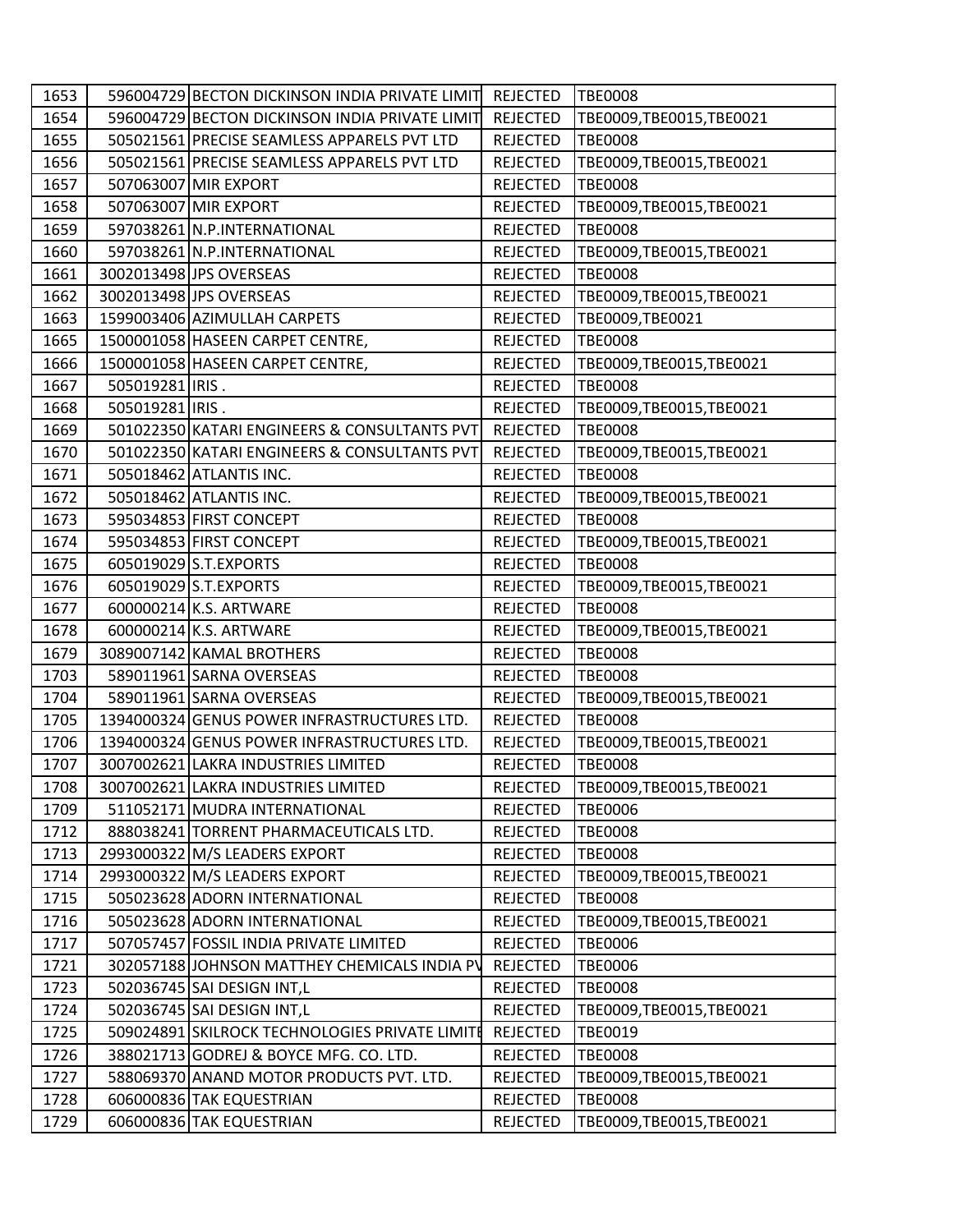| 1730 |                         | 1501001299 GHAZAN RUGS                                   | REJECTED        | <b>TBE0008</b>            |
|------|-------------------------|----------------------------------------------------------|-----------------|---------------------------|
| 1731 |                         | 1501001299 GHAZAN RUGS                                   | REJECTED        | TBE0009, TBE0015, TBE0021 |
| 1732 |                         | 388014482 GLENMARK PHARMACEUTICALS LTD                   | <b>REJECTED</b> | <b>TBE0008</b>            |
| 1733 |                         | 388080469 RSWM LIMITED                                   | <b>REJECTED</b> | <b>TBE0008</b>            |
| 1734 |                         | 388080469 RSWM LIMITED                                   | REJECTED        | <b>TBE0006</b>            |
| 1736 |                         | 506077331 KUMAR LABELS,                                  | <b>REJECTED</b> | <b>TBE0017</b>            |
| 1737 |                         | 2207003329 DJINN LIFESTYLE INDIA PVT LTD                 | REJECTED        | <b>TBE0008</b>            |
| 1739 |                         | 695001248 MINIMAX ENGINEERS                              | REJECTED        | <b>TBE0016</b>            |
| 1740 |                         | 695001248 MINIMAX ENGINEERS                              | <b>REJECTED</b> | <b>TBE0016</b>            |
| 1741 |                         | 2997001200 M/S GST EXPORTS,                              | REJECTED        | <b>TBE0008</b>            |
| 1742 |                         | 2997001200 M/S GST EXPORTS,                              | <b>REJECTED</b> | TBE0009, TBE0015, TBE0021 |
| 1743 |                         | 502018496 NASEER BEGH & CO.                              | REJECTED        | <b>TBE0008</b>            |
| 1744 |                         | 502018496 NASEER BEGH & CO.                              | REJECTED        | TBE0009, TBE0015, TBE0021 |
| 1745 |                         | 1305026802 BAIRAJ INC.,                                  | <b>REJECTED</b> | <b>TBE0008</b>            |
| 1746 | 1305026802 BAIRAJ INC., |                                                          | <b>REJECTED</b> | TBE0009,TBE0015,TBE0021   |
| 1747 |                         | 3312000556 BIO COVER LABORATORIES                        | <b>REJECTED</b> | <b>TBE0017</b>            |
| 1749 |                         | 795012632 GCP APPLIED TECHNOLOGIES (INDIA) PRIV REJECTED |                 | TBE0009,TBE0015,TBE0021   |
| 1750 |                         | 1197005293 ANDRITZ HYDRO PRIVATE LIMITED,                | <b>REJECTED</b> | TBE0009,TBE0021           |
| 1753 |                         | 504041967 ASHVIN INDUSTRIES                              | <b>REJECTED</b> | <b>TBE0024</b>            |
| 1754 |                         | 513050779 RATNA HANDICRAFTS                              | REJECTED        | TBE0009, TBE0015, TBE0021 |
| 1755 |                         | 596025246 AESTHETICS INDIA                               | REJECTED        | TBE0009, TBE0015, TBE0021 |
| 1757 |                         | 508028078 KONGSBERG AUTOMOTIVE DRIVELINE SYS             | REJECTED        | TBE0009,TBE0021           |
| 1758 |                         | 596015291 ATOTECH INDIA PVT LIMITED                      | <b>REJECTED</b> | TBE0009, TBE0021          |
| 1759 |                         | 1309013870 AGRO VISION BIOTECH CONSULTANTS               | <b>REJECTED</b> | <b>TBE0017</b>            |
| 1760 |                         | 591006871 KHATTAR EXPORTS                                | <b>REJECTED</b> | <b>TBE0008</b>            |
| 1761 |                         | 591006871 KHATTAR EXPORTS                                | REJECTED        | TBE0009,TBE0015,TBE0021   |
| 1762 |                         | 510058078 INDOFIX INTERNATIONAL PVT LTD                  | <b>REJECTED</b> | TBE0009, TBE0015, TBE0021 |
| 1763 |                         | 514051493 BELLA ROSA                                     | <b>REJECTED</b> | <b>TBE0008</b>            |
| 1765 |                         | 3009005903 SPORTS SPECIALISTS PRIVATE LIMITED            | <b>REJECTED</b> | <b>TBE0008</b>            |
| 1766 |                         | 513053603 GULMOHAR LOGISTIX                              | <b>REJECTED</b> | <b>TBE0008</b>            |
| 1767 |                         | 1304006557 J.G. ART & CRAFTS                             | <b>REJECTED</b> | <b>TBE0018</b>            |
| 1768 |                         | 1304006557 J.G. ART & CRAFTS                             | <b>REJECTED</b> | <b>TBE0018</b>            |
| 1769 |                         | 516918338 SHREE HAPPY BHAI JEWELLERS LLP                 | <b>REJECTED</b> | TBE0019                   |
| 1770 |                         | 1899000399 S.A. EXPORTS,                                 | <b>REJECTED</b> | TBE0009,TBE0021           |
| 1771 |                         | 3216504727 ADARSHI FOOD EXPORT                           | <b>REJECTED</b> | <b>TBE0016</b>            |
| 1795 |                         | 593073495 STARLITE INDUSTRIES PVT. LTD.                  | <b>REJECTED</b> | <b>TBE0008</b>            |
| 1796 |                         | 593073495 STARLITE INDUSTRIES PVT. LTD.                  | <b>REJECTED</b> | TBE0009, TBE0015, TBE0021 |
| 1797 |                         | 500050112 VENUBHAI ENETERPRISES PVT LTD                  | <b>REJECTED</b> | <b>TBE0008</b>            |
| 1798 |                         | 500050112 VENUBHAI ENETERPRISES PVT LTD                  | <b>REJECTED</b> | TBE0009, TBE0015, TBE0021 |
| 1799 |                         | 599051949 FASHION ACCESSORIES                            | <b>REJECTED</b> | <b>TBE0008</b>            |
| 1800 |                         | 599051949 FASHION ACCESSORIES                            | <b>REJECTED</b> | TBE0009, TBE0015, TBE0021 |
| 1801 |                         | 689001096 KRISHNA SALES CORPORATION                      | <b>REJECTED</b> | <b>TBE0008</b>            |
| 1802 |                         | 689001096 KRISHNA SALES CORPORATION                      | <b>REJECTED</b> | TBE0009, TBE0015, TBE0021 |
| 1803 |                         | 3090003201 ARCHIE INTERNATIONAL                          | <b>REJECTED</b> | <b>TBE0008</b>            |
| 1804 |                         | 3090003201 ARCHIE INTERNATIONAL                          | <b>REJECTED</b> | TBE0009, TBE0015, TBE0021 |
| 1805 |                         | 597033714 SHIVAKA INTERNATIONAL                          | <b>REJECTED</b> | <b>TBE0008</b>            |
| 1806 |                         | 597033714 SHIVAKA INTERNATIONAL                          | <b>REJECTED</b> | TBE0009,TBE0015,TBE0021   |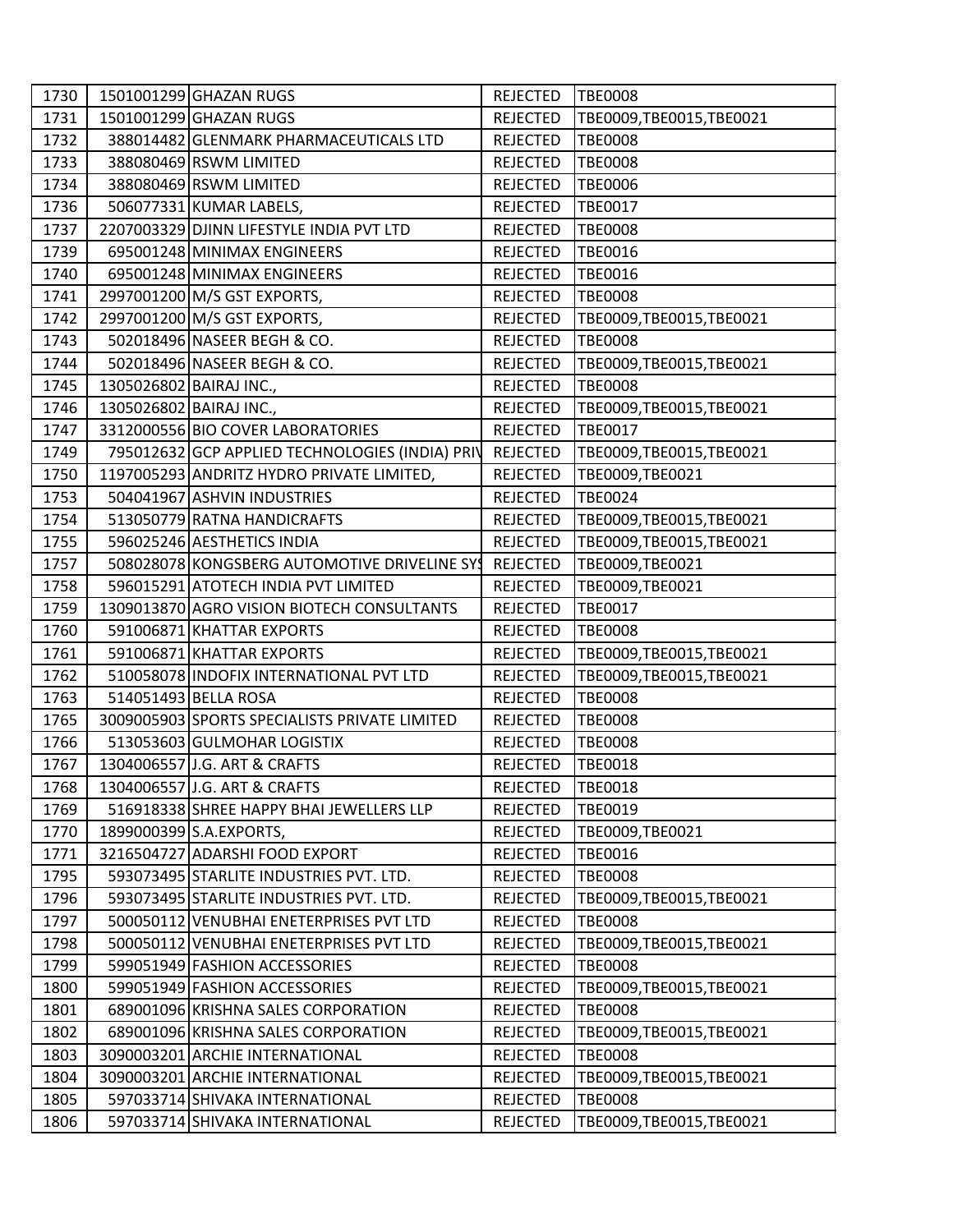| 1807 |                    | 3095000111 SOVEREIGN EXPORTS,                | REJECTED        | <b>TBE0008</b>            |
|------|--------------------|----------------------------------------------|-----------------|---------------------------|
| 1808 |                    | 3095000111 SOVEREIGN EXPORTS,                | REJECTED        | TBE0009, TBE0015, TBE0021 |
| 1809 |                    | 597045844 GENESIS EXPORTS                    | <b>REJECTED</b> | <b>TBE0008</b>            |
| 1810 |                    | 597045844 GENESIS EXPORTS                    | <b>REJECTED</b> | TBE0009, TBE0015, TBE0021 |
| 1812 |                    | 588109592 SRF LIMITED                        | <b>REJECTED</b> | <b>TBE0016</b>            |
| 1813 |                    | 693003502 INDIAN METAL WORKS                 | <b>REJECTED</b> | <b>TBE0008</b>            |
| 1814 |                    | 693003502 INDIAN METAL WORKS                 | <b>REJECTED</b> | TBE0009,TBE0015,TBE0021   |
| 1815 |                    | 588164429 UNIQUE FASHION                     | <b>REJECTED</b> | <b>TBE0008</b>            |
| 1816 |                    | 588164429 UNIQUE FASHION                     | <b>REJECTED</b> | TBE0009,TBE0015,TBE0021   |
| 1817 |                    | 1593000910 BHADOHI COTTON CO.                | <b>REJECTED</b> | <b>TBE0008</b>            |
| 1841 | 1588007448 ART AGE |                                              | REJECTED        | <b>TBE0008</b>            |
| 1842 | 1588007448 ART AGE |                                              | <b>REJECTED</b> | TBE0009, TBE0015, TBE0021 |
| 1843 |                    | 588006360 VALI BROTHERS                      | <b>REJECTED</b> | <b>TBE0008</b>            |
| 1844 |                    | 588006360 VALI BROTHERS                      | <b>REJECTED</b> | TBE0009, TBE0015, TBE0021 |
| 1845 |                    | 591004917 ABRAHAM & THAKORE EXPORTS PVT.LTD  | <b>REJECTED</b> | <b>TBE0008</b>            |
| 1846 |                    | 591004917 ABRAHAM & THAKORE EXPORTS PVT.LTD. | <b>REJECTED</b> | TBE0009, TBE0015, TBE0021 |
| 1847 |                    | 588011282 MAHARANI INTERNATIONAL             | <b>REJECTED</b> | TBE0009, TBE0015, TBE0021 |
| 1848 |                    | 1588007511 AVADH BEHARI KHANNA & BROS.       | <b>REJECTED</b> | <b>TBE0008</b>            |
| 1849 |                    | 1588007511 AVADH BEHARI KHANNA & BROS.       | <b>REJECTED</b> | TBE0009, TBE0015, TBE0021 |
| 1850 |                    | 501043811 ARGUP INTERNATIONAL                | <b>REJECTED</b> | <b>TBE0008</b>            |
| 1851 |                    | 501043811 ARGUP INTERNATIONAL                | <b>REJECTED</b> | TBE0009, TBE0015, TBE0021 |
| 1852 |                    | 2993000926 M/S DESIGN CRAFT INDUSTRIES,      | <b>REJECTED</b> | <b>TBE0008</b>            |
| 1853 |                    | 2993000926 M/S DESIGN CRAFT INDUSTRIES,      | <b>REJECTED</b> | TBE0009, TBE0015, TBE0021 |
| 1854 |                    | 601006020 STAR TRADE LINK                    | <b>REJECTED</b> | <b>TBE0008</b>            |
| 1855 |                    | 601006020 STAR TRADE LINK                    | <b>REJECTED</b> | TBE0009,TBE0015,TBE0021   |
| 1856 |                    | 699004713 ESSGEE LEATHER GOODS PVT.LTD.      | <b>REJECTED</b> | <b>TBE0008</b>            |
| 1857 |                    | 699004713 ESSGEE LEATHER GOODS PVT.LTD.      | <b>REJECTED</b> | TBE0009, TBE0015, TBE0021 |
| 1858 |                    | 594015111 CRAFT INDIA OVERSEAS               | <b>REJECTED</b> | <b>TBE0008</b>            |
| 1859 |                    | 594015111 CRAFT INDIA OVERSEAS               | <b>REJECTED</b> | TBE0009, TBE0015, TBE0021 |
| 1860 |                    | 4199001476 PHOENIX LAMPS LIMITED             | <b>REJECTED</b> | <b>TBE0008</b>            |
| 1861 |                    | 4199001476 PHOENIX LAMPS LIMITED             | <b>REJECTED</b> | TBE0009,TBE0015,TBE0021   |
| 1862 |                    | 1588002641 RAJ RUG HOUSE,                    | REJECTED        | <b>TBE0008</b>            |
| 1863 |                    | 1588002641 RAJ RUG HOUSE,                    | <b>REJECTED</b> | TBE0009, TBE0015, TBE0021 |
| 1864 |                    | 506005844 SHIVA EXPORTS                      | <b>REJECTED</b> | <b>TBE0008</b>            |
| 1865 |                    | 506005844 SHIVA EXPORTS                      | <b>REJECTED</b> | TBE0009,TBE0015,TBE0021   |
| 1866 |                    | 1505002605 SHIVANG CARPETS PVT.LTD.          | <b>REJECTED</b> | <b>TBE0008</b>            |
| 1867 |                    | 1505002605 SHIVANG CARPETS PVT.LTD.          | <b>REJECTED</b> | TBE0009, TBE0015, TBE0021 |
| 1868 |                    | 505068796 CRESCENDO CLOTHING PRIVATE LIMITED | <b>REJECTED</b> | <b>TBE0008</b>            |
| 1869 |                    | 505068796 CRESCENDO CLOTHING PRIVATE LIMITED | <b>REJECTED</b> | TBE0009, TBE0015, TBE0021 |
| 1870 |                    | 596065370 NIRMAL DESIGNS PRIVATE LIMITED     | <b>REJECTED</b> | <b>TBE0008</b>            |
| 1871 |                    | 596065370 NIRMAL DESIGNS PRIVATE LIMITED     | <b>REJECTED</b> | TBE0009, TBE0015, TBE0021 |
| 1872 |                    | 594074525 D.P.SYSTEMS                        | <b>REJECTED</b> | <b>TBE0008</b>            |
| 1873 |                    | 594074525 D.P.SYSTEMS                        | <b>REJECTED</b> | TBE0009,TBE0015,TBE0021   |
| 1874 |                    | 503051497 L.D.D.N. IMPEX                     | <b>REJECTED</b> | <b>TBE0008</b>            |
| 1875 |                    | 503051497 L.D.D.N. IMPEX                     | <b>REJECTED</b> | TBE0009, TBE0015, TBE0021 |
| 1876 |                    | 506065219 MALA INTERNATIONAL                 | <b>REJECTED</b> | <b>TBE0008</b>            |
| 1877 |                    | 506065219 MALA INTERNATIONAL                 | <b>REJECTED</b> | <b>TBE0008</b>            |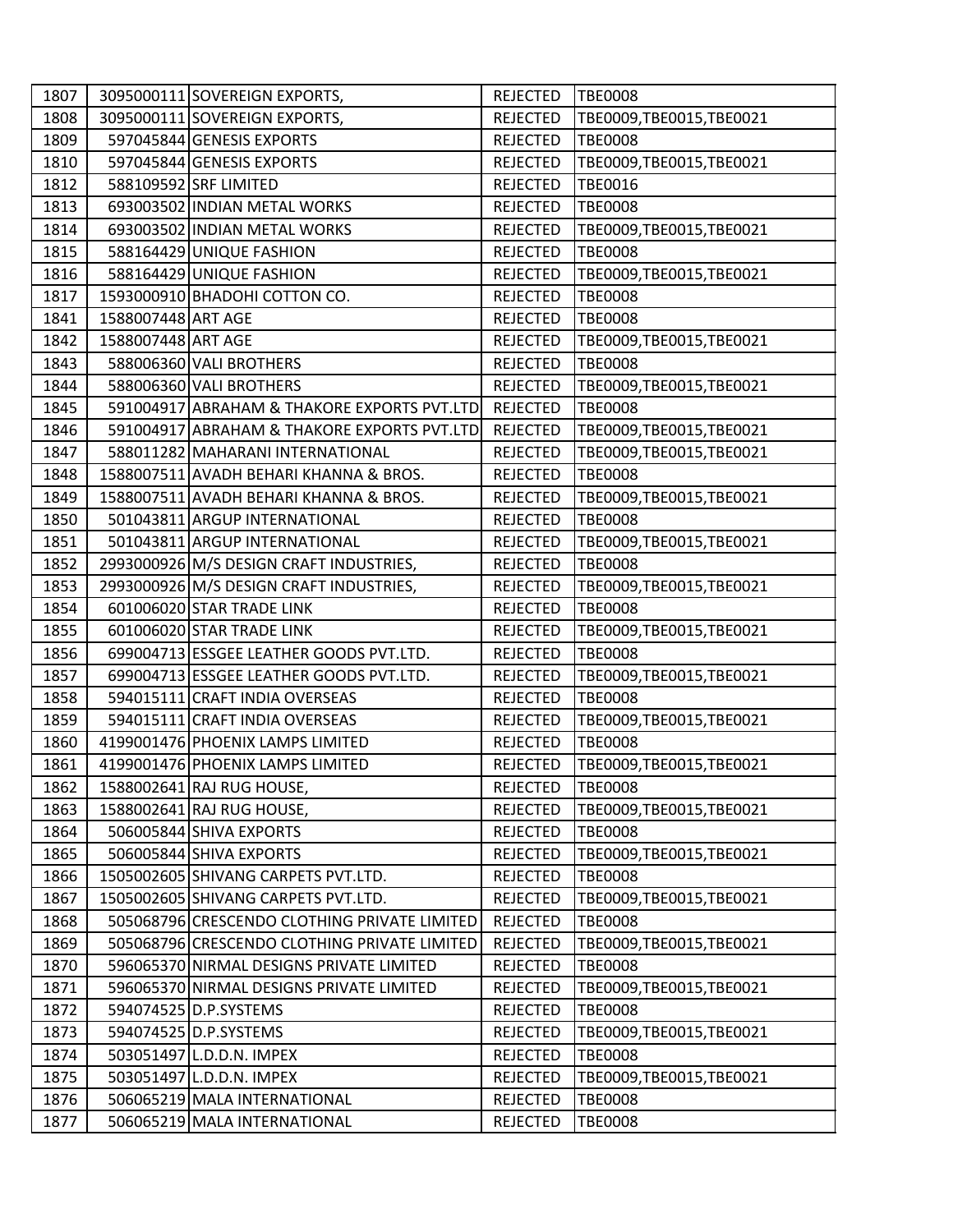| 1878 |                    | 506065219 MALA INTERNATIONAL                  | <b>REJECTED</b> | TBE0009, TBE0015, TBE0021 |
|------|--------------------|-----------------------------------------------|-----------------|---------------------------|
| 1879 |                    | 505002191 REVIVE INDIA EXPORTS                | <b>REJECTED</b> | <b>TBE0008</b>            |
| 1880 |                    | 505002191 REVIVE INDIA EXPORTS                | <b>REJECTED</b> | TBE0009, TBE0015, TBE0021 |
| 1881 |                    | 588036641 SPORTS LAND OVERSEAS PVT. LTD.      | <b>REJECTED</b> | <b>TBE0008</b>            |
| 1882 |                    | 588036641 SPORTS LAND OVERSEAS PVT. LTD.      | <b>REJECTED</b> | TBE0009, TBE0015, TBE0021 |
| 1883 |                    | 505088681 D.P.GARG & CO PVT LTD               | <b>REJECTED</b> | <b>TBE0008</b>            |
| 1884 |                    | 505088681 D.P.GARG & CO PVT LTD               | <b>REJECTED</b> | TBE0009,TBE0015,TBE0021   |
| 1885 |                    | 506056597 ENVOGUE WOODWORKING PVT LTD         | <b>REJECTED</b> | <b>TBE0008</b>            |
| 1886 |                    | 2901001432 METAL EXPORTS (INDIA)              | <b>REJECTED</b> | <b>TBE0008</b>            |
| 1910 |                    | 589008340 ELCORP PVT. LTD.                    | <b>REJECTED</b> | TBE0009, TBE0021          |
| 1911 |                    | 589008340 ELCORP PVT. LTD.                    | <b>REJECTED</b> | TBE0009, TBE0015, TBE0021 |
| 1912 |                    | 4195001412 DATT MEDIPRODUCTS PVT LTD.         | <b>REJECTED</b> | <b>TBE0008</b>            |
| 1913 |                    | 4195001412 DATT MEDIPRODUCTS PVT LTD.         | <b>REJECTED</b> | TBE0009,TBE0015,TBE0021   |
| 1914 |                    | 594067146 NCM (INDIA) LTD.                    | <b>REJECTED</b> | <b>TBE0008</b>            |
| 1915 |                    | 594067146 NCM (INDIA) LTD.                    | <b>REJECTED</b> | TBE0009,TBE0015,TBE0021   |
| 1916 |                    | 505068508 STAR FLEX INTERNATIONAL             | <b>REJECTED</b> | TBE0009, TBE0015, TBE0021 |
| 1917 | 506028470 TEN & CO |                                               | <b>REJECTED</b> | <b>TBE0008</b>            |
| 1918 | 506028470 TEN & CO |                                               | <b>REJECTED</b> | TBE0009,TBE0015,TBE0021   |
| 1919 |                    | 2988001073 M/S JAMAL ENTERPRISES,             | <b>REJECTED</b> | TBE0009, TBE0015, TBE0021 |
| 1920 |                    | 502076151 LILA CRAFT AND CREATIONS PVT. LTD., | <b>REJECTED</b> | <b>TBE0008</b>            |
| 1921 |                    | 502076151 LILA CRAFT AND CREATIONS PVT. LTD., | <b>REJECTED</b> | TBE0009, TBE0015, TBE0021 |
| 1922 |                    | 2901000240 EXPRESSION OF INDIA                | <b>REJECTED</b> | <b>TBE0008</b>            |
| 1923 |                    | 2901000240 EXPRESSION OF INDIA                | <b>REJECTED</b> | TBE0009, TBE0015, TBE0021 |
| 1924 |                    | 500053553 ROSELINE FASHIONS                   | <b>REJECTED</b> | <b>TBE0008</b>            |
| 1925 |                    | 500053553 ROSELINE FASHIONS                   | <b>REJECTED</b> | TBE0009, TBE0015, TBE0021 |
| 1926 | 588146501 ZABBYS   |                                               | <b>REJECTED</b> | <b>TBE0008</b>            |
| 1927 | 588146501 ZABBYS   |                                               | <b>REJECTED</b> | TBE0009, TBE0015, TBE0021 |
| 1928 |                    | 3006014961 SPORTING SYNDICATE PVT.LTD.        | <b>REJECTED</b> | <b>TBE0008</b>            |
| 1929 |                    | 3006014961 SPORTING SYNDICATE PVT.LTD.        | <b>REJECTED</b> | TBE0009, TBE0015, TBE0021 |
| 1930 |                    | 500045666 BRIGHTSTAR TELECOMMUNICATIONS IND   | <b>REJECTED</b> | <b>TBE0008</b>            |
| 1931 |                    | 500045666 BRIGHTSTAR TELECOMMUNICATIONS IND   | <b>REJECTED</b> | TBE0009, TBE0015, TBE0021 |
| 1932 |                    | 2999003056 MESSING INTERNATIONAL,             | <b>REJECTED</b> | <b>TBE0008</b>            |
| 1956 |                    | 503069167 SANNA EXPORTS                       | <b>REJECTED</b> | <b>TBE0008</b>            |
| 1957 |                    | 503069167 SANNA EXPORTS                       | <b>REJECTED</b> | TBE0009, TBE0015, TBE0021 |
| 1958 | 588065943 THE SHOP |                                               | <b>REJECTED</b> | <b>TBE0008</b>            |
| 1959 | 588065943 THE SHOP |                                               | <b>REJECTED</b> | TBE0009,TBE0015,TBE0021   |
| 1960 |                    | 502062045 VIVALDI LEATHER PVT LTD             | <b>REJECTED</b> | <b>TBE0008</b>            |
| 1961 |                    | 502062045 VIVALDI LEATHER PVT LTD             | <b>REJECTED</b> | TBE0009,TBE0015,TBE0021   |
| 1962 |                    | 1305016394 PERFECT CREATIONS                  | <b>REJECTED</b> | <b>TBE0008</b>            |
| 1963 |                    | 503002178 R.R.EXPORTS,                        | <b>REJECTED</b> | <b>TBE0008</b>            |
| 1964 |                    | 503002178 R.R.EXPORTS,                        | <b>REJECTED</b> | TBE0009, TBE0015, TBE0021 |
| 1965 |                    | 501040544 SAI OVERSEAS                        | <b>REJECTED</b> | <b>TBE0008</b>            |
| 1966 |                    | 501040544 SAI OVERSEAS                        | <b>REJECTED</b> | TBE0009, TBE0015, TBE0021 |
| 1967 |                    | 503027189 AUKA EXPORTS                        | <b>REJECTED</b> | <b>TBE0008</b>            |
| 1968 |                    | 503027189 AUKA EXPORTS                        | <b>REJECTED</b> | TBE0009, TBE0015, TBE0021 |
| 1969 |                    | 500051658 GEE HOME FASHIONS                   | <b>REJECTED</b> | <b>TBE0008</b>            |
| 1970 |                    | 500051658 GEE HOME FASHIONS                   | <b>REJECTED</b> | TBE0009, TBE0015, TBE0021 |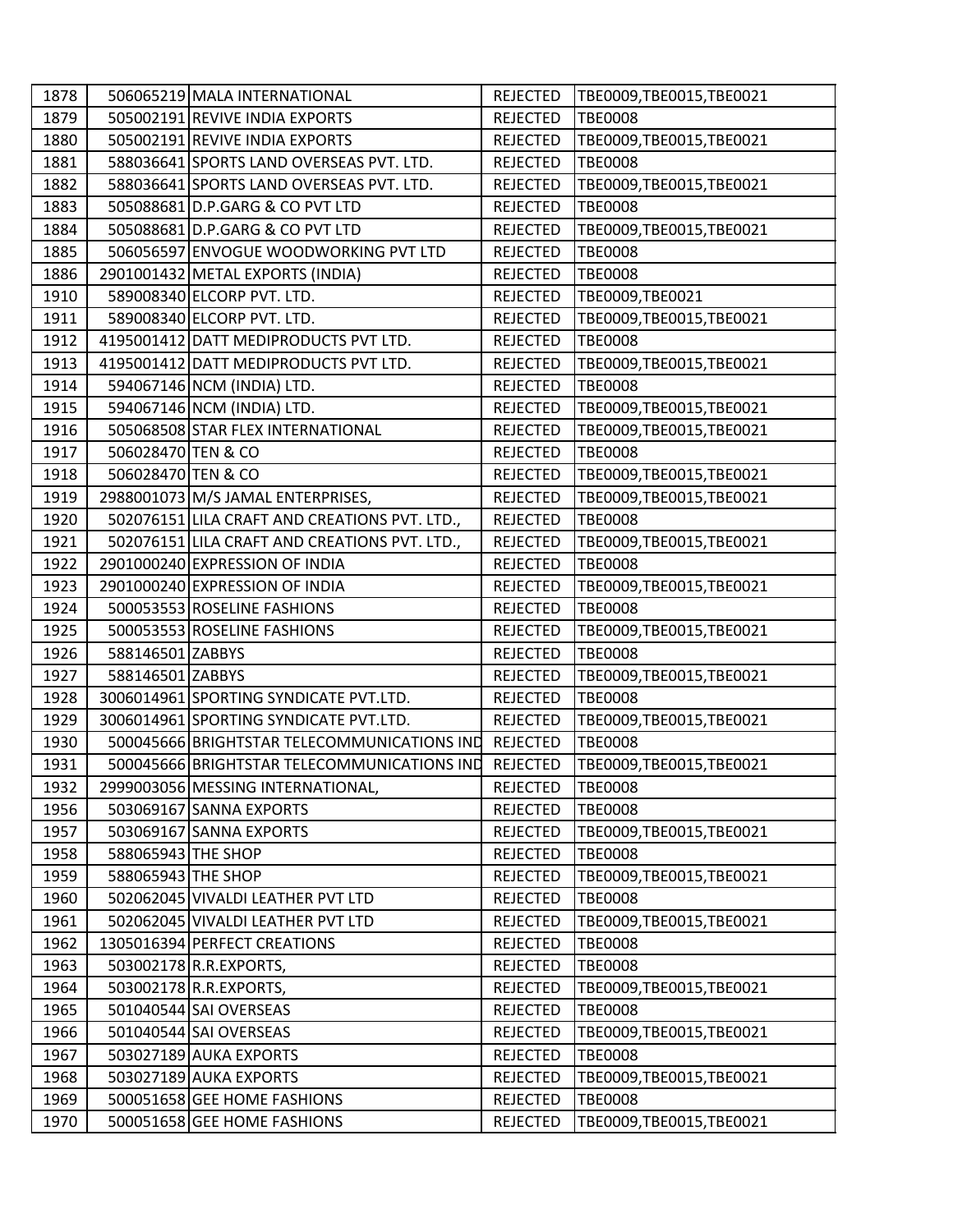| 1971 |                   | 501044990 FASHION FORTE                                  | <b>REJECTED</b> | <b>TBE0008</b>                     |
|------|-------------------|----------------------------------------------------------|-----------------|------------------------------------|
| 1972 |                   | 501044990 FASHION FORTE                                  | <b>REJECTED</b> | TBE0009,TBE0015,TBE0021            |
| 1973 | 607006064 AAKRATI |                                                          | <b>REJECTED</b> | <b>TBE0008</b>                     |
| 1974 | 607006064 AAKRATI |                                                          | <b>REJECTED</b> | TBE0009, TBE0015, TBE0021          |
| 1975 |                   | 504011588 DIVINE COLLECTION EXPORTS PRIVATE LIN REJECTED |                 | <b>TBE0008</b>                     |
| 1976 |                   | 504011588 DIVINE COLLECTION EXPORTS PRIVATE LIN          | <b>REJECTED</b> | TBE0009,TBE0015,TBE0021            |
| 1977 |                   | 504083635 AKASH PACKTECH PRIVATE LIMITED                 | <b>REJECTED</b> | <b>TBE0008</b>                     |
| 1978 |                   | 505086182 FORUM DESIGNS PRIVATE LIMITED                  | <b>REJECTED</b> | <b>TBE0008</b>                     |
| 2002 | 1305028589 GITTO  |                                                          | <b>REJECTED</b> | TBE0009, TBE0015, TBE0021          |
| 2003 |                   | 1505000726 NEELAM CARPET EXPORTS                         | <b>REJECTED</b> | <b>TBE0008</b>                     |
| 2004 |                   | 1505000726 NEELAM CARPET EXPORTS                         | <b>REJECTED</b> | TBE0009, TBE0015, TBE0020, TBE0021 |
| 2005 |                   | 1307008844 SATYAM GARTEX PVT. LTD.,                      | <b>REJECTED</b> | TBE0009,TBE0021                    |
| 2006 |                   | 510010105 DIKSHA APPARELS PVT. LTD.                      | <b>REJECTED</b> | TBE0009,TBE0015,TBE0021            |
| 2007 |                   | 293001693 JKM OVERSEAS PVT. LTD.,                        | <b>REJECTED</b> | <b>TBE0008</b>                     |
| 2008 |                   | 293001693 JKM OVERSEAS PVT. LTD.,                        | <b>REJECTED</b> | <b>TBE0008</b>                     |
| 2009 |                   | 293001693 JKM OVERSEAS PVT. LTD.,                        | <b>REJECTED</b> | TBE0009, TBE0015, TBE0021          |
| 2010 |                   | 596022077 AOV INTERNATIONAL LLP                          | <b>REJECTED</b> | <b>TBE0008</b>                     |
| 2011 |                   | 596022077 AOV INTERNATIONAL LLP                          | <b>REJECTED</b> | TBE0009,TBE0015,TBE0021            |
| 2012 |                   | 494004720 NATIONAL POLYPLAST (INDIA) LIMITED             | <b>REJECTED</b> | <b>TBE0017</b>                     |
| 2013 |                   | 611007975 SAI UPHAAR INTERNATIONAL                       | <b>REJECTED</b> | <b>TBE0006</b>                     |
| 2016 |                   | 507068271 MAX MEDICAL DEVICES                            | <b>REJECTED</b> | <b>TBE0017</b>                     |
| 2017 |                   | 3308006693 MERCHANTS OF INDIA                            | <b>REJECTED</b> | <b>TBE0008</b>                     |
| 2018 |                   | 612001016 ROSS LEATHER GOODS                             | <b>REJECTED</b> | <b>TBE0008</b>                     |
| 2019 |                   | 1112000615 CARMEL ORGANICS PRIVATE LIMITED               | <b>REJECTED</b> | TBE0009, TBE0015, TBE0021          |
| 2020 |                   | 1311015558 SOPHIA 203 DESIGNS PVT.LTD.                   | <b>REJECTED</b> | <b>TBE0008</b>                     |
| 2021 |                   | 597039321 RAI INDUSTRIAL POWER PVT. LTD.                 | <b>REJECTED</b> | TBE0009, TBE0015, TBE0021          |
| 2022 |                   | 612010091 FREEDOM SHOES LLP                              | <b>REJECTED</b> | <b>TBE0008</b>                     |
| 2023 |                   | 1503002101 TAUQUIR INTERNATIONAL                         | <b>REJECTED</b> | <b>TBE0008</b>                     |
| 2024 |                   | 1503002101 TAUQUIR INTERNATIONAL                         | <b>REJECTED</b> | TBE0009, TBE0015, TBE0021          |
| 2025 |                   | 6110000540 OM PRAKAS & SONS.                             | <b>REJECTED</b> | <b>TBE0017</b>                     |
| 2026 |                   | 6110000540 OM PRAKAS & SONS.                             | <b>REJECTED</b> | <b>TBE0017</b>                     |
| 2027 |                   | 504009681 LORDS CREATION                                 | <b>REJECTED</b> | <b>TBE0008</b>                     |
| 2028 |                   | 504009681 LORDS CREATION                                 | <b>REJECTED</b> | <b>TBE0008</b>                     |
| 2029 |                   | 504009681 LORDS CREATION                                 | <b>REJECTED</b> | TBE0009,TBE0015,TBE0021            |
| 2030 |                   | 596014121 SILICO & CHEMICO PORCELAIN WORKS               | <b>REJECTED</b> | TBE0009, TBE0015, TBE0020, TBE0021 |
| 2031 |                   | 512062595 SARVESHWAR CREATIONS PVT. LTD.                 | <b>REJECTED</b> | <b>TBE0006</b>                     |
| 2035 |                   | 288049306 GKB RX LENS PVT LTD                            | <b>REJECTED</b> | TBE0006, TBE0008, TBE0018          |
| 2036 |                   | 288049306 GKB RX LENS PVT LTD                            | <b>REJECTED</b> | <b>TBE0018</b>                     |
| 2037 |                   | 288049306 GKB RX LENS PVT LTD                            | <b>REJECTED</b> | <b>TBE0018</b>                     |
| 2038 |                   | 203015509 ASSOCIATED BATTERY PRODUCTS PRIVAT             | <b>REJECTED</b> | <b>TBE0008</b>                     |
| 2039 |                   | 6107001085 WINDLAS HEALTH CARE PRIVATE LIMITED           | <b>REJECTED</b> | <b>TBE0006</b>                     |
| 2042 |                   | 610006649 MIDAS INTERNATIONAL                            | <b>REJECTED</b> | TBE0009, TBE0015, TBE0021          |
| 2044 |                   | 506029484 USMS SAFFRON CO. INC.                          | <b>REJECTED</b> | <b>TBE0017</b>                     |
| 2046 |                   | 504007343 DEXTO EXPORTS                                  | <b>REJECTED</b> | TBE0009, TBE0021                   |
| 2047 |                   | 513002812 NARAYANI NATURALS                              | <b>REJECTED</b> | <b>TBE0008</b>                     |
| 2048 |                   | 511010567 JOYA CHAUHAN                                   | <b>REJECTED</b> | <b>TBE0008</b>                     |
| 2049 |                   | 1502001411 N.N.CREATIONS                                 | <b>REJECTED</b> | <b>TBE0008</b>                     |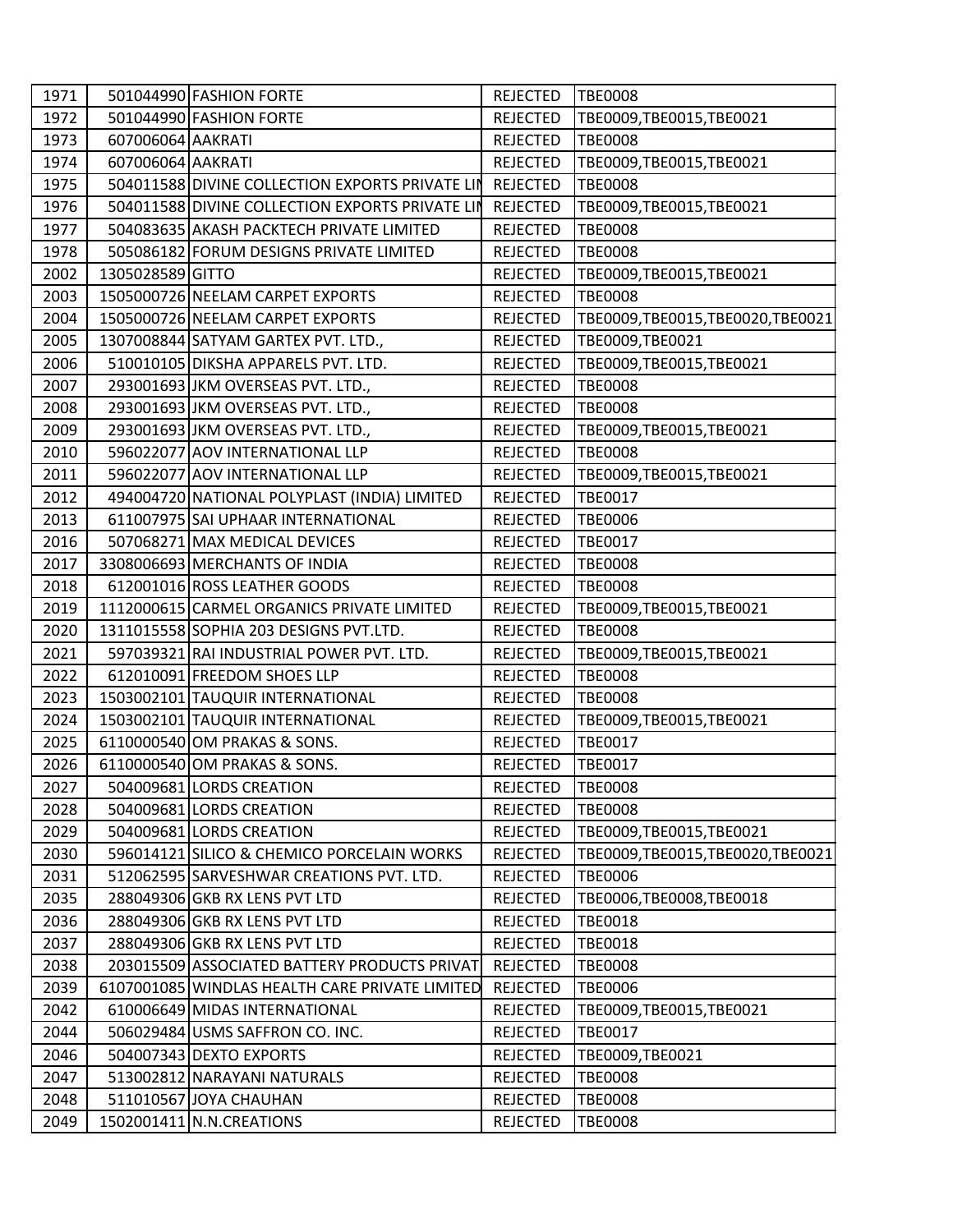| 2050 |                      | 513035605 DURGA ENGINEERS                       | <b>REJECTED</b> | <b>TBE0016</b>            |
|------|----------------------|-------------------------------------------------|-----------------|---------------------------|
| 2051 |                      | 513035605 DURGA ENGINEERS                       | <b>REJECTED</b> | <b>TBE0016</b>            |
| 2052 |                      | 514078171 SHIROKI TECHNICO INDIA PRIVATE LIMITE | REJECTED        | TBE0009,TBE0021           |
| 2054 |                      | 505025680 MARI GOLD EXPORTS INC.                | <b>REJECTED</b> | <b>TBE0008</b>            |
| 2056 |                      | 513070320 AMEYA INFOCOM PRIVATE LIMITED         | <b>REJECTED</b> | <b>TBE0017</b>            |
| 2057 |                      | 511013540 RAJ MAHAL AGRO TECH PRIVATE LIMITED   | <b>REJECTED</b> | <b>TBE0008</b>            |
| 2058 |                      | 516986279 YOGI GLOBAL PRIVATE LIMITED           | <b>REJECTED</b> | <b>TBE0008</b>            |
| 2059 |                      | 588110256 AJANTA OFFSET & PACKAGINGS LTD.       | <b>REJECTED</b> | <b>TBE0008</b>            |
| 2060 |                      | 515929336 ASHISH NAHAR JEWELLERS                | <b>REJECTED</b> | <b>TBE0008</b>            |
| 2061 |                      | 512077266 RD FORGE PRIVATE LIMITED              | <b>REJECTED</b> | <b>TBE0017</b>            |
| 2064 |                      | 1313004839 BISHNOI VILLAGE ART                  | <b>REJECTED</b> | <b>TBE0016</b>            |
| 2065 |                      | 3015010506 PRINCE SPORTS                        | <b>REJECTED</b> | <b>TBE0016</b>            |
| 2066 |                      | 3015010506 PRINCE SPORTS                        | <b>REJECTED</b> | <b>TBE0016</b>            |
| 2067 |                      | 1414003447 ST STONE MEDICAL DEVICES PRIVATE LIM | <b>REJECTED</b> | <b>TBE0016</b>            |
| 2068 |                      | 1414003447 ST STONE MEDICAL DEVICES PRIVATE LIM | <b>REJECTED</b> | <b>TBE0016</b>            |
| 2069 |                      | 505060434 SHRI RAM HARI RAM                     | <b>REJECTED</b> | <b>TBE0008</b>            |
| 2070 |                      | 504012151 EXPRESSION INDIA                      | <b>REJECTED</b> | <b>TBE0008</b>            |
| 2094 |                      | 588011274 ORIENT INTERNATIONAL                  | <b>REJECTED</b> | <b>TBE0008</b>            |
| 2095 |                      | 588011274 ORIENT INTERNATIONAL                  | <b>REJECTED</b> | TBE0009, TBE0015, TBE0021 |
| 2096 |                      | 597042373 RISHABH HOUSE PVT.LTD.                | <b>REJECTED</b> | <b>TBE0008</b>            |
| 2097 |                      | 597042373 RISHABH HOUSE PVT.LTD.                | REJECTED        | TBE0009, TBE0015, TBE0021 |
| 2098 |                      | 3307001078 A.N.G. EXPORTS                       | <b>REJECTED</b> | <b>TBE0008</b>            |
| 2099 |                      | 3307001078 A.N.G. EXPORTS                       | <b>REJECTED</b> | TBE0009, TBE0015, TBE0021 |
| 2100 |                      | 516516264 PRINCE EXPORT                         | <b>REJECTED</b> | <b>TBE0016</b>            |
| 2101 |                      | 916913058 KG TRADERS                            | <b>REJECTED</b> | <b>TBE0008</b>            |
| 2102 |                      | 501057595 INDO IMPEX                            | <b>REJECTED</b> | <b>TBE0008</b>            |
| 2103 |                      | 501057595 INDO IMPEX                            | <b>REJECTED</b> | TBE0009, TBE0015, TBE0021 |
| 2104 | 1304011925 J D IMPEX |                                                 | <b>REJECTED</b> | <b>TBE0008</b>            |
| 2105 |                      | 588130915 JAWAHAR LAL PHOOL CHAND               | <b>REJECTED</b> | <b>TBE0008</b>            |
|      |                      | 2106 ABOPS1724Q STATE ENGINEERING CORPORATION   | <b>REJECTED</b> | <b>TBE0008</b>            |
| 2107 |                      | 603008879 EURO PLUS                             | <b>REJECTED</b> | <b>TBE0008</b>            |
| 2108 |                      | 603008879 EURO PLUS                             | <b>REJECTED</b> | TBE0009, TBE0015, TBE0021 |
| 2109 |                      | 607004126 THE RUG FACTORY, IN                   | <b>REJECTED</b> | <b>TBE0008</b>            |
| 2110 |                      | 607004126 THE RUG FACTORY, IN                   | <b>REJECTED</b> | TBE0009, TBE0015, TBE0021 |
| 2111 |                      | 595003982 SOMIC ZF COMPONENTS PVT LTD           | <b>REJECTED</b> | <b>TBE0008</b>            |
| 2112 |                      | 595003982 SOMIC ZF COMPONENTS PVT LTD           | <b>REJECTED</b> | TBE0009, TBE0015, TBE0021 |
| 2113 |                      | 594026318 RAHUL ELECTRICALS & ELECTRONICS       | <b>REJECTED</b> | <b>TBE0008</b>            |
| 2114 |                      | 594026318 RAHUL ELECTRICALS & ELECTRONICS       | <b>REJECTED</b> | TBE0009, TBE0015, TBE0021 |
| 2115 |                      | 1504000064 ZIA COLLECTIONS                      | <b>REJECTED</b> | <b>TBE0008</b>            |
| 2116 |                      | 1504000064 ZIA COLLECTIONS                      | <b>REJECTED</b> | TBE0009, TBE0015, TBE0021 |
| 2117 |                      | 1506000398 ADARSH EXPORTS                       | <b>REJECTED</b> | <b>TBE0008</b>            |
| 2118 |                      | 1506000398 ADARSH EXPORTS                       | <b>REJECTED</b> | TBE0009, TBE0015, TBE0021 |
| 2119 |                      | 601005015 INDIA LEATHER HOUSE                   | <b>REJECTED</b> | <b>TBE0008</b>            |
| 2120 |                      | 513009299 ADVANTAGE OFFSET                      | <b>REJECTED</b> | TBE0009, TBE0021          |
| 2121 |                      | 601000170 S.M. EXPORTS                          | <b>REJECTED</b> | <b>TBE0008</b>            |
| 2122 |                      | 601000170 S.M. EXPORTS                          | <b>REJECTED</b> | TBE0009, TBE0015, TBE0021 |
| 2123 |                      | 503081787 A-TEX (INDIA) PVT. LTD.,              | <b>REJECTED</b> | <b>TBE0017</b>            |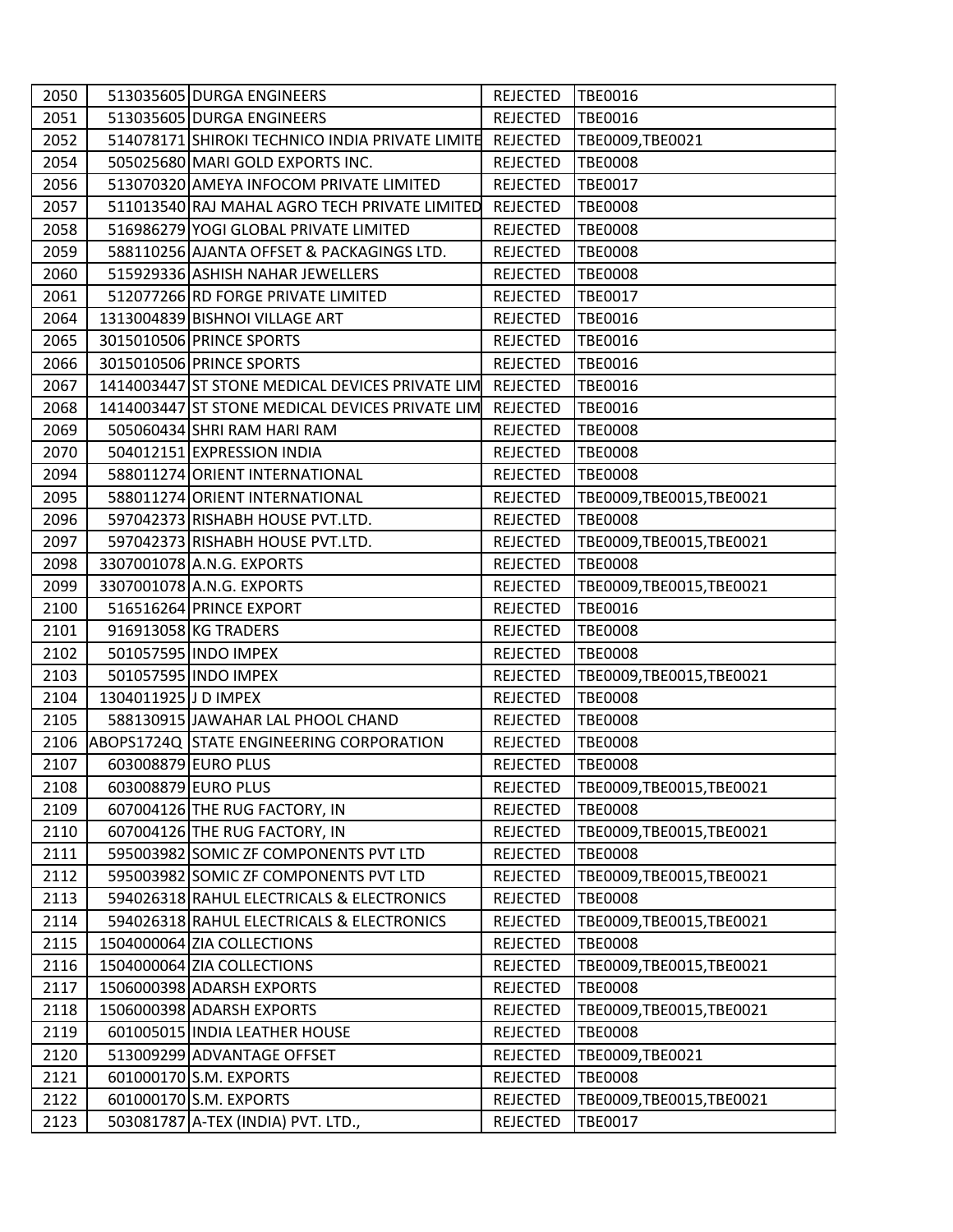| 2124 | 500020345 ARCHIES LTD                          | REJECTED        | <b>TBE0008</b>            |
|------|------------------------------------------------|-----------------|---------------------------|
| 2125 | 500020345 ARCHIES LTD                          | REJECTED        | TBE0009, TBE0015, TBE0021 |
| 2126 | 509019633 INDUSTRIAL MOTION INDIA PRIVATE LIMI | <b>REJECTED</b> | <b>TBE0016</b>            |
| 2127 | 1310003386 INDIAN CRAFTS                       | <b>REJECTED</b> | <b>TBE0008</b>            |
| 2128 | 2201002410 ATAM APPARELS PVT.LTD.,             | <b>REJECTED</b> | <b>TBE0006</b>            |
| 2129 | 2201002410 ATAM APPARELS PVT.LTD.,             | <b>REJECTED</b> | <b>TBE0006</b>            |
| 2130 | 688004598 BANSAL CARPETS,                      | <b>REJECTED</b> | <b>TBE0008</b>            |
| 2131 | 688004598 BANSAL CARPETS,                      | <b>REJECTED</b> | TBE0009, TBE0015, TBE0021 |
| 2132 | 588099601 MOSER BAER INDIA LTD                 | <b>REJECTED</b> | <b>TBE0008</b>            |
| 2133 | 588099601 MOSER BAER INDIA LTD                 | <b>REJECTED</b> | TBE0009, TBE0015, TBE0021 |
| 2134 | 2288001046 M/S MOHAN MEAKIN LTD.,              | <b>REJECTED</b> | <b>TBE0008</b>            |
| 2135 | 2288001046 M/S MOHAN MEAKIN LTD.,              | <b>REJECTED</b> | TBE0009,TBE0015,TBE0021   |
| 2136 | 390003743 BHAGAT AROMATICS LTD.                | <b>REJECTED</b> | <b>TBE0008</b>            |
| 2137 | 390003743 BHAGAT AROMATICS LTD.                | <b>REJECTED</b> | TBE0009, TBE0015, TBE0021 |
| 2138 | 1588003892 INTERNATIONAL INSIGNIAS             | <b>REJECTED</b> | <b>TBE0008</b>            |
| 2139 | 1588003892 INTERNATIONAL INSIGNIAS             | <b>REJECTED</b> | TBE0009, TBE0015, TBE0021 |
| 2140 | 595003249 RUGS & RICHES                        | <b>REJECTED</b> | <b>TBE0008</b>            |
| 2141 | 595003249 RUGS & RICHES                        | <b>REJECTED</b> | TBE0009,TBE0015,TBE0021   |
| 2142 | 688004822 MOTILAL DULICHAND PVT.LTD            | <b>REJECTED</b> | <b>TBE0008</b>            |
| 2143 | 688004822 MOTILAL DULICHAND PVT.LTD            | <b>REJECTED</b> | TBE0009,TBE0015,TBE0021   |
| 2145 | 594051941 AVAIDS TECHNOVATORS PVT.LTD.         | <b>REJECTED</b> | <b>TBE0008</b>            |
| 2146 | 594051941 AVAIDS TECHNOVATORS PVT.LTD.         | <b>REJECTED</b> | TBE0009, TBE0015, TBE0021 |
| 2147 | 588104205 LAL INTERNATIONAL PVT. LTD.          | <b>REJECTED</b> | TBE0009, TBE0015, TBE0021 |
| 2148 | 688006477 ARORA SALES & EXPORTS                | <b>REJECTED</b> | <b>TBE0008</b>            |
| 2149 | 688006477 ARORA SALES & EXPORTS                | <b>REJECTED</b> | TBE0009,TBE0015,TBE0021   |
| 2150 | 1288030096 JULLUNDHUR SURGICAL WORKS           | <b>REJECTED</b> | TBE0009, TBE0015, TBE0021 |
| 2151 | 592022161 MLBD BOOKSINTERNATIONAL              | <b>REJECTED</b> | <b>TBE0008</b>            |
| 2152 | 592022161 MLBD BOOKSINTERNATIONAL              | <b>REJECTED</b> | TBE0009, TBE0015, TBE0021 |
| 2153 | 591002850 ELPEE ENTERPRISES                    | <b>REJECTED</b> | <b>TBE0008</b>            |
| 2154 | 591002850 ELPEE ENTERPRISES                    | <b>REJECTED</b> | TBE0009,TBE0015,TBE0021   |
| 2155 | 689008210 SUPER CRAFTS                         | <b>REJECTED</b> | <b>TBE0008</b>            |
| 2156 | 689008210 SUPER CRAFTS                         | <b>REJECTED</b> | TBE0009, TBE0015, TBE0021 |
| 2157 | 592006719 UNITED SALES AGENCIES                | <b>REJECTED</b> | TBE0009, TBE0021          |
| 2158 | 1388015510 RAJASTHAN ARTS & CRAFTS HOUSE,      | <b>REJECTED</b> | <b>TBE0008</b>            |
| 2159 | 1388015510 RAJASTHAN ARTS & CRAFTS HOUSE,      | <b>REJECTED</b> | TBE0009, TBE0015, TBE0021 |
| 2160 | 592039595 RATERIA EXPORTS                      | <b>REJECTED</b> | <b>TBE0008</b>            |
| 2161 | 592039595 RATERIA EXPORTS                      | <b>REJECTED</b> | TBE0009, TBE0015, TBE0021 |
| 2162 | 1588004317 VARANASI CARPETS,                   | <b>REJECTED</b> | <b>TBE0008</b>            |
| 2186 | 691002738 MONTANA EXPORTS,                     | <b>REJECTED</b> | <b>TBE0008</b>            |
| 2187 | 691002738 MONTANA EXPORTS,                     | <b>REJECTED</b> | TBE0009, TBE0015, TBE0021 |
| 2188 | 591013517 MAKREY EXPORTS                       | <b>REJECTED</b> | <b>TBE0008</b>            |
| 2189 | 591013517 MAKREY EXPORTS                       | <b>REJECTED</b> | TBE0009, TBE0015, TBE0021 |
| 2190 | 592004805 OLIVER MCINROY AND CO.               | <b>REJECTED</b> | <b>TBE0008</b>            |
| 2191 | 592004805 OLIVER MCINROY AND CO.               | <b>REJECTED</b> | TBE0009, TBE0015, TBE0021 |
| 2192 | 1388000971 BAIRAJ ENTERPRISES                  | <b>REJECTED</b> | <b>TBE0008</b>            |
| 2193 | 1388000971 BAIRAJ ENTERPRISES                  | <b>REJECTED</b> | TBE0009, TBE0015, TBE0021 |
| 2194 | 1395006679 OCEAN EXIM INDIA PVT. LTD.,         | <b>REJECTED</b> | <b>TBE0008</b>            |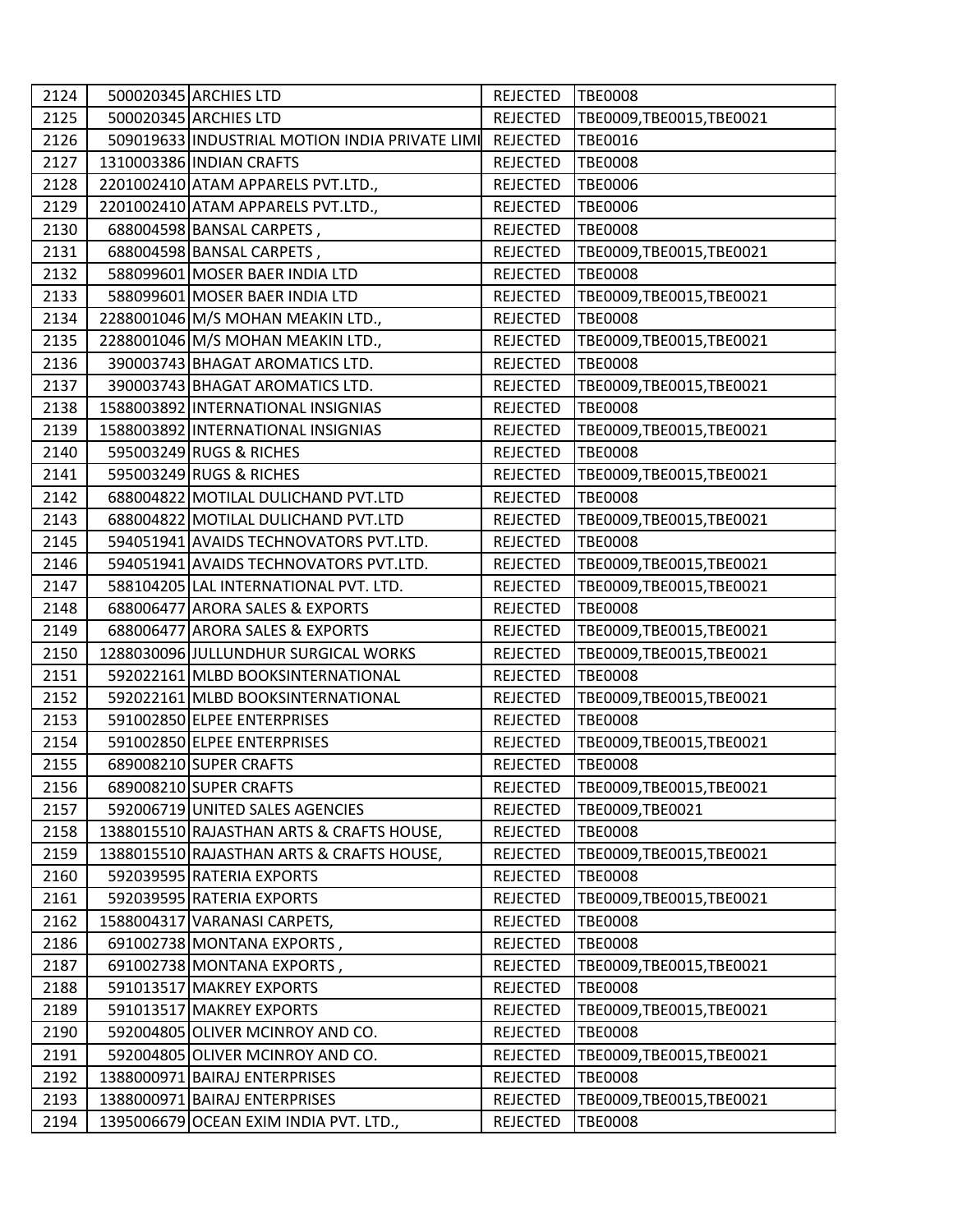| 2195 |                    | 1395006679 OCEAN EXIM INDIA PVT. LTD.,       | <b>REJECTED</b> | TBE0009, TBE0015, TBE0021 |
|------|--------------------|----------------------------------------------|-----------------|---------------------------|
| 2196 |                    | 598071474 RAMAN ENTERPRISES                  | <b>REJECTED</b> | <b>TBE0008</b>            |
| 2197 |                    | 598071474 RAMAN ENTERPRISES                  | <b>REJECTED</b> | TBE0009, TBE0015, TBE0021 |
| 2198 |                    | 3394000041 JAIN SCIENTIFIC GLASS WORKS,      | <b>REJECTED</b> | <b>TBE0008</b>            |
| 2199 |                    | 3394000041 JAIN SCIENTIFIC GLASS WORKS,      | <b>REJECTED</b> | TBE0009, TBE0015, TBE0021 |
| 2200 |                    | 598063358 MODWEAR EXPORTS,                   | <b>REJECTED</b> | <b>TBE0008</b>            |
| 2201 |                    | 598063358 MODWEAR EXPORTS,                   | <b>REJECTED</b> | TBE0009,TBE0015,TBE0021   |
| 2202 |                    | 506070212 BRIJ DESIGNS                       | <b>REJECTED</b> | <b>TBE0008</b>            |
| 2203 |                    | 506070212 BRIJ DESIGNS                       | <b>REJECTED</b> | <b>TBE0008</b>            |
| 2204 |                    | 506070212 BRIJ DESIGNS                       | <b>REJECTED</b> | TBE0009,TBE0015,TBE0021   |
| 2205 |                    | 504010689 FALCON VACUUM PUMPS & SYSTEMS      | <b>REJECTED</b> | <b>TBE0008</b>            |
| 2206 |                    | 504010689 FALCON VACUUM PUMPS & SYSTEMS      | <b>REJECTED</b> | TBE0009,TBE0015,TBE0021   |
| 2207 |                    | 1897001312 REGAL HANDICRAFTS & TEXTILES      | <b>REJECTED</b> | <b>TBE0008</b>            |
| 2208 |                    | 1897001312 REGAL HANDICRAFTS & TEXTILES      | <b>REJECTED</b> | TBE0009, TBE0015, TBE0021 |
| 2209 |                    | 501057145 FIT WELL EXPORT HOUSE              | <b>REJECTED</b> | <b>TBE0008</b>            |
| 2210 |                    | 501057145 FIT WELL EXPORT HOUSE              | <b>REJECTED</b> | TBE0009, TBE0015, TBE0021 |
| 2211 |                    | 3396002334 DIAMOND EXPORTS.                  | <b>REJECTED</b> | <b>TBE0008</b>            |
| 2212 |                    | 3396002334 DIAMOND EXPORTS.                  | <b>REJECTED</b> | TBE0009, TBE0015, TBE0021 |
| 2213 |                    | 2298000123 TYNOR ORTHOTICS PRIVATE LIMITED   | <b>REJECTED</b> | <b>TBE0008</b>            |
| 2214 |                    | 2298000123 TYNOR ORTHOTICS PRIVATE LIMITED   | <b>REJECTED</b> | TBE0009, TBE0015, TBE0021 |
| 2215 |                    | 505043980 INTERCITY TRADERS PVT. LTD         | <b>REJECTED</b> | <b>TBE0008</b>            |
| 2216 |                    | 505043980 INTERCITY TRADERS PVT. LTD         | <b>REJECTED</b> | TBE0009, TBE0015, TBE0021 |
| 2217 |                    | 1800000871 SHAW INTERNATIONAL                | <b>REJECTED</b> | <b>TBE0008</b>            |
| 2218 |                    | 1800000871 SHAW INTERNATIONAL                | <b>REJECTED</b> | TBE0009,TBE0015,TBE0021   |
| 2219 |                    | 2906001457 QASMI TRADING COMPANY             | <b>REJECTED</b> | <b>TBE0008</b>            |
| 2220 |                    | 2906001457 QASMI TRADING COMPANY             | <b>REJECTED</b> | TBE0009, TBE0015, TBE0021 |
| 2221 |                    | 599017686 FRIGOGLASS INDIA (P) LTD           | <b>REJECTED</b> | <b>TBE0008</b>            |
| 2222 |                    | 599017686 FRIGOGLASS INDIA (P) LTD           | <b>REJECTED</b> | TBE0009, TBE0015, TBE0021 |
| 2223 |                    | 605011711 AAKRATI BRASSWARE                  | <b>REJECTED</b> | <b>TBE0008</b>            |
| 2224 |                    | 605011711 AAKRATI BRASSWARE                  | <b>REJECTED</b> | TBE0009, TBE0015, TBE0021 |
| 2225 |                    | 2999000456 MUGHNI COLLECTION                 | <b>REJECTED</b> | <b>TBE0017</b>            |
| 2226 |                    | 607007346 SYNO ENGINEERS                     | REJECTED        | TBE0008                   |
| 2227 |                    | 607007346 SYNO ENGINEERS                     | <b>REJECTED</b> | TBE0009,TBE0015,TBE0021   |
| 2228 |                    | 502059702 NIVEDITA- SWARUP                   | REJECTED        | <b>TBE0008</b>            |
| 2229 |                    | 502059702 NIVEDITA- SWARUP                   | <b>REJECTED</b> | TBE0009, TBE0015, TBE0021 |
| 2230 |                    | 1398008401 BILINK INTERNATIONAL INC.         | <b>REJECTED</b> | <b>TBE0008</b>            |
| 2231 |                    | 1398008401 BILINK INTERNATIONAL INC.         | <b>REJECTED</b> | TBE0009, TBE0015, TBE0021 |
| 2232 |                    | 3307005804 PARDEEP EXPORTS                   | <b>REJECTED</b> | <b>TBE0008</b>            |
| 2233 |                    | 3307005804 PARDEEP EXPORTS                   | <b>REJECTED</b> | TBE0009, TBE0015, TBE0021 |
| 2234 |                    | 501007041 APPLIED RESEARCH INTERNATIONAL PVT | <b>REJECTED</b> | <b>TBE0008</b>            |
| 2235 |                    | 501007041 APPLIED RESEARCH INTERNATIONAL PVT | <b>REJECTED</b> | TBE0009, TBE0015, TBE0021 |
| 2236 |                    | 3002004952 VERSATILE ENTERPRISES PVT.LTD;    | <b>REJECTED</b> | <b>TBE0008</b>            |
| 2237 |                    | 3002004952 VERSATILE ENTERPRISES PVT.LTD;    | <b>REJECTED</b> | TBE0009, TBE0015, TBE0021 |
| 2238 |                    | 502009217 KAURUB EXPORTS LIMITED             | <b>REJECTED</b> | <b>TBE0008</b>            |
| 2239 |                    | 502009217 KAURUB EXPORTS LIMITED             | <b>REJECTED</b> | TBE0009, TBE0015, TBE0021 |
| 2240 | 503057461 INSTINCT |                                              | <b>REJECTED</b> | <b>TBE0008</b>            |
| 2241 | 503057461 INSTINCT |                                              | <b>REJECTED</b> | TBE0009, TBE0015, TBE0021 |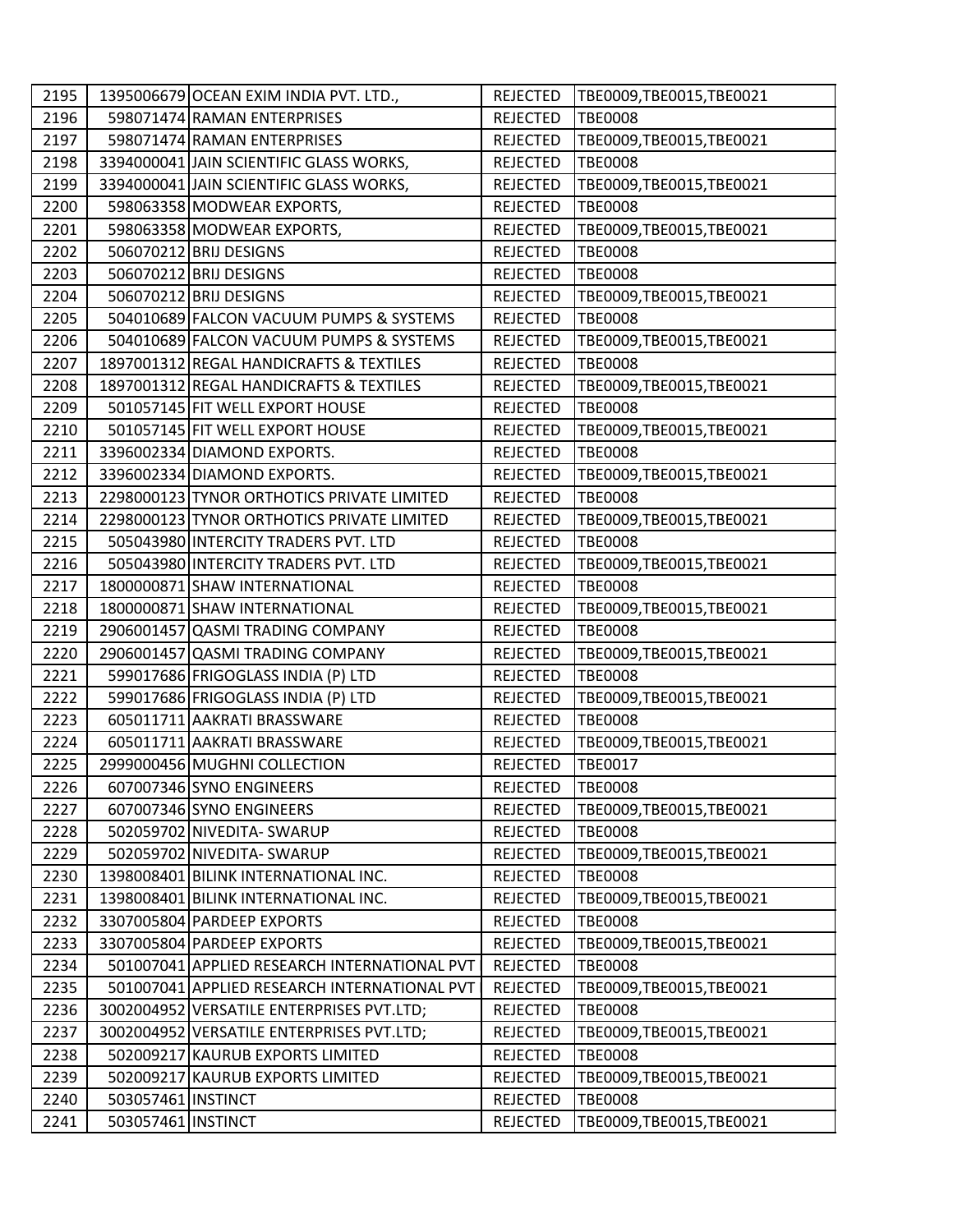| 2242 |                 | 598016333 BELLIS HARDWARE PVT. LTD.                     | <b>REJECTED</b> | <b>TBE0008</b>            |
|------|-----------------|---------------------------------------------------------|-----------------|---------------------------|
| 2243 |                 | 598016333 BELLIS HARDWARE PVT. LTD.                     | <b>REJECTED</b> | TBE0009, TBE0015, TBE0021 |
| 2244 |                 | 1588000397 BANARAS BEADS LIMITED                        | <b>REJECTED</b> | <b>TBE0008</b>            |
| 2245 |                 | 1588000397 BANARAS BEADS LIMITED                        | <b>REJECTED</b> | TBE0009, TBE0015, TBE0021 |
| 2246 |                 | 506050076 MANJU OVERSEAS                                | <b>REJECTED</b> | <b>TBE0008</b>            |
| 2247 |                 | 506050076 MANJU OVERSEAS                                | <b>REJECTED</b> | TBE0009, TBE0015, TBE0021 |
| 2248 |                 | 699004578 RAJ INTERNATIONAL EXPORT HOUSE                | <b>REJECTED</b> | <b>TBE0008</b>            |
| 2249 |                 | 699004578 RAJ INTERNATIONAL EXPORT HOUSE                | <b>REJECTED</b> | TBE0009, TBE0015, TBE0021 |
| 2250 |                 | 1889000086 LALA PASHMINA TRADERS                        | <b>REJECTED</b> | <b>TBE0008</b>            |
| 2251 |                 | 1889000086 LALA PASHMINA TRADERS                        | <b>REJECTED</b> | TBE0009,TBE0015,TBE0021   |
| 2252 |                 | 594009481 CENLUB SYSTEMS                                | <b>REJECTED</b> | <b>TBE0008</b>            |
| 2253 |                 | 594009481 CENLUB SYSTEMS                                | <b>REJECTED</b> | TBE0009,TBE0015,TBE0021   |
| 2278 |                 | 595023916 VENUS HOTELWARE PVT. LTD                      | <b>REJECTED</b> | <b>TBE0008</b>            |
| 2279 |                 | 595023916 VENUS HOTELWARE PVT. LTD                      | <b>REJECTED</b> | TBE0009, TBE0015, TBE0021 |
| 2280 |                 | 588092240 RENUKA EXPORTS PVT LTD                        | <b>REJECTED</b> | <b>TBE0008</b>            |
| 2281 |                 | 588092240 RENUKA EXPORTS PVT LTD                        | <b>REJECTED</b> | TBE0009, TBE0015, TBE0021 |
| 2282 |                 | 506059928 RIVIERA HOME FURNISHINGS PRIVATE LIN REJECTED |                 | <b>TBE0008</b>            |
| 2283 |                 | 506059928 RIVIERA HOME FURNISHINGS PRIVATE LIN          | <b>REJECTED</b> | TBE0009, TBE0015, TBE0021 |
| 2284 |                 | 595037216 PRINTO TECH GLOBAL LIMITED                    | <b>REJECTED</b> | <b>TBE0008</b>            |
| 2285 |                 | 592004821 KADAMBRI INTERNATIONAL                        | <b>REJECTED</b> | <b>TBE0008</b>            |
| 2286 |                 | 592004821 KADAMBRI INTERNATIONAL                        | <b>REJECTED</b> | TBE0009, TBE0015, TBE0021 |
| 2287 |                 | 688001581 B.C.M. ENTERPRISES                            | <b>REJECTED</b> | <b>TBE0008</b>            |
| 2288 |                 | 688001581 B.C.M. ENTERPRISES                            | <b>REJECTED</b> | TBE0009, TBE0015, TBE0021 |
| 2289 |                 | 2998000100 M/S SHARP EDGE HANDICRAFTS                   | <b>REJECTED</b> | <b>TBE0008</b>            |
| 2290 |                 | 2998000100 M/S SHARP EDGE HANDICRAFTS                   | <b>REJECTED</b> | TBE0009,TBE0015,TBE0021   |
| 2291 |                 | 3097003461 DEAL INTERNATIONAL PVT. LTD.,                | <b>REJECTED</b> | <b>TBE0006</b>            |
| 2292 |                 | 3097003461 DEAL INTERNATIONAL PVT. LTD.,                | <b>REJECTED</b> | <b>TBE0006</b>            |
| 2293 |                 | 3097003461 DEAL INTERNATIONAL PVT. LTD.,                | <b>REJECTED</b> | TBE0009,TBE0015,TBE0021   |
| 2295 |                 | 1304015718 SHREE DAYAL EXPORTS                          | <b>REJECTED</b> | <b>TBE0008</b>            |
| 2296 |                 | 1304015718 SHREE DAYAL EXPORTS                          | <b>REJECTED</b> | TBE0009, TBE0015, TBE0021 |
| 2297 |                 | 2989002367 NEERU ENTERPRISES                            | <b>REJECTED</b> | <b>TBE0008</b>            |
| 2298 |                 | 2989002367 NEERU ENTERPRISES                            | <b>REJECTED</b> | TBE0009,TBE0015,TBE0021   |
| 2299 |                 | 508005264 UPANI INDIA PRIVATE LIMITED                   | <b>REJECTED</b> | TBE0009, TBE0015, TBE0021 |
| 2300 | 698004868 AASAN |                                                         | REJECTED        | <b>TBE0008</b>            |
| 2347 |                 | 1588002659 VISHAL CARPETS                               | <b>REJECTED</b> | <b>TBE0008</b>            |
| 2348 |                 | 1588002659 VISHAL CARPETS                               | <b>REJECTED</b> | TBE0009, TBE0015, TBE0021 |
| 2349 |                 | 598041176 ANJUSHREE IMPEX                               | <b>REJECTED</b> | <b>TBE0008</b>            |
| 2350 |                 | 598041176 ANJUSHREE IMPEX                               | <b>REJECTED</b> | TBE0009, TBE0015, TBE0021 |
| 2351 |                 | 2203000902 INDIGO CRAFTS (P) LTD.,                      | <b>REJECTED</b> | <b>TBE0008</b>            |
| 2352 |                 | 2203000902 INDIGO CRAFTS (P) LTD.,                      | <b>REJECTED</b> | TBE0009, TBE0015, TBE0021 |
| 2353 |                 | 2288003341 HIMACHAL FUTURISTIC COMMUNICATION            | <b>REJECTED</b> | <b>TBE0008</b>            |
| 2354 |                 | 2288003341 HIMACHAL FUTURISTIC COMMUNICATION            | <b>REJECTED</b> | TBE0009, TBE0015, TBE0021 |
| 2355 |                 | 288011783 ABM HANDICRAFTS PVT LTD                       | <b>REJECTED</b> | <b>TBE0008</b>            |
| 2356 |                 | 288011783 ABM HANDICRAFTS PVT LTD                       | <b>REJECTED</b> | TBE0009, TBE0015, TBE0021 |
| 2357 |                 | 2999001797 BLAZE MFG. CO.                               | <b>REJECTED</b> | <b>TBE0008</b>            |
| 2358 |                 | 2999001797 BLAZE MFG. CO.                               | <b>REJECTED</b> | TBE0009, TBE0015, TBE0021 |
| 2359 |                 | 3308004500 JINDAL WOOLLEN INDUSTRIES LTD.               | <b>REJECTED</b> | TBE0009, TBE0015, TBE0021 |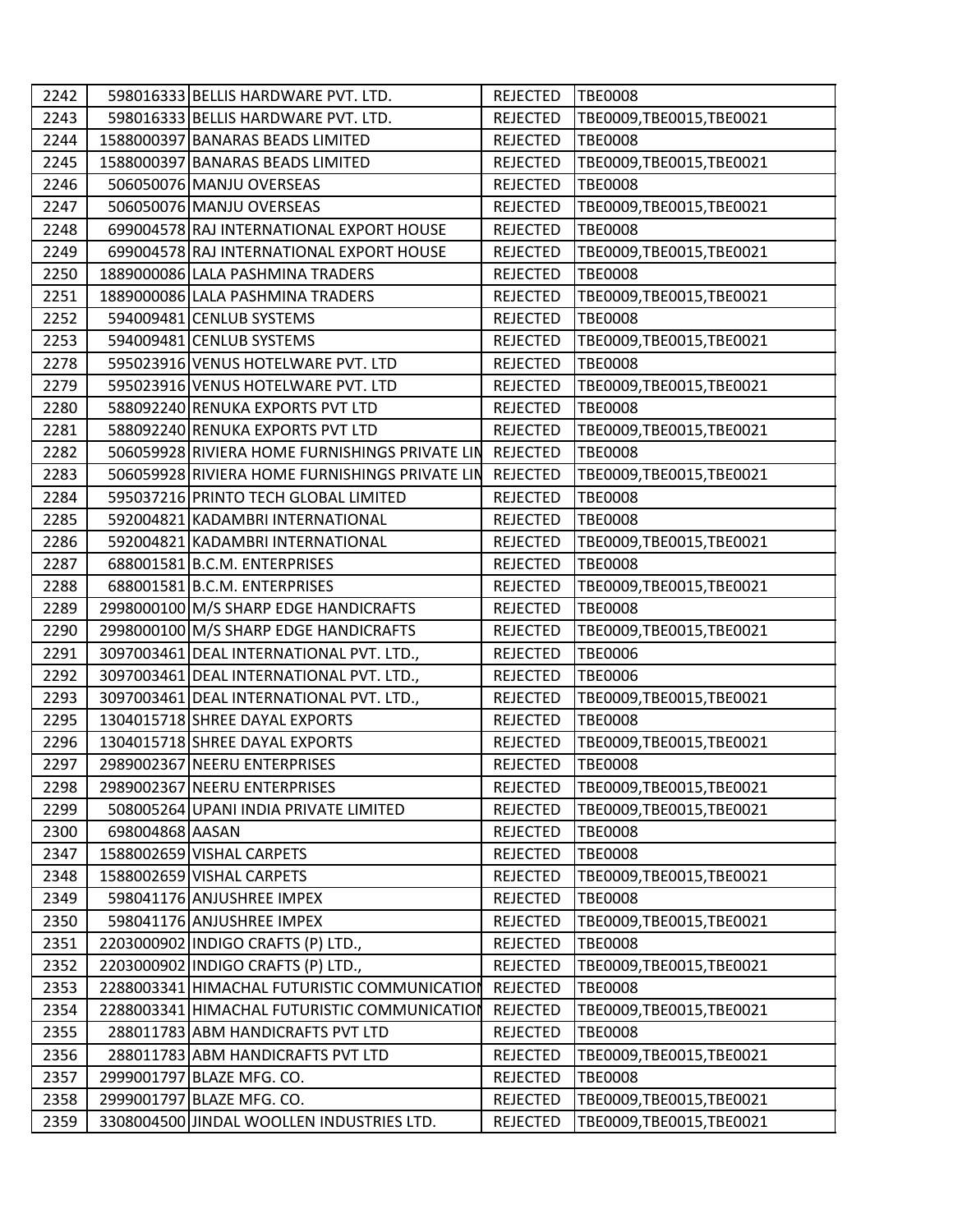| 2360 |                    | 588149021 HINDUSTAN ADHESIVES LTD               | <b>REJECTED</b> | TBE0009, TBE0015, TBE0021 |
|------|--------------------|-------------------------------------------------|-----------------|---------------------------|
| 2361 |                    | 1589000641 ARVIND EXPORTS                       | <b>REJECTED</b> | <b>TBE0008</b>            |
| 2362 |                    | 1589000641 ARVIND EXPORTS                       | <b>REJECTED</b> | TBE0009, TBE0015, TBE0021 |
| 2363 |                    | 1590000293 M/.S. MAYUR INTERNATIONAL            | <b>REJECTED</b> | <b>TBE0008</b>            |
| 2364 |                    | 1590000293 M/.S. MAYUR INTERNATIONAL            | <b>REJECTED</b> | TBE0009,TBE0015,TBE0021   |
| 2365 |                    | 598027327 SANKH CARE CRAFT                      | <b>REJECTED</b> | TBE0009,TBE0021           |
| 2366 |                    | 2992001422 M/S INTERNATIONAL LINK,              | <b>REJECTED</b> | <b>TBE0008</b>            |
| 2367 |                    | 2992001422 M/S INTERNATIONAL LINK,              | <b>REJECTED</b> | TBE0009, TBE0015, TBE0021 |
| 2368 |                    | 602000441 SURI LEATHERS                         | <b>REJECTED</b> | <b>TBE0008</b>            |
| 2369 |                    | 602000441 SURI LEATHERS                         | <b>REJECTED</b> | TBE0009,TBE0015,TBE0021   |
| 2370 |                    | 1504000811 JAMILA ARTS                          | REJECTED        | <b>TBE0008</b>            |
| 2371 |                    | 1504000811 JAMILA ARTS                          | REJECTED        | TBE0009,TBE0015,TBE0021   |
| 2372 |                    | 3000004769 VALVCO INTERNATIONAL                 | <b>REJECTED</b> | <b>TBE0017</b>            |
| 2373 |                    | 497024136 ASIA COTTON                           | <b>REJECTED</b> | <b>TBE0008</b>            |
| 2375 |                    | 497024136 ASIA COTTON                           | <b>REJECTED</b> | TBE0019                   |
| 2376 |                    | 505098270 SAM STITCH                            | <b>REJECTED</b> | <b>TBE0008</b>            |
| 2377 |                    | 595006019 DELPHI AUTOMOTIVE SYSTEMS PRIVATE I   | <b>REJECTED</b> | <b>TBE0008</b>            |
| 2378 |                    | 595006019 DELPHI AUTOMOTIVE SYSTEMS PRIVATE L   | <b>REJECTED</b> | TBE0009, TBE0015, TBE0021 |
| 2379 |                    | 503006971 K.V. CREATIONS & FOREX PRIVATE LIMITE | <b>REJECTED</b> | <b>TBE0008</b>            |
| 2380 |                    | 503006971 K.V. CREATIONS & FOREX PRIVATE LIMITE | <b>REJECTED</b> | TBE0009,TBE0015,TBE0021   |
| 2381 |                    | 511030177 ABID OVERSEAS                         | REJECTED        | TBE0019                   |
| 2382 |                    | 508058716 INNOVA TECHNO PRODUCTS (P) LTD.       | <b>REJECTED</b> | TBE0009, TBE0015, TBE0021 |
| 2384 |                    | 597073619 VIBRACOUSTIC INDIA PRIVATE LIMITED    | <b>REJECTED</b> | <b>TBE0006</b>            |
|      |                    |                                                 |                 |                           |
| 2387 |                    | 3392002071 OMAX AUTOS LTD.                      | <b>REJECTED</b> | <b>TBE0006</b>            |
| 2389 |                    | 688012094 PRECISION TOOLS AND HARDWARE          | <b>REJECTED</b> | <b>TBE0019</b>            |
| 2390 |                    | 1307005527 TIRUPATI RUGS PRIVATE LIMITED        | <b>REJECTED</b> | <b>TBE0008</b>            |
| 2391 |                    | 1307005527 TIRUPATI RUGS PRIVATE LIMITED        | <b>REJECTED</b> | TBE0009, TBE0015, TBE0021 |
| 2392 |                    | 3091002837 TRIDENT LIMITED                      | <b>REJECTED</b> | <b>TBE0008</b>            |
| 2416 |                    | 511000979 GENEXT IT SOLUTIONS PVT LTD           | <b>REJECTED</b> | <b>TBE0008</b>            |
| 2418 |                    | 603006604 LPR EXPORTS (ENGINE COMPONENTS) PV    | <b>REJECTED</b> | <b>TBE0006</b>            |
| 2420 |                    | 505076977 ZEHA EXPORTS                          | <b>REJECTED</b> | <b>TBE0008</b>            |
| 2421 |                    | 505076977 ZEHA EXPORTS                          | <b>REJECTED</b> | TBE0008                   |
| 2422 |                    | 505076977 ZEHA EXPORTS                          | <b>REJECTED</b> | TBE0009,TBE0015,TBE0021   |
| 2423 |                    | 505037548 TRANS GLOBAL SURGICALS                | <b>REJECTED</b> | <b>TBE0008</b>            |
| 2424 |                    | 505037548 TRANS GLOBAL SURGICALS                | <b>REJECTED</b> | TBE0009,TBE0015,TBE0021   |
| 2425 |                    | 507068467 SONSE EXPORTS                         | <b>REJECTED</b> | <b>TBE0008</b>            |
| 2426 |                    | 507068467 SONSE EXPORTS                         | <b>REJECTED</b> | TBE0009, TBE0015, TBE0021 |
| 2427 |                    | 500031410 SHREE INTERNATIONAL                   | <b>REJECTED</b> | <b>TBE0008</b>            |
| 2428 |                    | 500031410 SHREE INTERNATIONAL                   | <b>REJECTED</b> | TBE0009, TBE0015, TBE0021 |
| 2430 |                    | 1388004194 TOSHNIWAL INSTRUMENTS MFG. PVT. LT   | <b>REJECTED</b> | <b>TBE0006</b>            |
| 2432 |                    | 592049281 A.K.S.EXPORTS                         | <b>REJECTED</b> | <b>TBE0008</b>            |
| 2433 |                    | 592049281 A.K.S.EXPORTS                         | <b>REJECTED</b> | TBE0009, TBE0015, TBE0021 |
| 2434 |                    | 1305005121 HIMGIRI EXPORTS                      | <b>REJECTED</b> | <b>TBE0008</b>            |
| 2435 |                    | 1305005121 HIMGIRI EXPORTS                      | <b>REJECTED</b> | TBE0009, TBE0015, TBE0021 |
| 2436 | 3305002204 WEBTECH |                                                 | <b>REJECTED</b> | <b>TBE0008</b>            |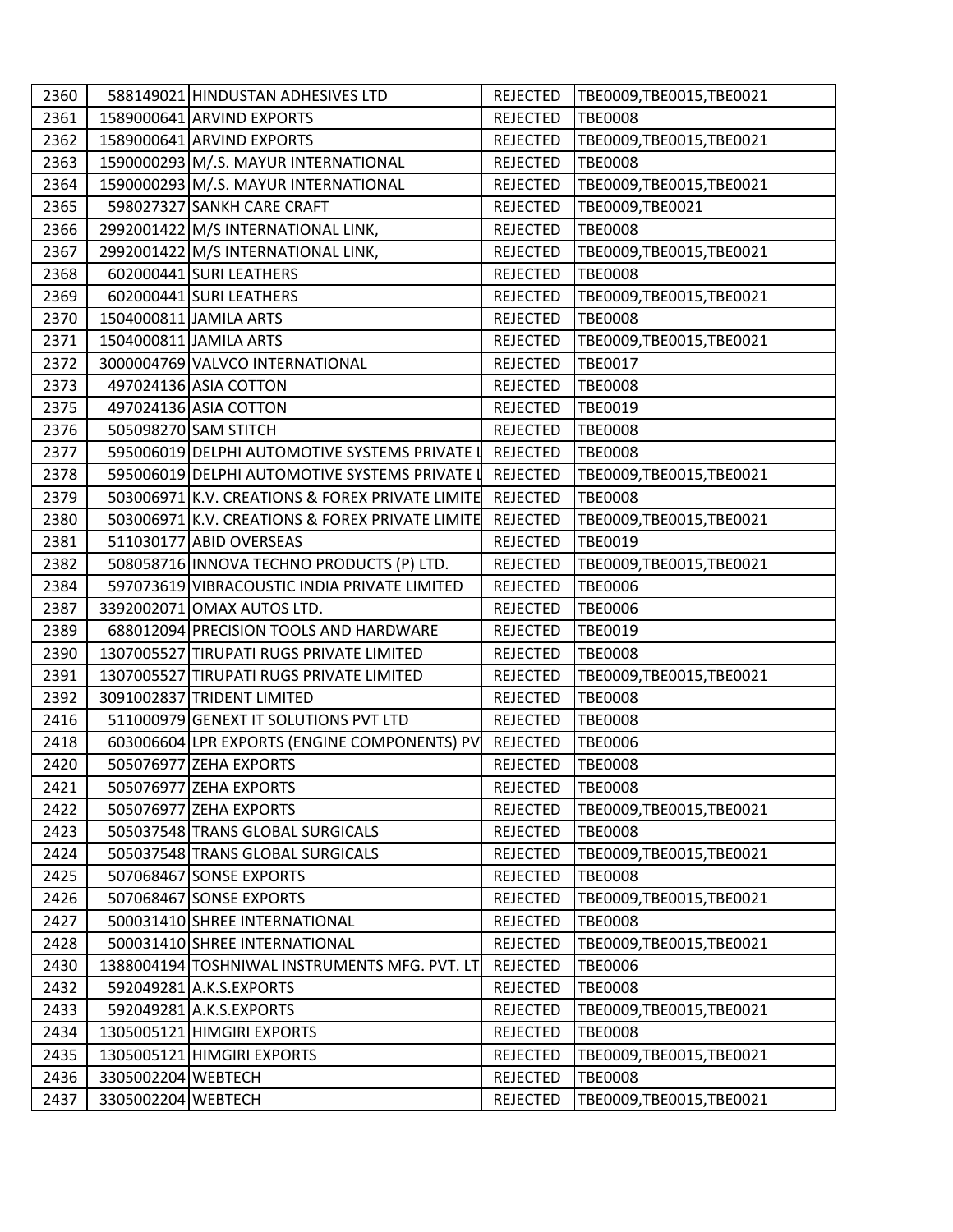TBE0001: Error in reading file, File is malformed or Failed during schema validation TBE0004: Duplicate Batch ID/Message ID not allowed.

TBE0007: [Assessee Code, Location Code, Assessee Type, Source] not exists in PFM

TBE0010: Bank Account details have not been provided

TBE0013: Invalid Value for Division Code

TBE0016: Rejected by Bank, Account No does not exist in Bank

TBE0019: Blocked Account

TBE0022: Actual records count and No. of records in details, it should be same.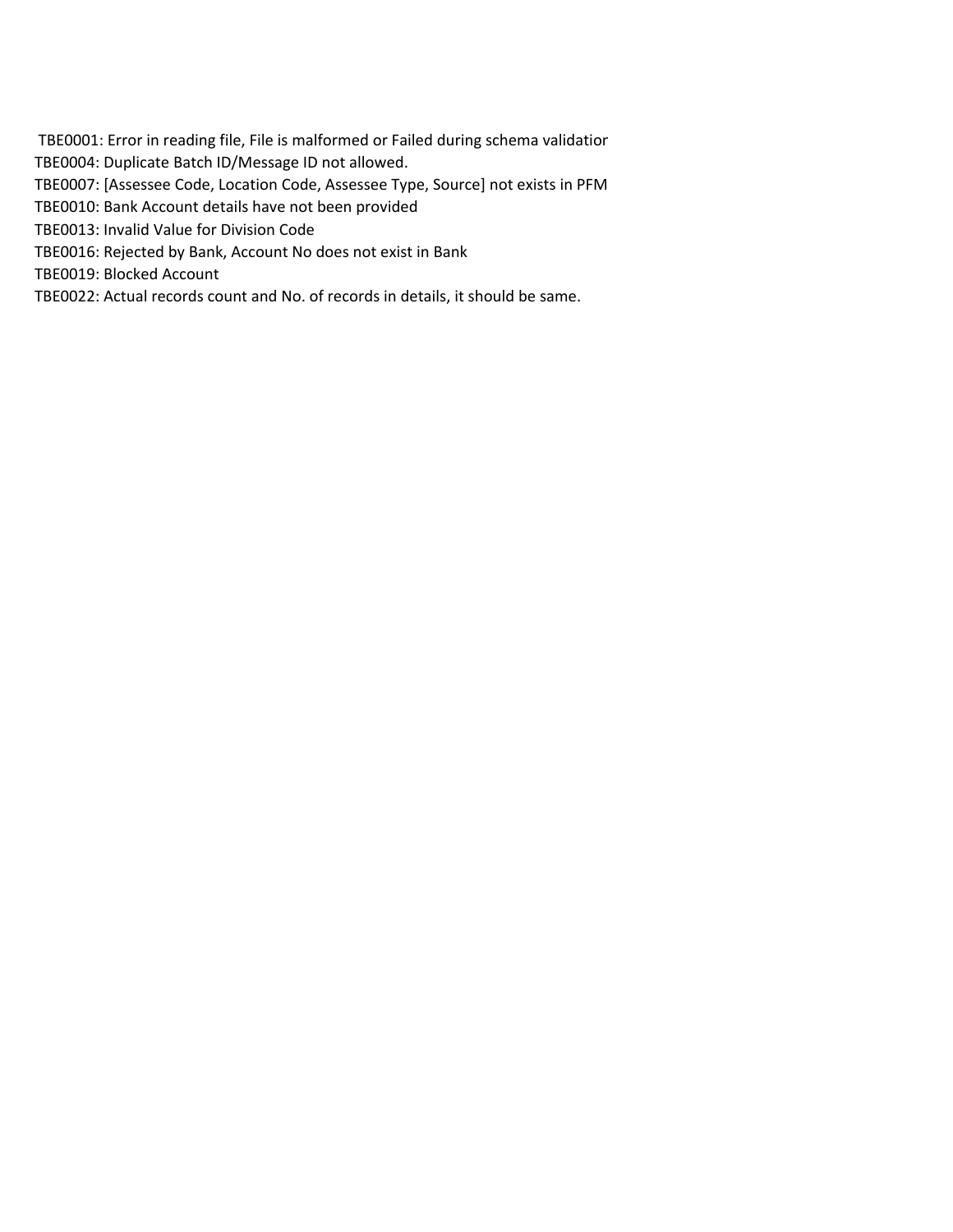TBE0002: Mandatory Tags values are missing in the Header Part.

TBE0005: Invalid Beneficiary Type

TBE0008: Rejected by Bank, As per Bank Account Number is Invalid.

TBE0011: Mobile Number should be of 10 digits only.

TBE0014: Invalid value for Purpose, It should be A/U/D.

TBE0017: Rejected by Bank, Account status is closed.

TBE0020: One or more mandatory tags values are missing in the detail sectio